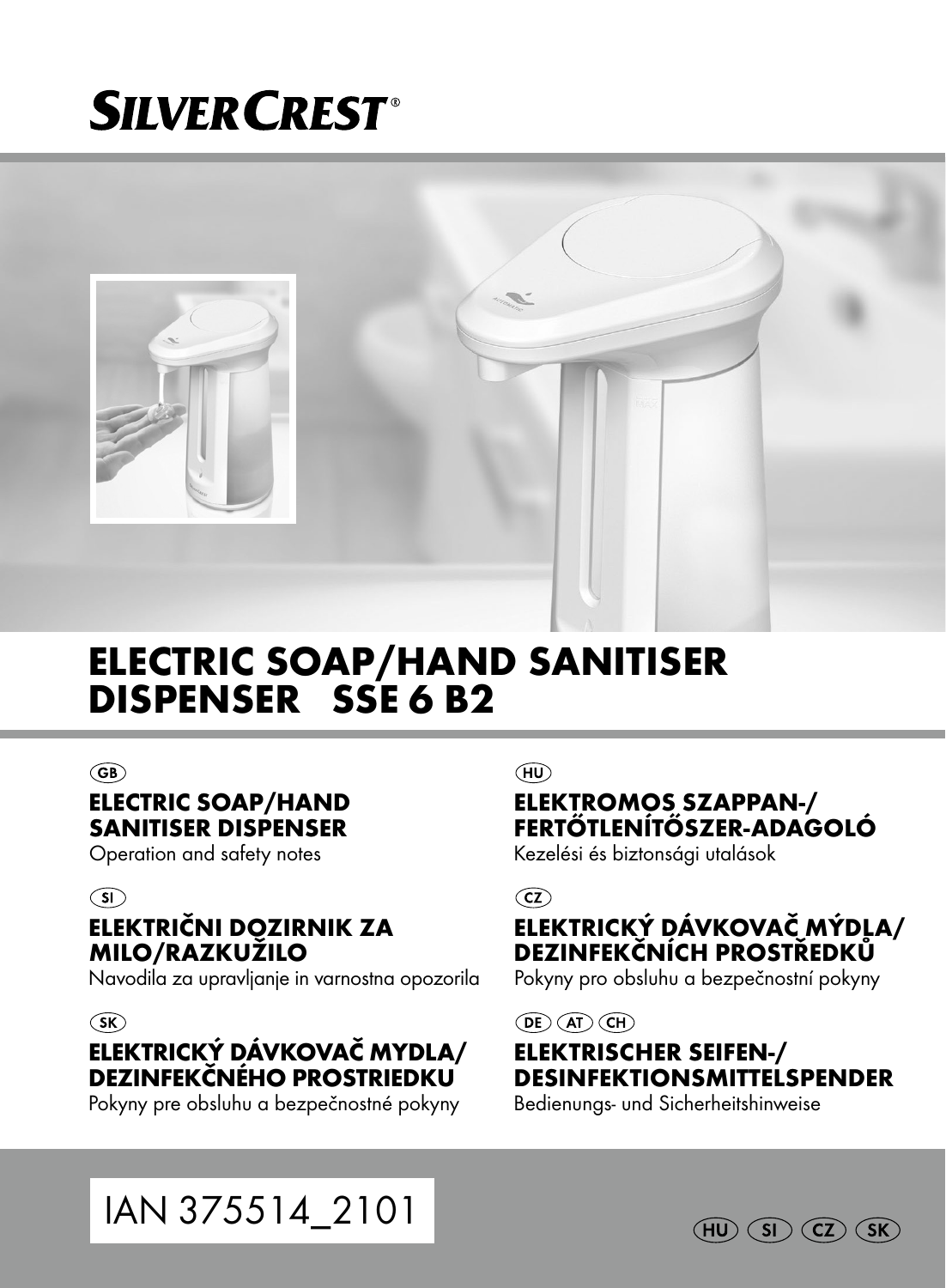

| GB            | Operation and safety notes                     | Page      | 5  |
|---------------|------------------------------------------------|-----------|----|
| HU            | Kezelési és biztonsági utalások                | Oldal     | 19 |
| <sub>SI</sub> | Navodila za upravljanje in varnostna opozorila | Stran     | 33 |
| CZ            | Pokyny pro obsluhu a bezpečnostní pokyny       | Strana 48 |    |
| <b>SK</b>     | Pokyny pre obsluhu a bezpečnostné pokyny       | Strana 62 |    |
| DE/AT/CH      | Bedienungs- und Sicherheitshinweise            | Seite     | 76 |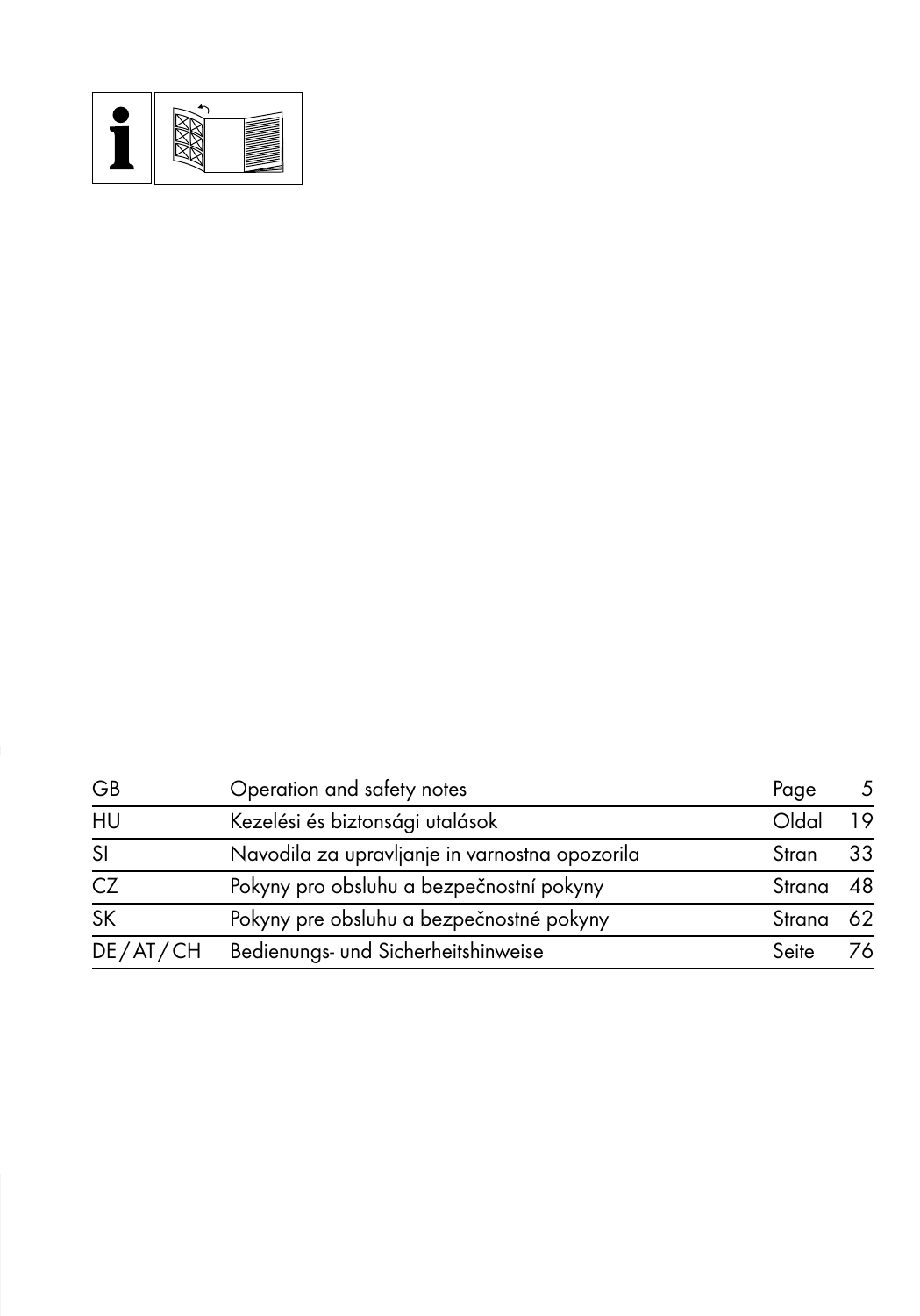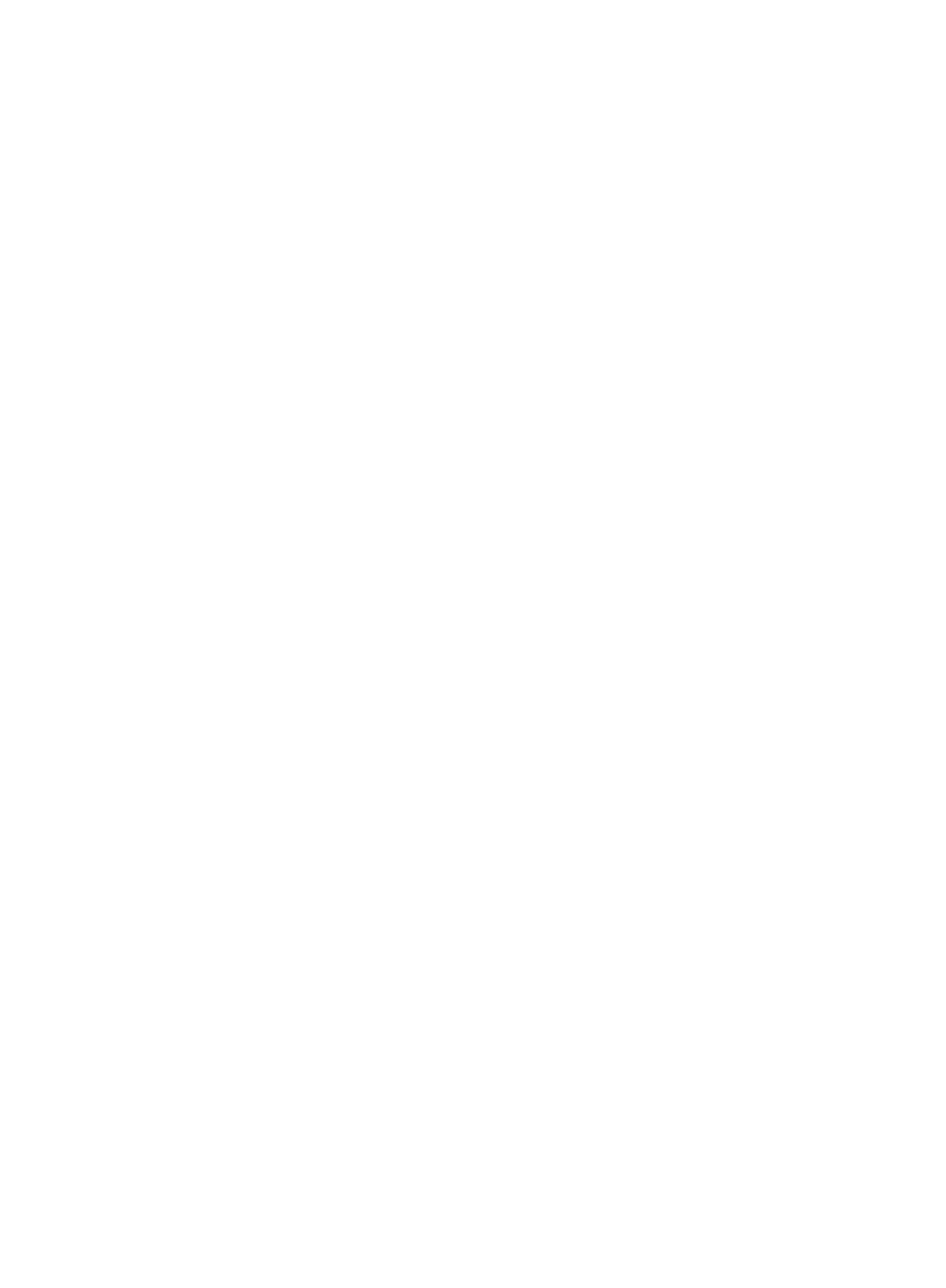|                                                                                                  | 6<br>6<br>7<br>7<br>7 |
|--------------------------------------------------------------------------------------------------|-----------------------|
| Safety instructions for batteries/rechargeable batteries Page 9                                  |                       |
|                                                                                                  |                       |
| Filling the container with liquid soap,<br>washing-up liquid or hand disinfectant liquid Page 13 |                       |
|                                                                                                  |                       |
|                                                                                                  |                       |
|                                                                                                  |                       |
|                                                                                                  |                       |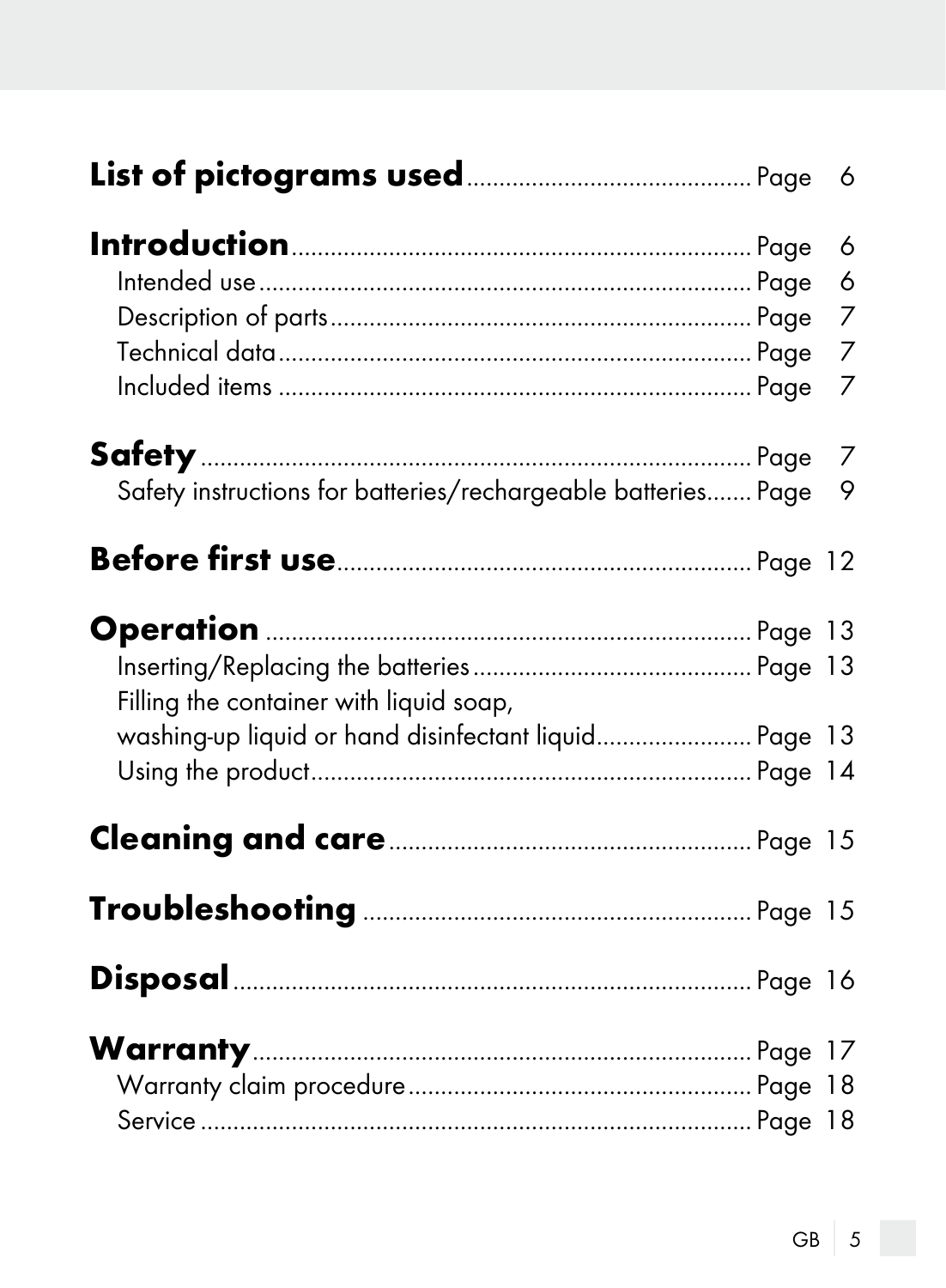| List of pictograms used |                                                                                          |
|-------------------------|------------------------------------------------------------------------------------------|
|                         | Direct current/voltage                                                                   |
|                         | Use indoors                                                                              |
| $\epsilon$              | CE mark indicates conformity with relevant EU directives<br>applicable for this product. |

## Electric Soap/Hand Sanitiser Dispenser

#### Introduction

We congratulate you on the purchase of your new product. You have chosen a high quality product. The instructions for use are part of the product. They contain important information concerning safety, use and disposal. Before using the product, please familiarise yourself with all of the safety information and instructions for use. Only use the product as described and for the specified applications. If you pass the product on to anyone else, please ensure that you also pass on all the documentation with it.

#### Intended use

The product is intended for dispensing liquid soap, washing-up liquid or hand disinfectant liquid in the washroom. The product is for private use only and is not intended for medical or commercial use.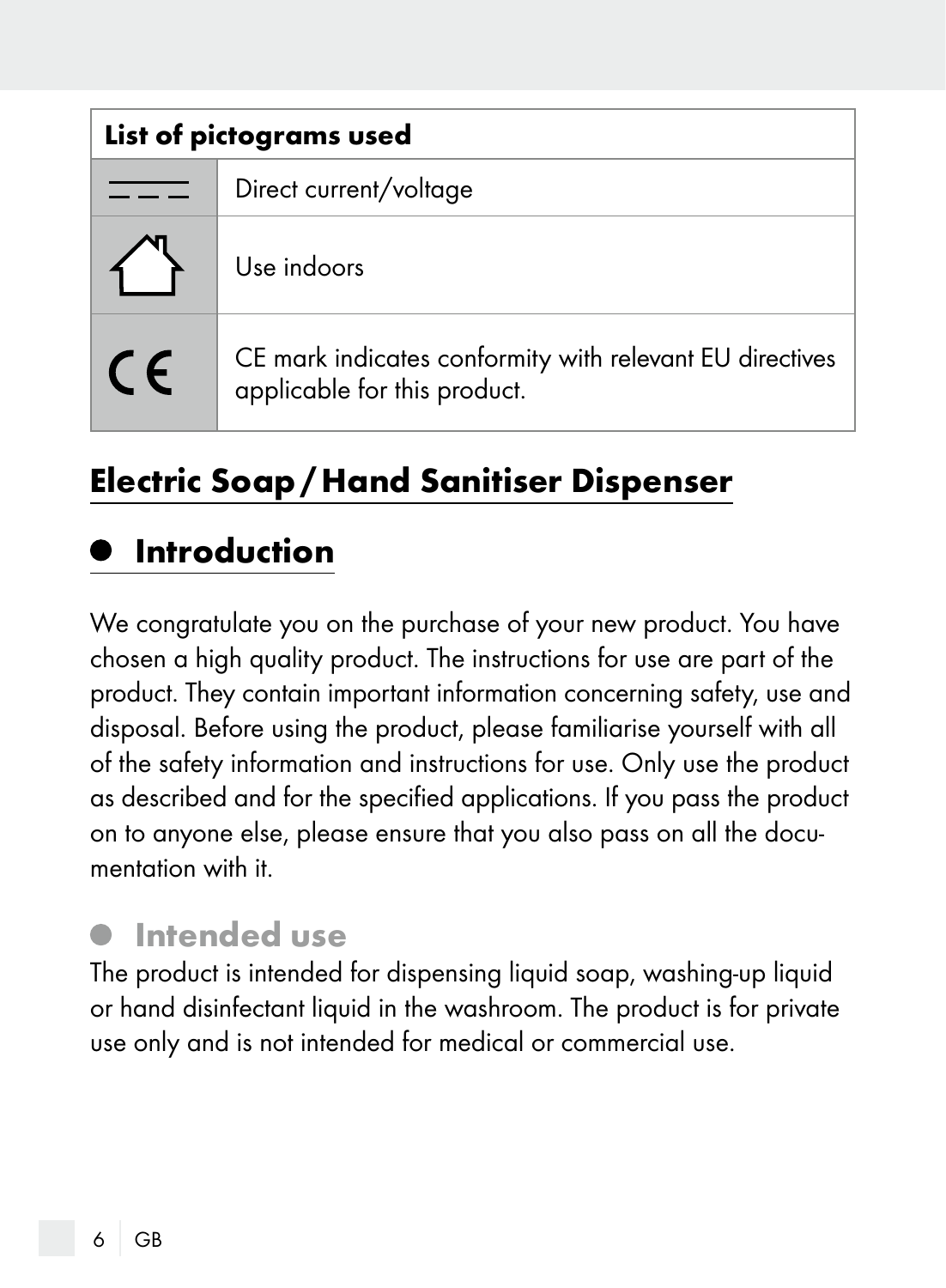

#### Description of parts

- Cover
	- Soap/hand disinfectant
		- container
- Soap/hand disinfectant outlet
- 5 Battery cover
- ON/OFF switch
- **Battery compartment**
- 3 Sensor
- Technical data

Battery:  $4 \times 1.5V = -AAA/LR03$  (included in delivery) Capacity: approx. 330ml (approx. 315ml at MAX mark)

## $\bullet$  Included items

1 Automatic soap, washing-up liquid or hand disinfectant dispenser

- 4 Batteries
	- 1 Directions for use



# KEEP ALL THE SAFETY ADVICE AND INSTRUC-TIONS IN A SAFE PLACE FOR FUTURE **REFERENCE!**

#### **WARNING! DANGER TO** m. **IFF AND ACCIDENT HAZARD** FOR TODDLERS AND SMALL CHILDREN! Never allow children to play unsupervised with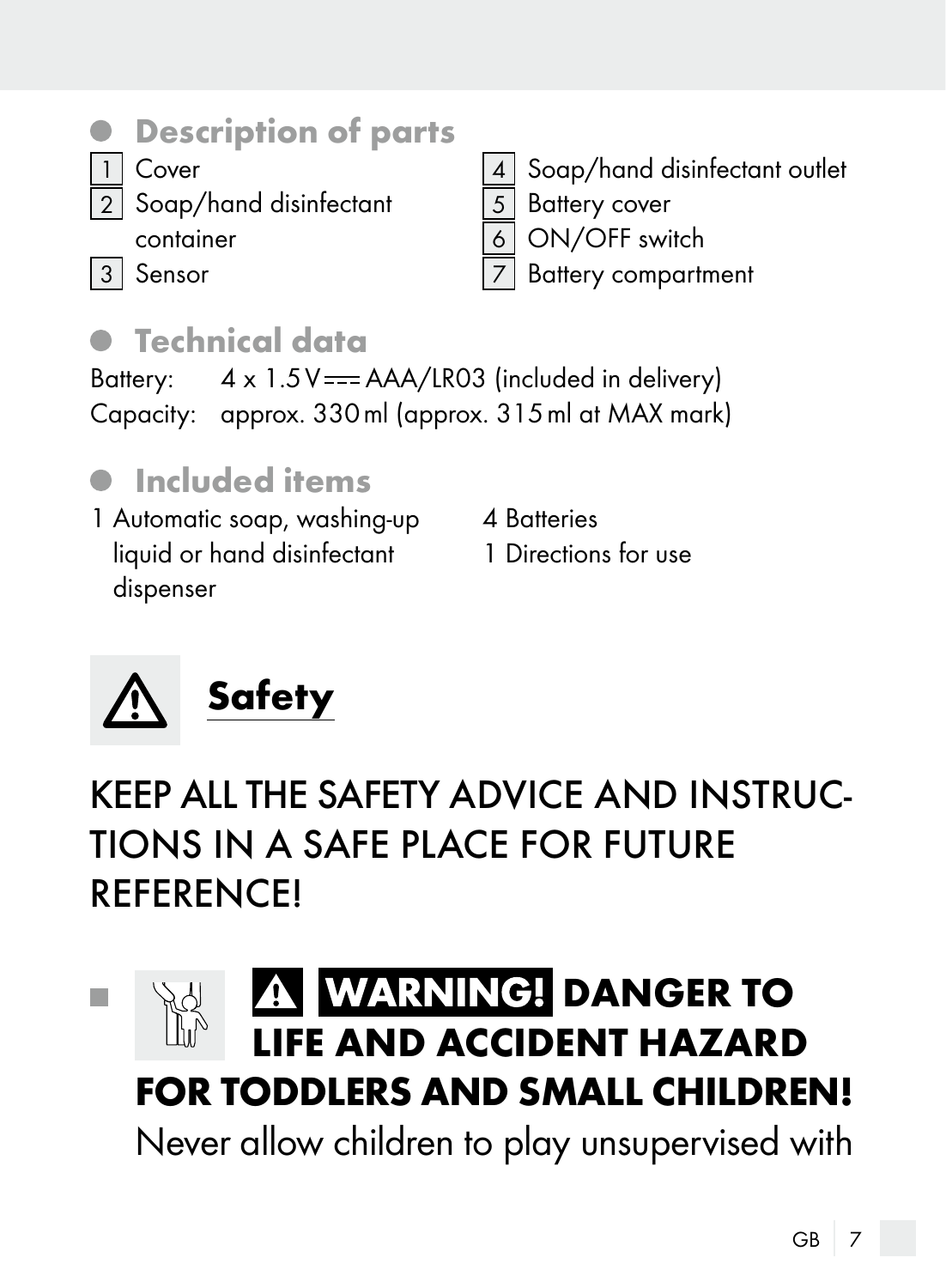the packaging material. There is a danger of suffocation from the packaging material. Children frequently underestimate the dangers. Children should be kept away from the packaging material at all times. This is not a toy.

- Do not subject the product to
	- any extreme temperatures,

- severe mechanical stress.

Otherwise damage to the product may result.

- Never open up the product! Have repairs carried out only by an electrician or the relevant service centre. Failure to observe this advice may result in damage to the product.
- This product can be used by children aged from 8 years and above and persons with reduced physical, sensory or mental capabilities or lack of experience and knowledge if they have been given supervision or instruction concerning use of the product in a safe way and understand the hazards involved. Children shall not play with the product. Cleaning and user maintenance shall not be made by children without supervision.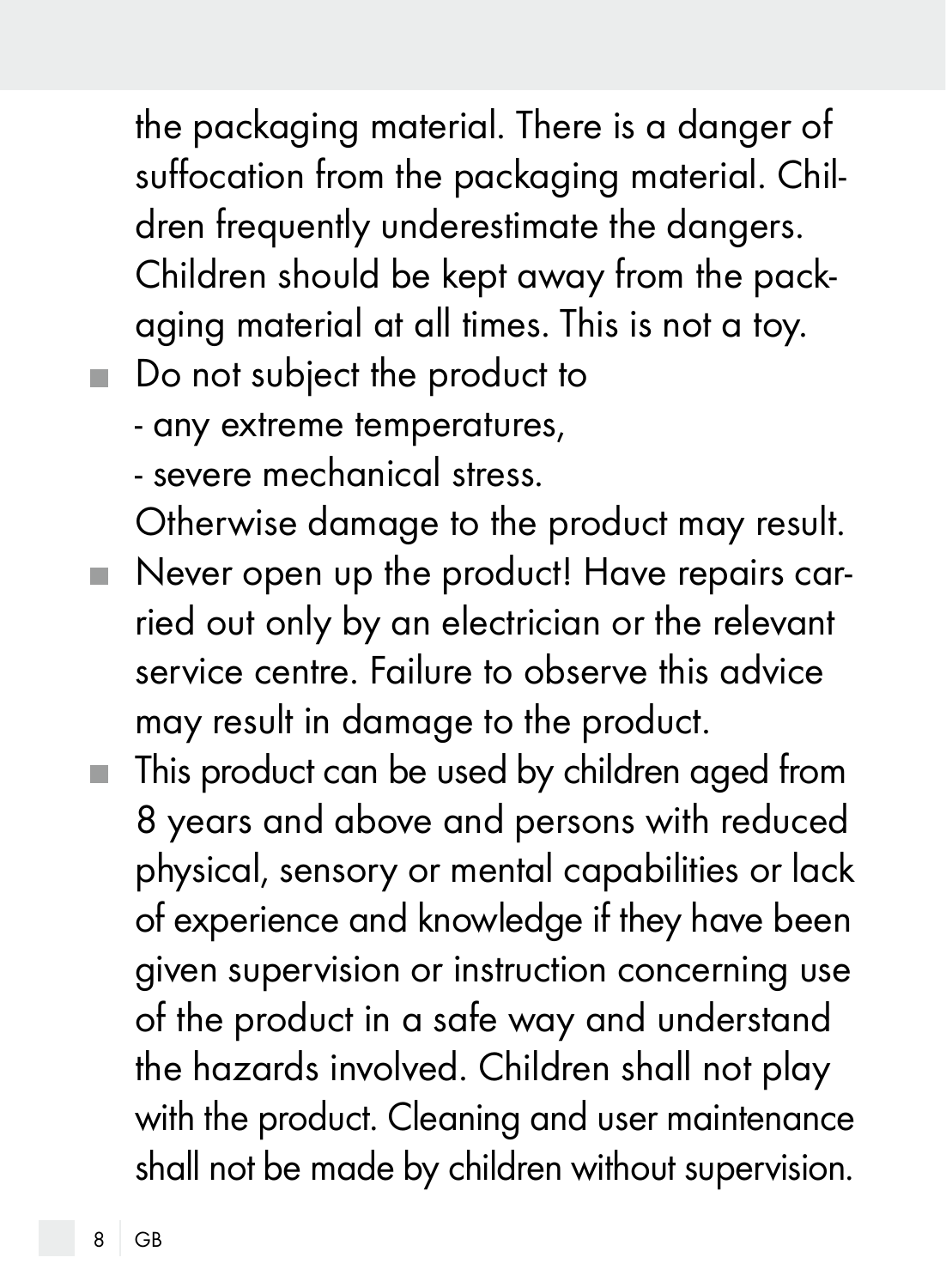- Do not use the product if it is damaged. Check  $\blacksquare$ at regular intervals for damage to the housing and battery compartment. Please note that damage arising from improper handling, nonobservance of the operating instructions or interference with the inside of the product by unauthorised persons is excluded from the warranty.
- Keep the product clean.
- $\blacksquare$  Fill the product with liquid soap, washing-up liquid or hand disinfectant liquid only.
- A **WARNING!** Do not immerse the product in water. Failure to observe this advice may result in damage to the product.



 $\blacksquare$   $\blacksquare$   $\blacksquare$   $\blacksquare$   $\blacksquare$   $\blacksquare$   $\blacksquare$   $\blacksquare$   $\blacksquare$   $\blacksquare$   $\blacksquare$   $\blacksquare$   $\blacksquare$   $\blacksquare$   $\blacksquare$   $\blacksquare$   $\blacksquare$   $\blacksquare$   $\blacksquare$   $\blacksquare$   $\blacksquare$   $\blacksquare$   $\blacksquare$   $\blacksquare$   $\blacksquare$   $\blacksquare$   $\blacksquare$   $\blacksquare$   $\blacksquare$   $\blacksquare$   $\blacksquare$   $\blacks$ 



Safety instructions for batteries/ rechargeable batteries

**DANGER TO LIFE!** Keep batteries/rechargeable batteries out of reach of children. If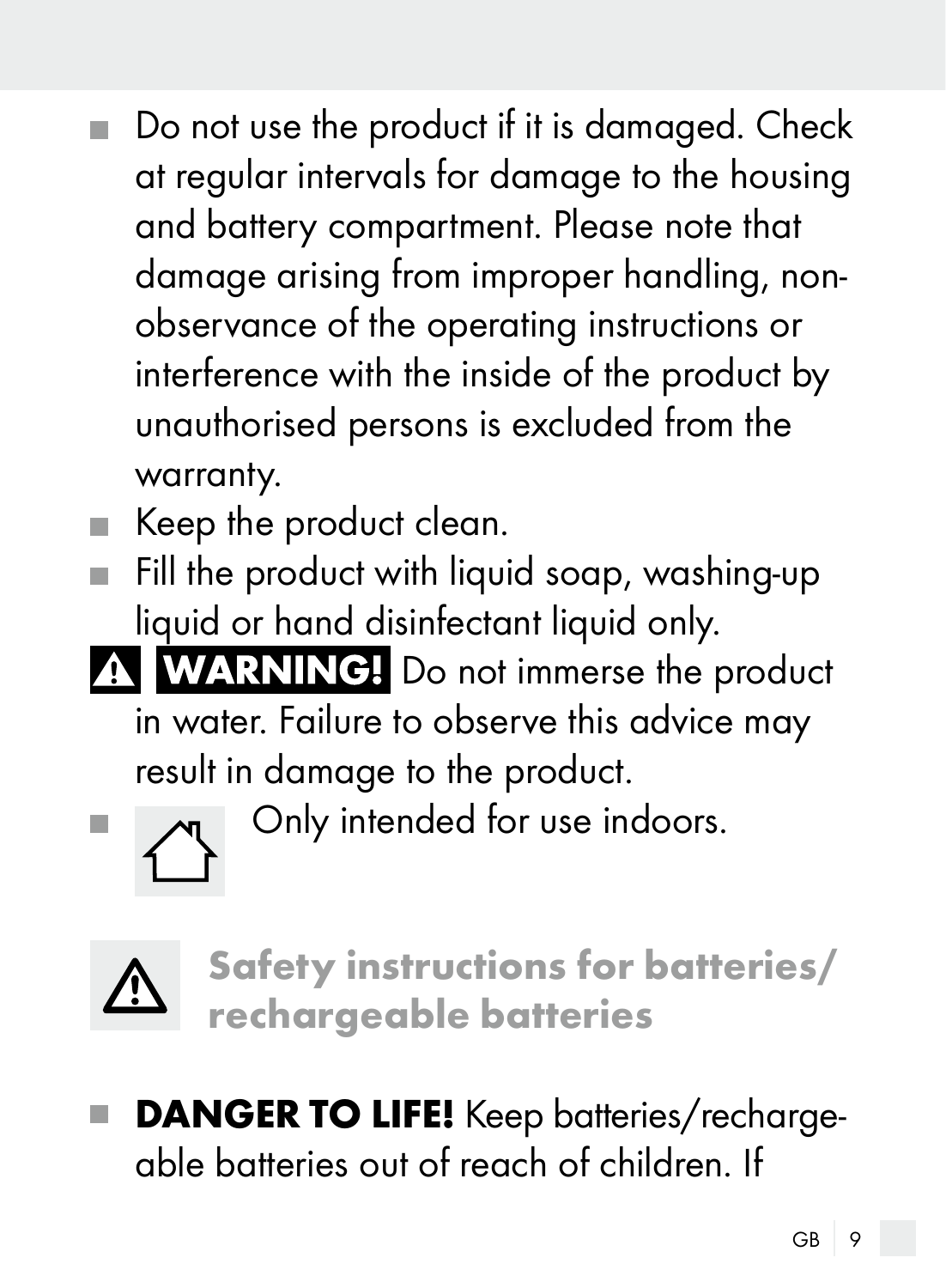accidentally swallowed seek immediate medical attention.

■ Swallowing may lead to burns, perforation of soft tissue, and death. Severe burns can occur within 2 hours of ingestion.



# **No. 6 DANGER OF EXPLOSION!** Never

recharge non-rechargeable batteries.

 Do not short-circuit batteries/rechargeable batteries and/or open them. Overheating, fire or bursting can be the result.

- Never throw batteries/rechargeable batteries into fire or water.
- Do not exert mechanical loads to batteries/ rechargeable batteries.

# Risk of leakage of batteries/ rechargeable batteries

 Avoid extreme environmental conditions and temperatures, which could affect batteries/ rechargeable batteries, e.g. radiators/direct sunlight.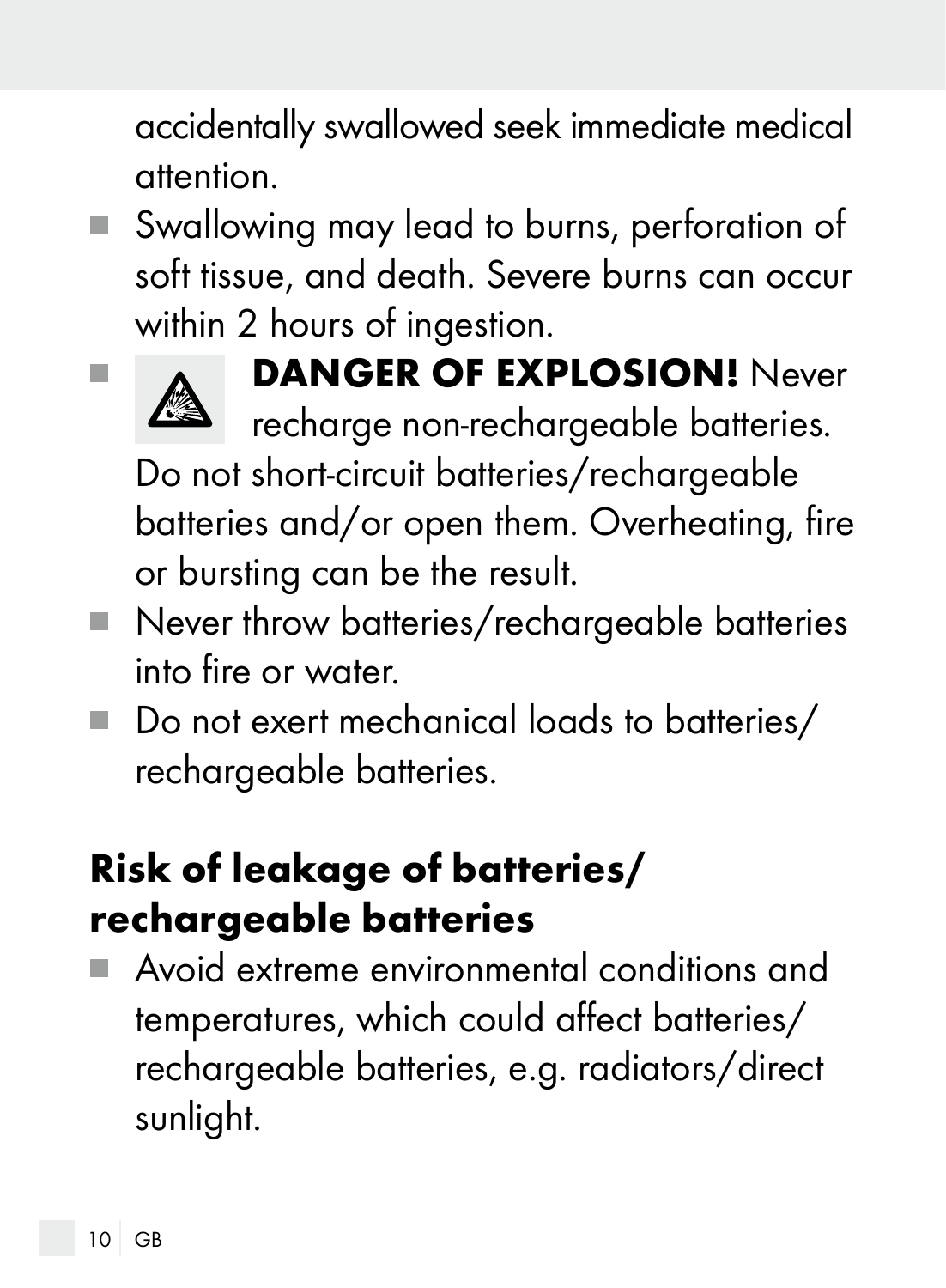$\blacksquare$  If batteries/rechargeable batteries have leaked, avoid contact with skin, eyes and mucous membranes with the chemicals! Flush immediately the affected areas with fresh water and seek medical attention!



# **EXAMPLE ARE WEAR PROTECTIVE GLOVES!**

Leaked or damaged batteries/ rechargeable batteries can cause burns on contact with the skin. Wear suitable protective gloves at all times if such an event occurs.

- $\blacksquare$  In the event of a leakage of batteries/ rechargeable batteries, immediately remove them from the product to prevent damage.
- Only use the same type of batteries/ rechargeable batteries. Do not mix used and new batteries/rechargeable batteries.
- Remove batteries/rechargeable batteries if the product will not be used for a longer period.

# Risk of damage of the product

■ Only use the specified type of battery/ rechargeable battery!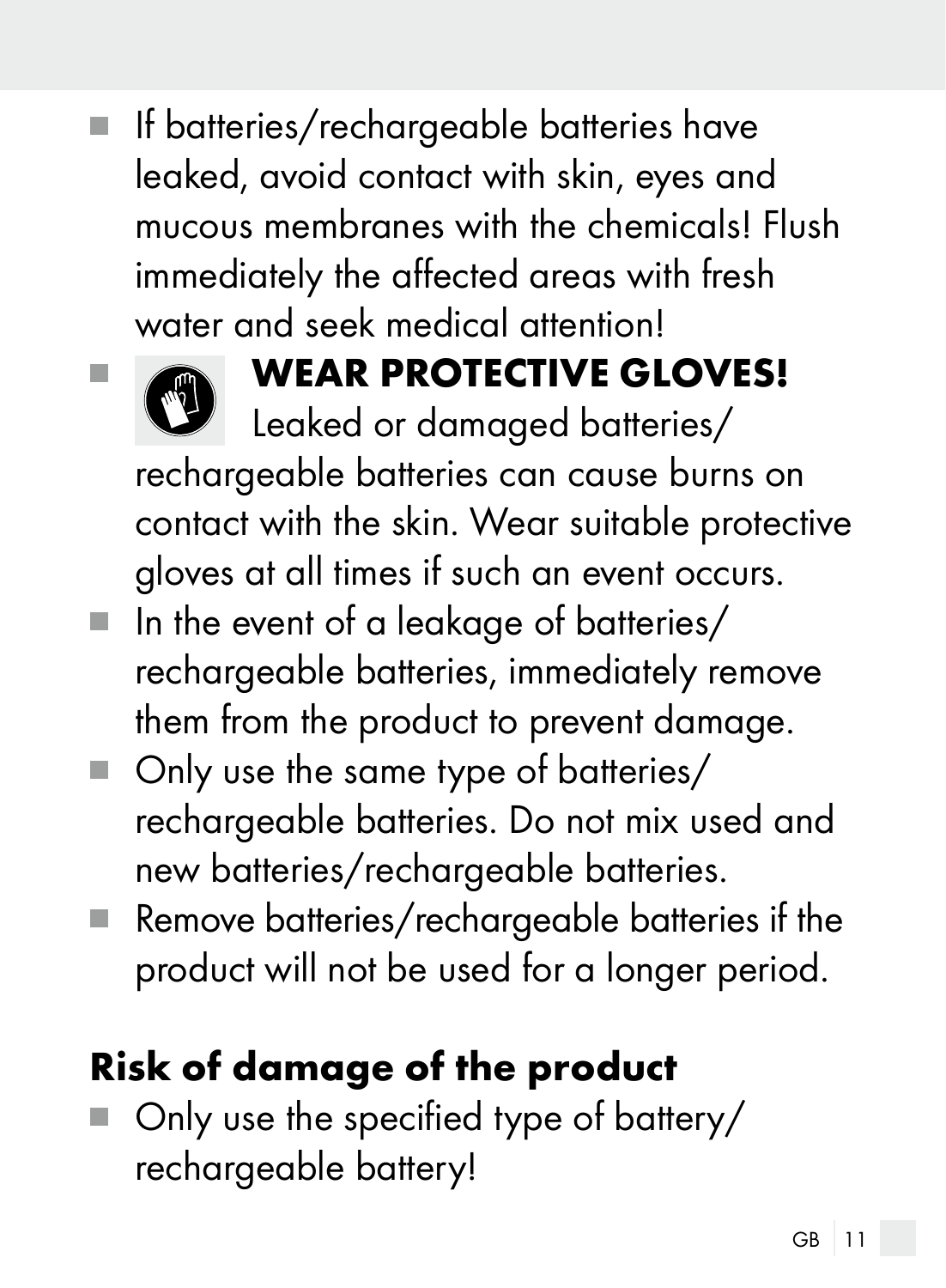- Insert batteries/rechargeable batteries according to polarity marks (+) and (-) on the battery/ rechargeable battery and the product.
- Use a dry lint-free cloth or cotton swab to clean the contacts on the battery/rechargeable battery and in the battery compartment before inserting!
- Remove exhausted batteries/rechargeable batteries from the product immediately.

## Before first use

Note: Remove all packaging materials from the product.

## **A WARNING!**

- Do not expose the product to spray and/or dripping water and never rinse the product under running water.
- As the batteries are located at the bottom of product, avoid water being trapped underneath the bottom of product.
- Remove stagnant water underneath the product frequently.
- To avoid leakage, always keep battery dry and protected the product from moisture.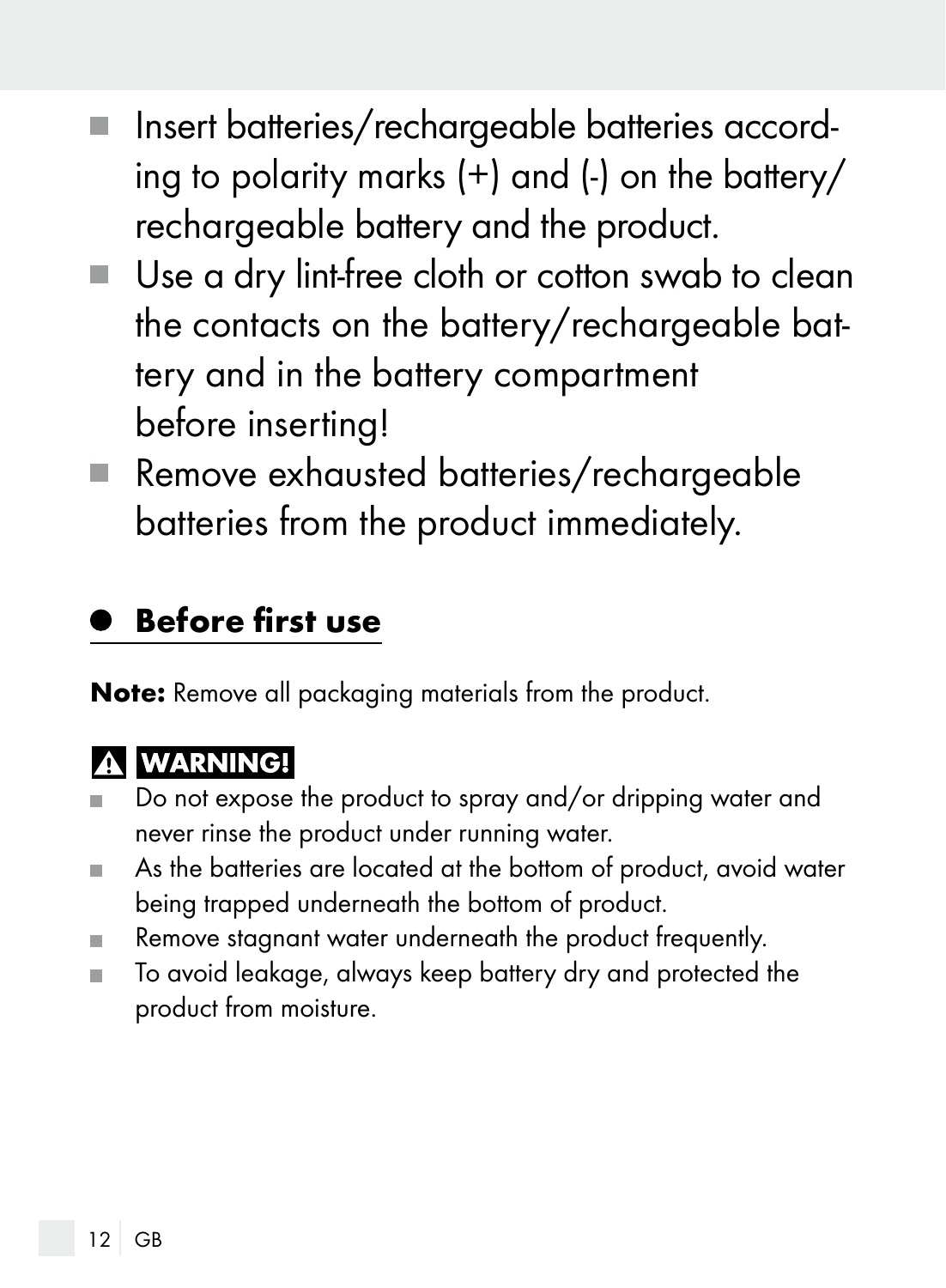### **Operation**

- **Inserting/Replacing the batteries**
- CAUTION! RISK OF PRODUCT DAMAGE! Note: Always observe the polarity indicated on the battery compartment  $\boxed{7}$  when inserting the batteries! Note: Always use batteries of the type Micro AAA, LR03. Note: Always use batteries of the same type.
- Turn the product over and place it on a soft underlay to avoid  $\Box$ scratching the surface.
- The ON/OFF switch  $\boxed{6}$  and battery compartment  $\boxed{7}$  are located  $\Box$ under the battery cover  $\boxed{5}$ .
- Open the battery cover  $\boxed{5}$  (see Fig. B).  $\Box$
- Make sure the soap/hand disinfectant container  $\boxed{2}$  is empty and  $\Box$ the ON/OFF switch  $\boxed{6}$  at " $\mathbf{O}''$  (OFF) position.
- Insert four  $1.5V =$  batteries (AAA/LR03) (included) into the bat- $\Box$ tery compartment  $\boxed{7}$  (see Fig. C).

Note: Make sure you fit the batteries the right way round (polarity). The correct polarity is shown inside the battery compartment  $\boxed{7}$ .

- Then close the battery cover  $\vert 5 \vert$ .  $\Box$
- Filling the container with liquid soap,  $\bullet$ washing-up liquid or hand disinfectant liquid
- $\Box$  Make sure the soap/hand disinfectant container  $\boxed{2}$  is empty and the ON/OFF switch  $\boxed{6}$  at " $\mathbf{O}$ " (OFF) position.
- Remove the cover  $|1|$ .  $\Box$
- Fill the soap/hand disinfectant container  $\boxed{2}$  up to the "MAX." mark  $\Box$ with soap/hand disinfectant.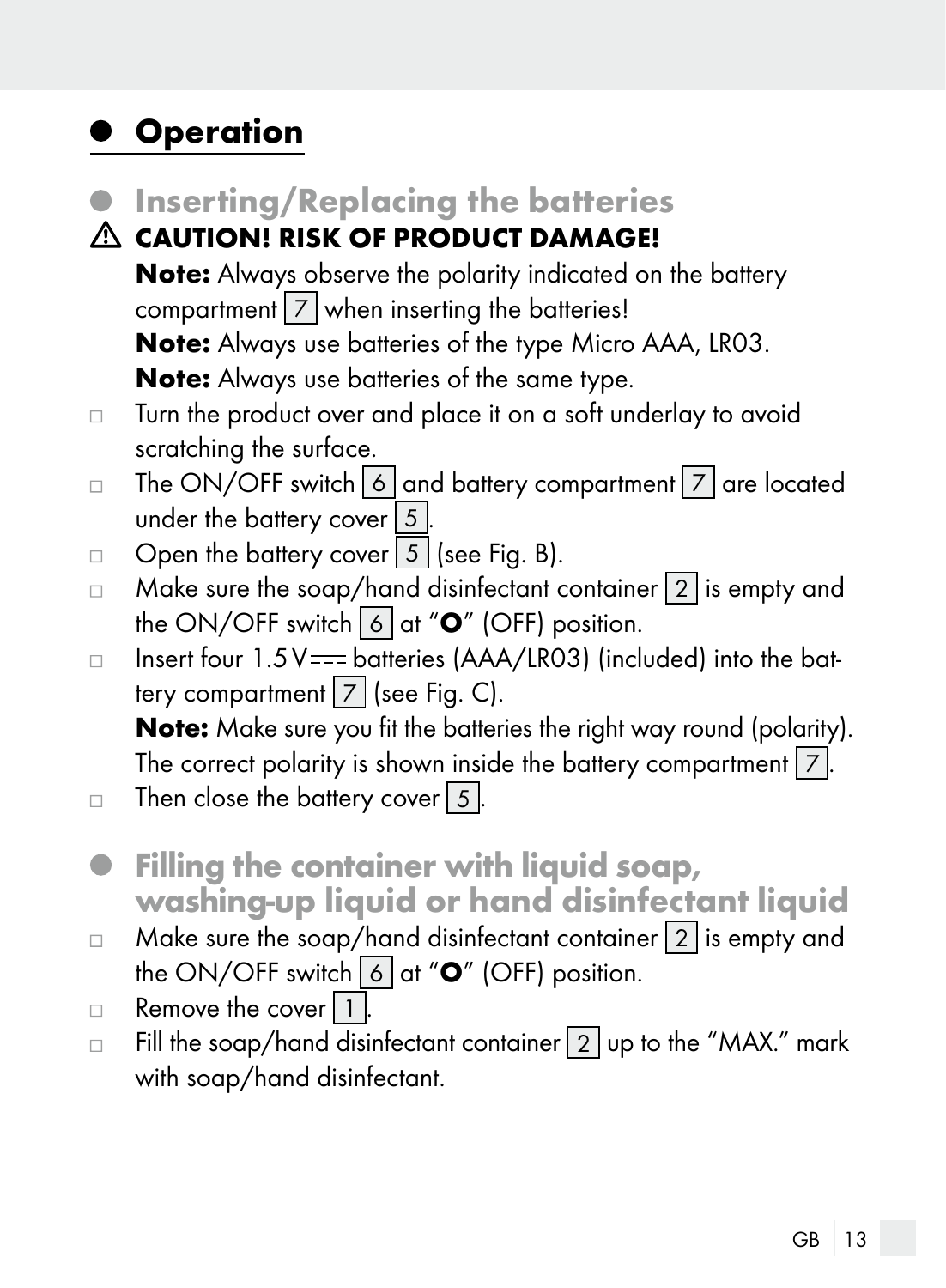- □ Ensure that no soap/hand disinfectant enters the battery compartment  $\boxed{7}$  or the inner workings of the product. This could damage the product.
- Place the cover  $\boxed{1}$  back into position and close it tightly.  $\Box$
- Using the product  $\bullet$
- Open the battery cover  $\boxed{5}$ .  $\Box$
- Turn on the product by sliding the ON/OFF switch  $\boxed{6}$  to "I" (ON)  $\Box$ position.
- Close the battery cover  $5$ .  $\Box$
- Place the product on a solid level and non slip surface.  $\Box$
- Hold your hand between the two sensors  $\boxed{3}$  and the soap/hand  $\Box$ disinfectant outlet 4 and catch the soap/hand disinfectant on your hand.

 During the soap/washing liquid/hand disinfectant dispensing process, a white status indicator light will light up in the soap/hand disinfectant container  $\boxed{2}$ . As soon as you move your hand away, the status indicator light will goes off automatically. If the product has just been filled, repeat the process until soap/hand disinfectant issues from the soap/hand disinfectant outlet  $\boxed{4}$  .

 Note: To avoid soap/hand disinfectant become dry out at the soap/hand disinfectant outlet 4, frequently clean the soap/hand disinfectant outlet  $4$ .

Switch off the product by sliding the ON/OFF switch  $\overline{6}$  to " $\overline{O}$ " (OFF) position, clean the soap/hand disinfectant outlet  $\boxed{4}$  with a dry fluff-free cloth. Then, switch on the product by sliding the ON/OFF switch 6 to "I" (ON) position.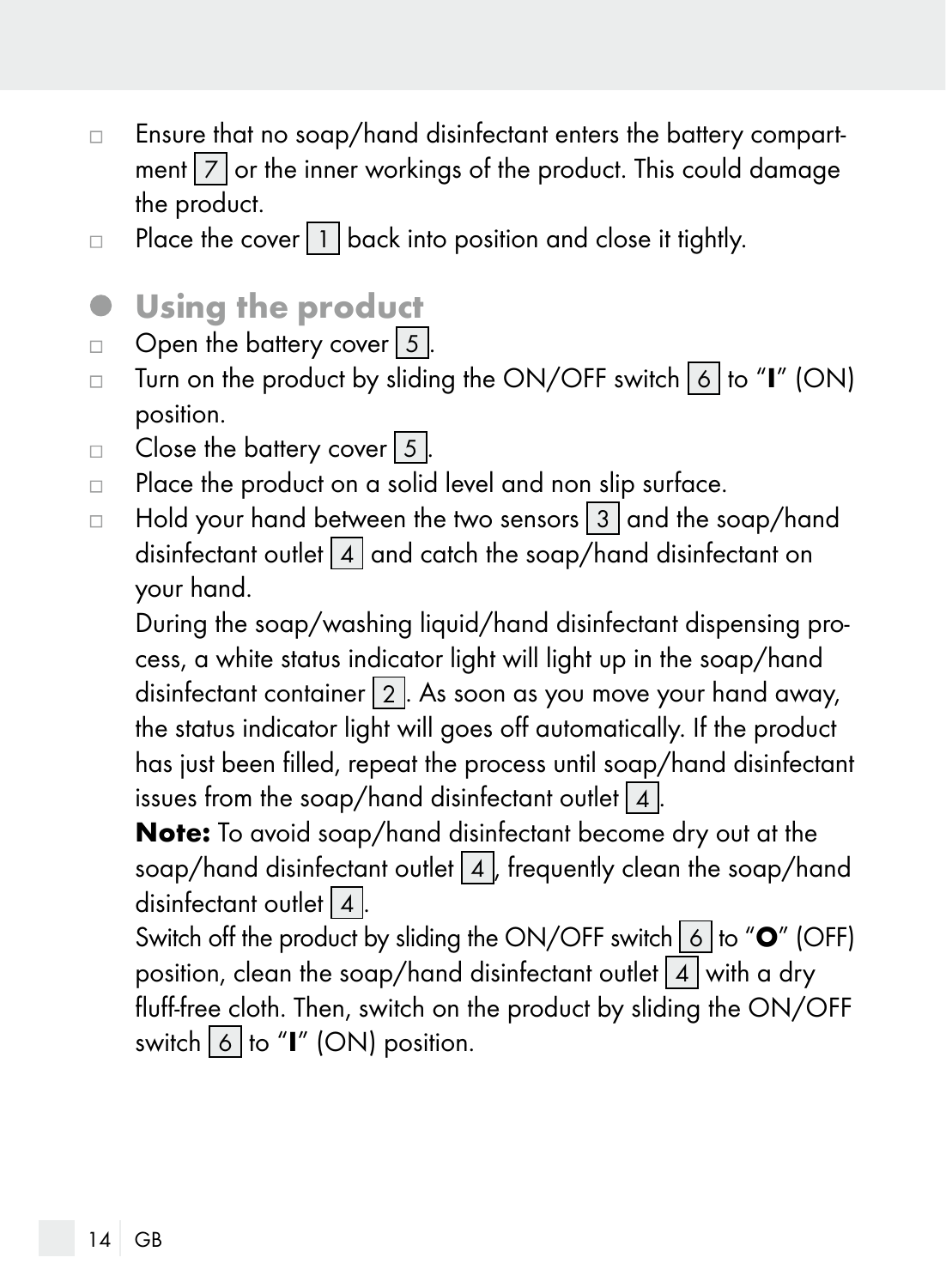## **• Cleaning and care**

- **ANGER OF EXPLOSION!** Do not immerse the product in water.
- Note: If no longer use, clean the empty soap/hand disinfectant  $\Box$ container  $\boxed{2}$  by rinsing it with clean water. Fill the soap/hand disinfectant container 2 with clean water and repeat this step several times to remove the soap completely. The product may get damaged if the soap is not removed completely.
- Remove the batteries from battery compartment  $\boxed{7}$  and clean the  $\Box$ outside surface and battery compartment  $\boxed{7}$  by using dry, fluff-free cloth.
- Use a slightly moist, fluff-free cloth and a mild detergent to remove  $\Box$ stubborn dirt.
- Do not use corrosive cleaning agents. These substances may dam- $\Box$ age the basic material of the product.

## Troubleshooting

#### $\bullet$  = Problem

- $\bigcirc$  = Cause
- $O$  = Remedy
- The soap, washing-up liquid or hand disinfectant liquid is dispensed slower than usual from the soap /hand disinfectant outlet  $\boxed{4}$  or the product does not work.
- The batteries are too weak.
- Replace the batteries (see "Inserting/Replacing the batteries").
- Water has entered the battery compartment  $\boxed{7}$ .
- $\Omega$  Allow the battery compartment  $|z|$  to dry completely. Insert new batteries (see "Inserting/Replacing the batteries").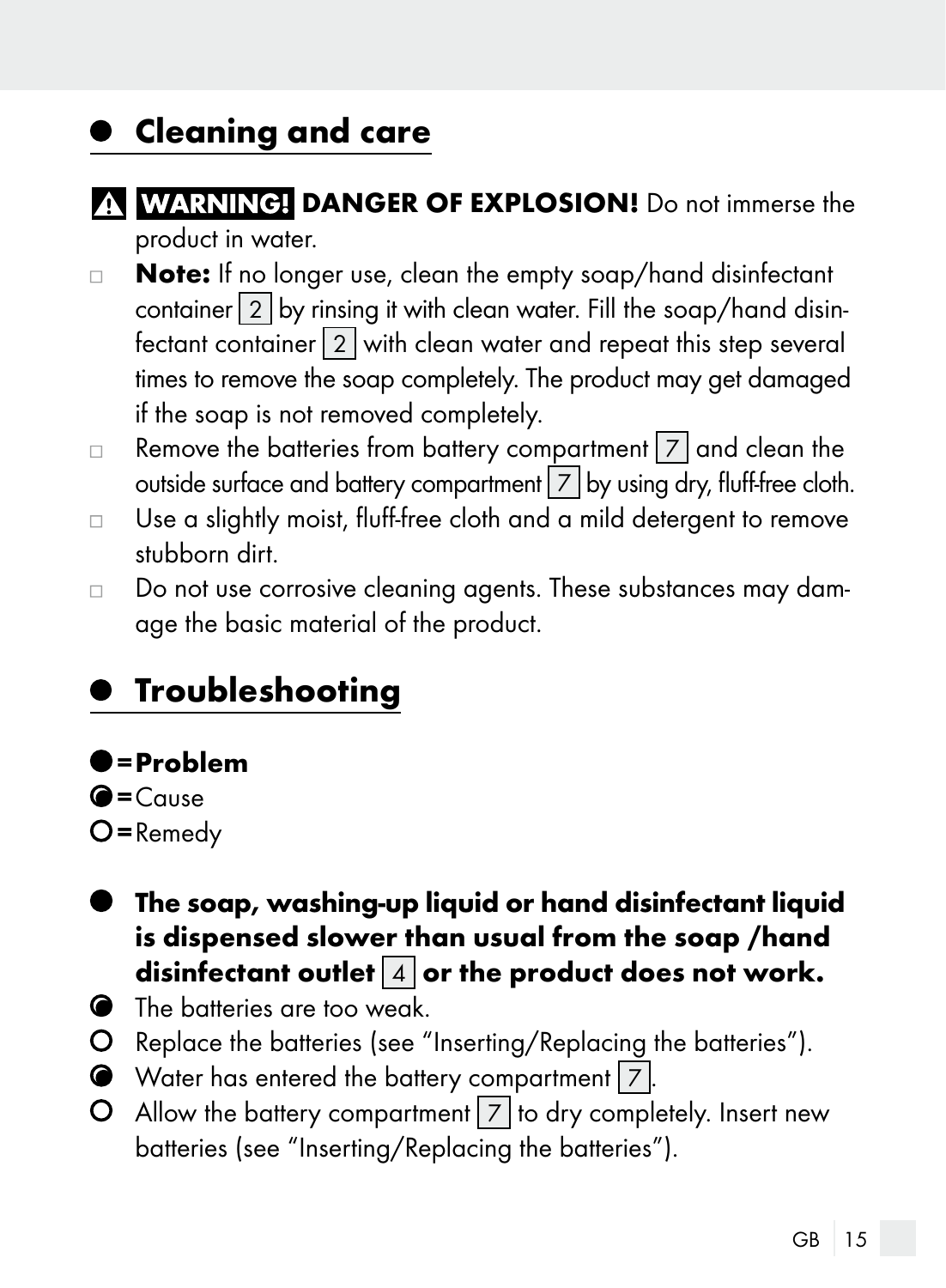# Disposal

The packaging is made entirely of recyclable materials, which you may dispose of at local recycling facilities.



Observe the marking of the packaging materials for waste separation, which are marked with abbreviations (a) and numbers (b) with following meaning: 1–7: plastics/20–22: paper and fibreboard/80–98: composite materials.



The product and packaging materials are recyclable, dispose of it separately for better waste treatment. The Triman logo is valid in France only.



Contact your local refuse disposal authority for more details of how to dispose of your worn-out product.



To help protect the environment, please dispose of the product properly when it has reached the end of its useful life and not in the household waste. Information on collection points and their opening hours can be obtained from your local authority.

Faulty or used batteries/rechargeable batteries must be recycled in accordance with Directive 2006/66/EC and its amendments. Please return the batteries/rechargeable batteries and/or the product to the available collection points.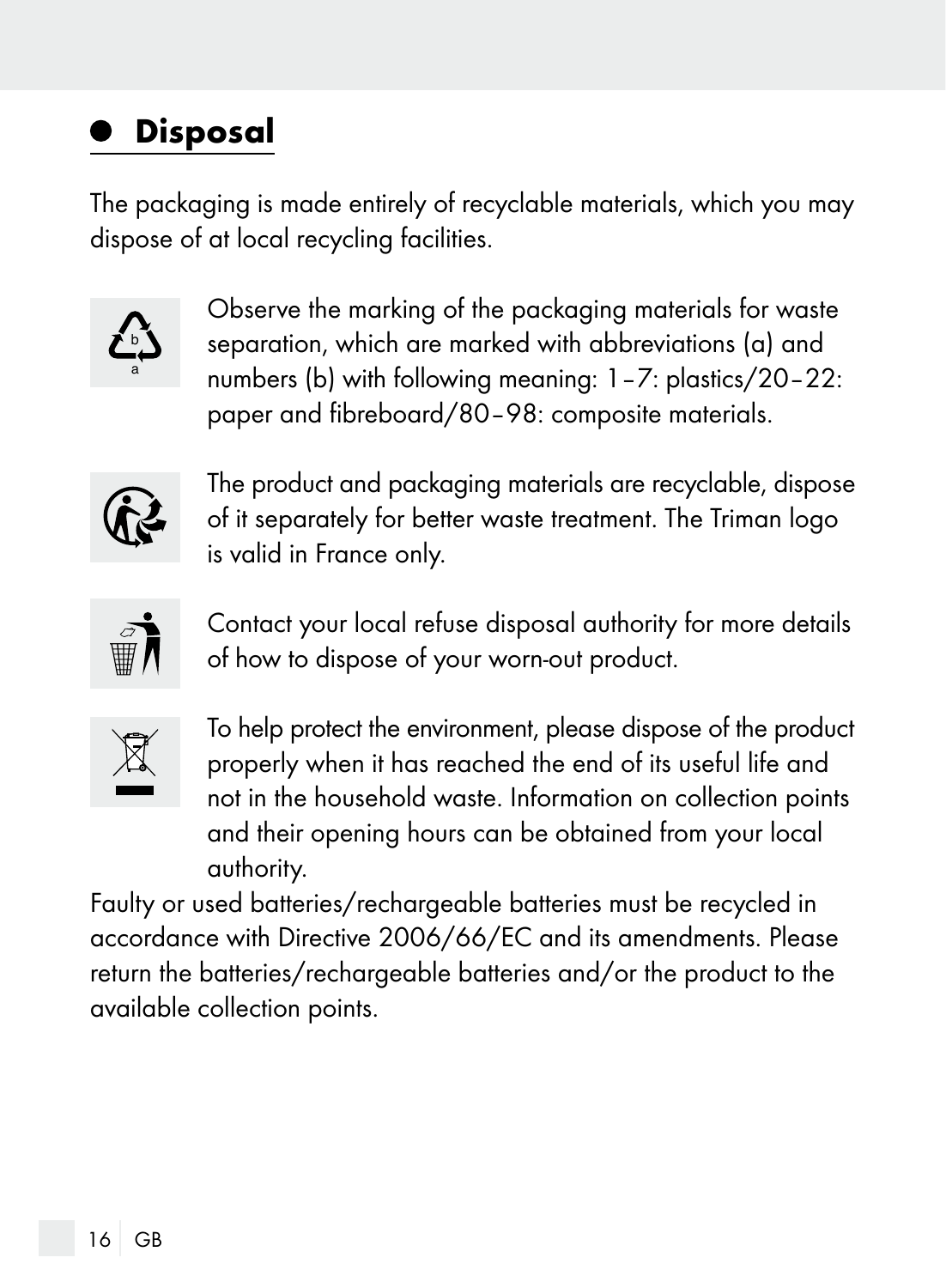

#### Environmental damage through incorrect disposal of the batteries/rechargeable batteries!

Batteries/rechargeable batteries may not be disposed of with the usual domestic waste. They may contain toxic heavy metals and are subject to hazardous waste treatment rules and regulations. The chemical symbols for heavy metals are as follows:  $Cd = cadmium$ ,  $Hg = mercury$ , Pb = lead. That is why you should dispose of used batteries/rechargeable batteries at a local collection point.

## Warranty

The product has been manufactured to strict quality guidelines and meticulously examined before delivery. In the event of product defects you have legal rights against the retailer of this product. Your legal rights are not limited in any way by our warranty detailed below.

The warranty for this product is 3 years from the date of purchase. The warranty period begins on the date of purchase. Please keep the original sales receipt in a safe location. This document is required as your proof of purchase.

Should this product show any fault in materials or manufacture within 3 years from the date of purchase, we will repair or replace it – at our choice – free of charge to you. This warranty becomes void if the product has been damaged, or used or maintained improperly.

The warranty applies to defects in material or manufacture. This warranty does not cover product parts subject to normal wear, thus possibly considered consumables (e.g. batteries) or for damage to fragile parts, e.g. switches, rechargeable batteries or glass parts.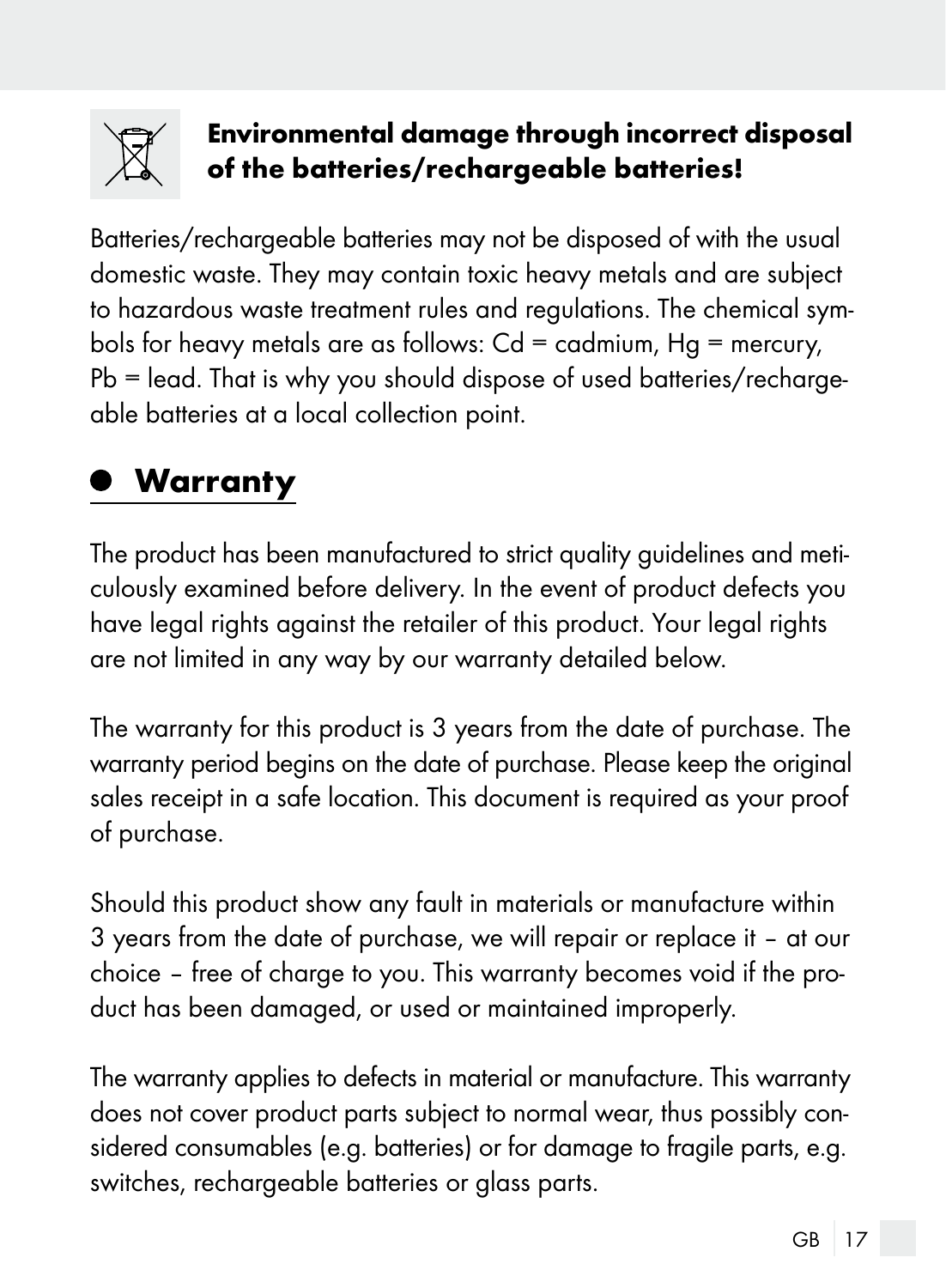#### Warranty claim procedure

To ensure quick processing of your case, please observe the following instructions:

Please have the till receipt and the item number (e.g. IAN 123456\_7890) available as proof of purchase.

You will find the item number on the rating plate, an engraving on the front page of the instructions for use (bottom left), or as a sticker on the rear or bottom of the product.

If functional or other defects occur, please contact the service department listed either by telephone or by e-mail.

You can return a defective product to us free of charge to the service address that will be provided to you. Ensure that you enclose the proof of purchase (till receipt) and information about what the defect is and when it occurred.

#### Service

#### **GB** Service Great Britain

Tel.: 08000569216 E-Mail: owim@lidl.co.uk

( F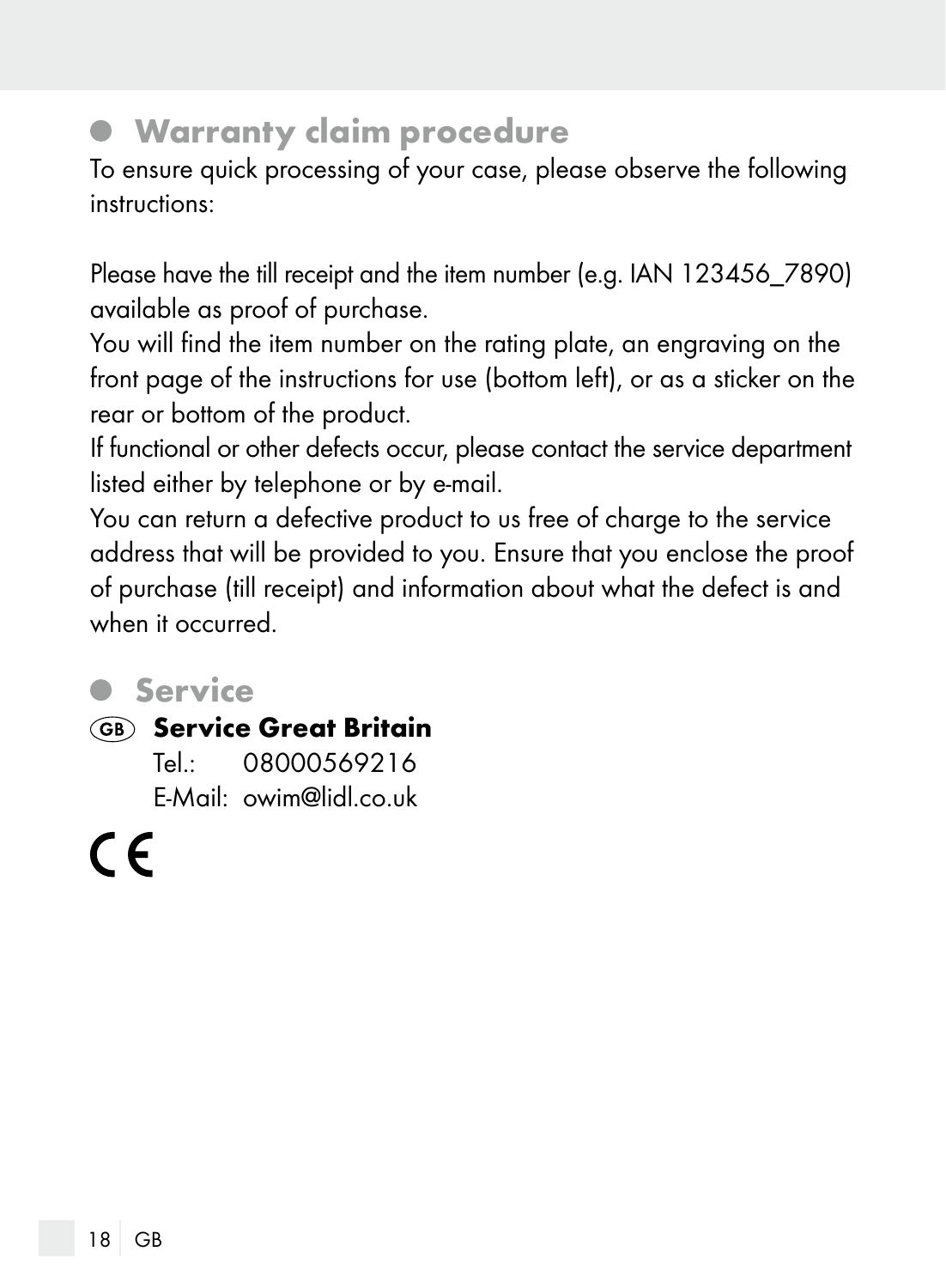| Az alkalmazott piktogramok                                  |  |
|-------------------------------------------------------------|--|
|                                                             |  |
| Az elemekre/akkukra vonatkozó biztonsági tudnivalókOldal 24 |  |
|                                                             |  |
| Kizárólag folyékony szappannal,                             |  |
| mosogatószerrel vagy fertőtlenítő géllel töltse felOldal 28 |  |
|                                                             |  |
|                                                             |  |
|                                                             |  |
|                                                             |  |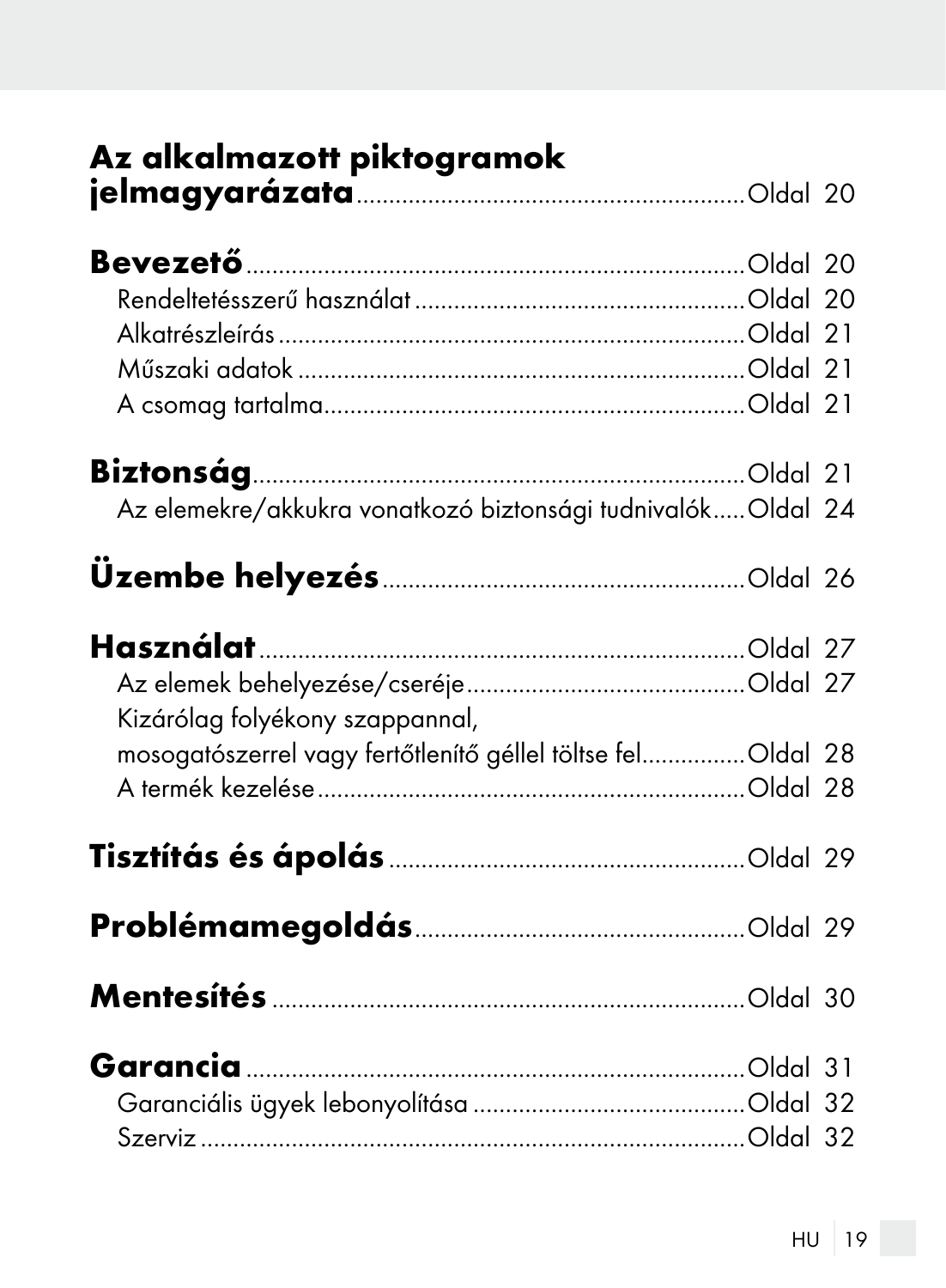| Az alkalmazott piktogramok jelmagyarázata |                                                                               |
|-------------------------------------------|-------------------------------------------------------------------------------|
|                                           | Egyenáram/-feszültség                                                         |
|                                           | Zárt helyiségekben történő használatra                                        |
| $\epsilon$                                | A CE-jelzés a termékre vonatkozó releváns EU-irányelvek<br>betartását jelöli. |

## Elektromos szappan-/fertőtlenítőszer-adagoló

### Bevezető

Gratulálunk új termékének vásárlása alkalmából. Ezzel a döntésével vállalatunk értékes terméke mellett döntött. A használati utasítás ezen termék része. A biztonságra, a használatára és a megsemmisítésre vonatkozó fontos tudnivalókat tartalmazza. A termék használata előtt ismerje meg az összes használati és biztonsági tudnivalót. A terméket csak a leírtak szerint és a megadott felhasználási területeken alkalmazza. A termék harmadik személy számára való továbbadása esetén kézbesítse vele annak a teljes dokumentációját is.

### Rendeltetésszerű használat

A termék folyékony szappan, mosogatószer vagy fertőtlenítő gél adagolására alkalmas a fürdőszobában. A terméket nem közületi felhasználásra szánták.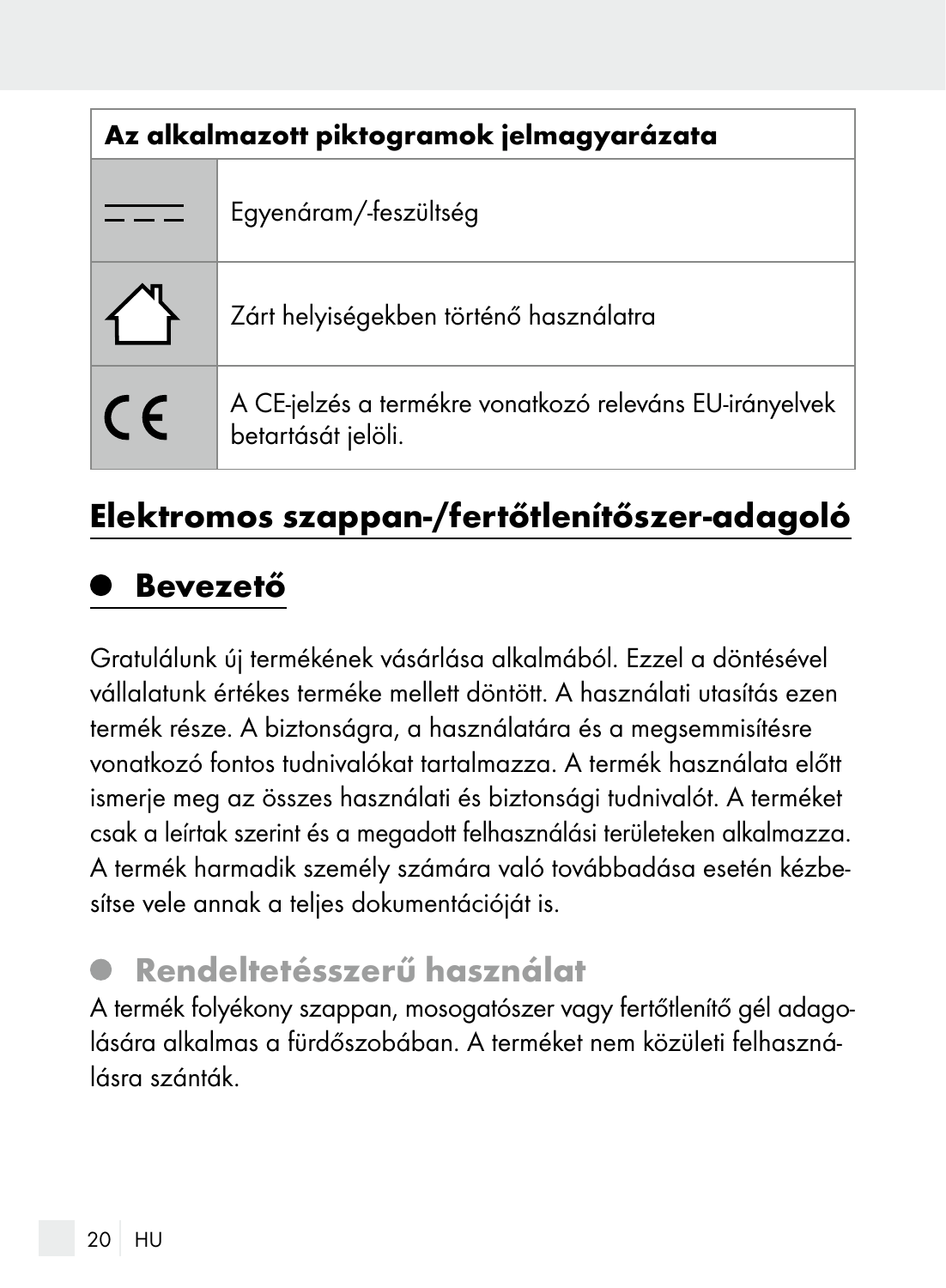- Alkatrészleírás
- 1 Fedő

2 Szappan-/fertőtlenítő

- gél tartály
- 3 Érzékelő
- $\mid$  Szappan-/fertőtlenítő
	- gél nyílás

## Műszaki adatok

Elemek:  $4 \text{ db } 1.5 \text{ V-os} ==$ , AAA/LR03 (tartozék) Űrtartalom: kb. 330 ml (kb. 315 ml a "MAX" jelölésig)

**Elemrekeszfedél** 6 BE/KI kapcsoló 7 Elemrekesz

# A csomag tartalma

1 Elektromos szappanadagoló 4 Elemek 1 Használati útmutató



ŐRIZZEN MEG MINDEN BIZTONSÁGI TUDNIVALÓT ÉS UTASÍTÁST A JÖVŐBENI FELHASZNÁLÁS CÉLJÁBÓL!

# FIGYELMEZTETÉS! ÉLET-ÉS **Tall BALESETVESZÉLY KISGYERME-**KEK ÉS GYERMEKEK SZÁMÁRA! Soha

ne hagyja a gyerekeket felügyelet nélkül a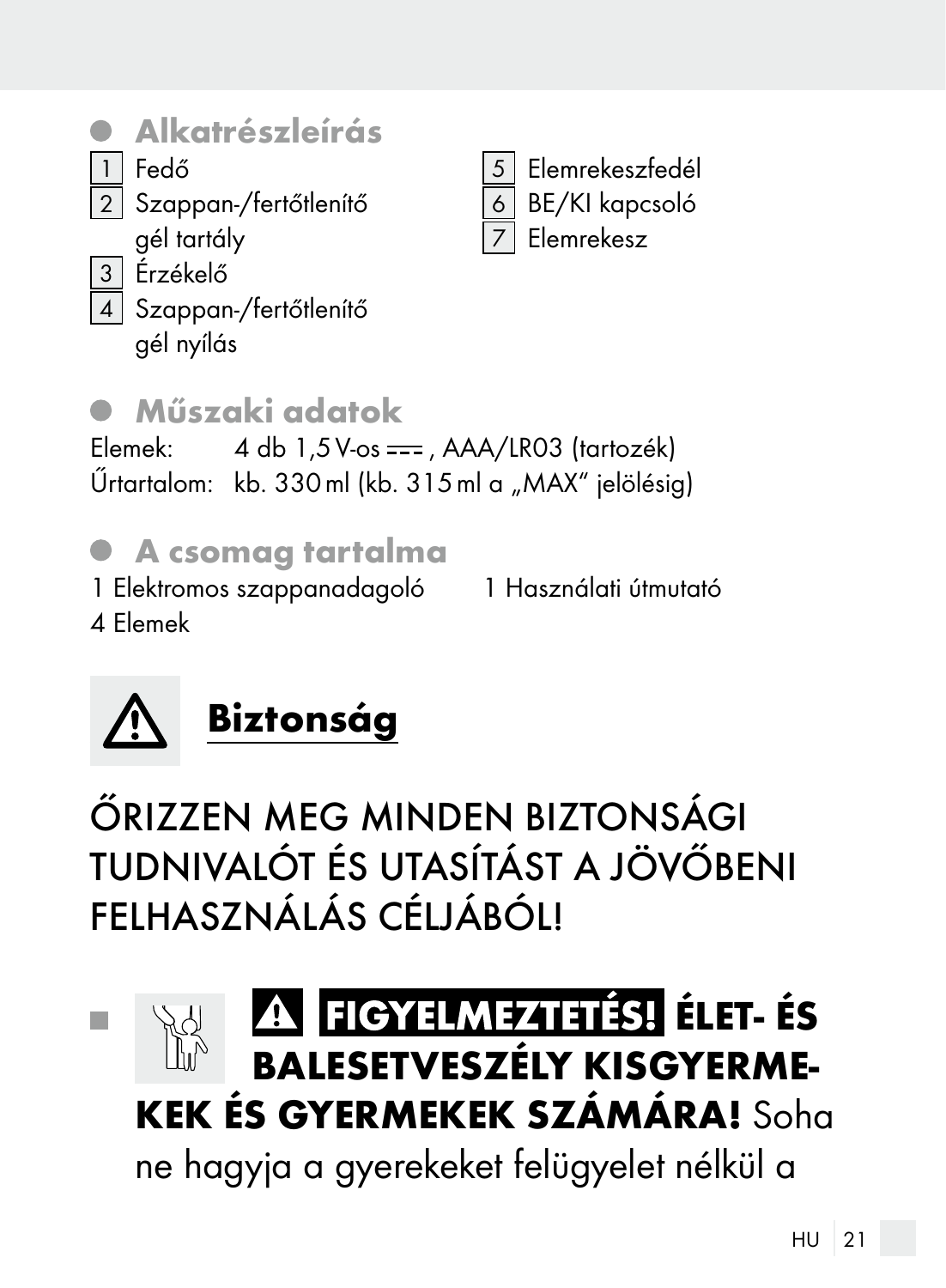csomagolóanyaggal. A csomagolóanyagok miatt fulladásveszély áll fenn. A gyerekek gyakran alábecsülik a veszélyeket. Mindig tartsa a gyerekeket távol a csomagolóanyagoktól. Ez a termék nem játékszer.

- Ne tegye ki a terméket
	- szélsőséges hőmérsékletnek,
	- erős mechanikai igénybevételnek.

Különben a termék megsérülhet.

- Soha ne nyissa fel a terméket! Javításokat csak szakemberrel végeztessen. Különben a termék megsérülhet.
- A terméket 8 éves kor feletti gyermekek, valamint korlátozott fizikai, érzékszervi vagy szellemi képességgel élő vagy nem megfelelő tapasztalattal és tudással rendelkező személyek csak felügyelet mellett, illetve a termék biztonságos használatára vonatkozó felvilágosítás és alehetséges veszélyek megértése után használhatják. A gyermekek nem játszhatnak a termékkel. A tisztítást és az ápolást gyermekek felügyelet nélkül nem végezhetik.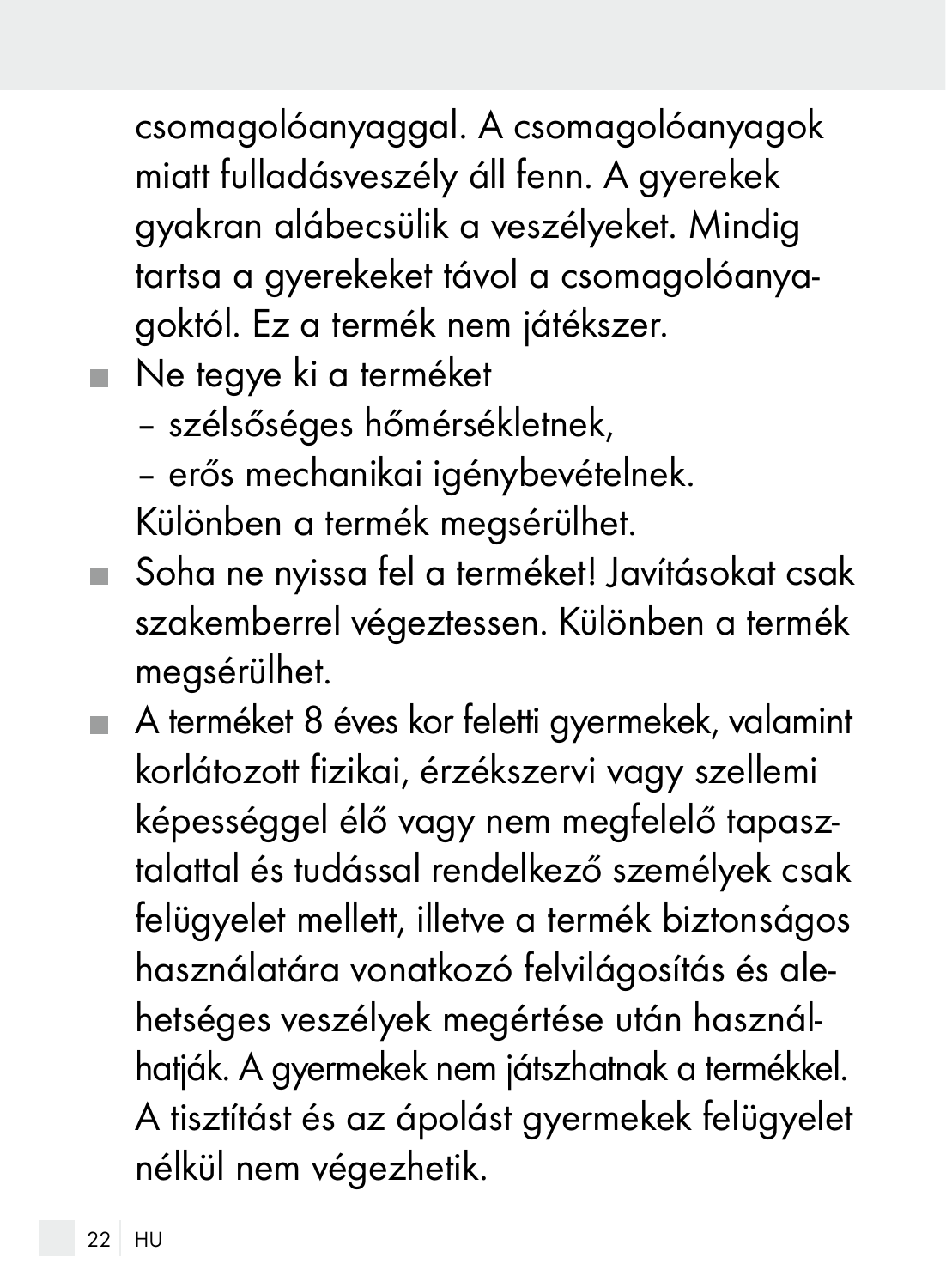- Ne vegye üzembe a terméket, ha az sérült.  $\mathbf{r}$ Vizsgálja meg a terméket rendszeresen és minden egyes használat előtt a burkolatot és a hálózati csatlakozódugót sérülések tekintetében. Vegye figyelembe, hogy azokra a károkra, amelyeket szakszerűtlen kezelés, a használati utasítás figyelmen kívül hagyása, vagy a feljogosítással nem rendelkező személyek beavatkozása okozott, a garancia nem érvényes.
- Tartsa a terméket tisztán.
- A terméket kizárólag folyékony szappannal, mosogatószerrel vagy fertőtlenítő géllel adtöltse fel.
- FIGYELMEZTETÉS! Ne merítse a terméket vízbe. Ellenkező esetben a termék megsérülhet.



 $\blacksquare$   $\blacksquare$  Kizárólag beltéri üzemeltetésre alkalmas.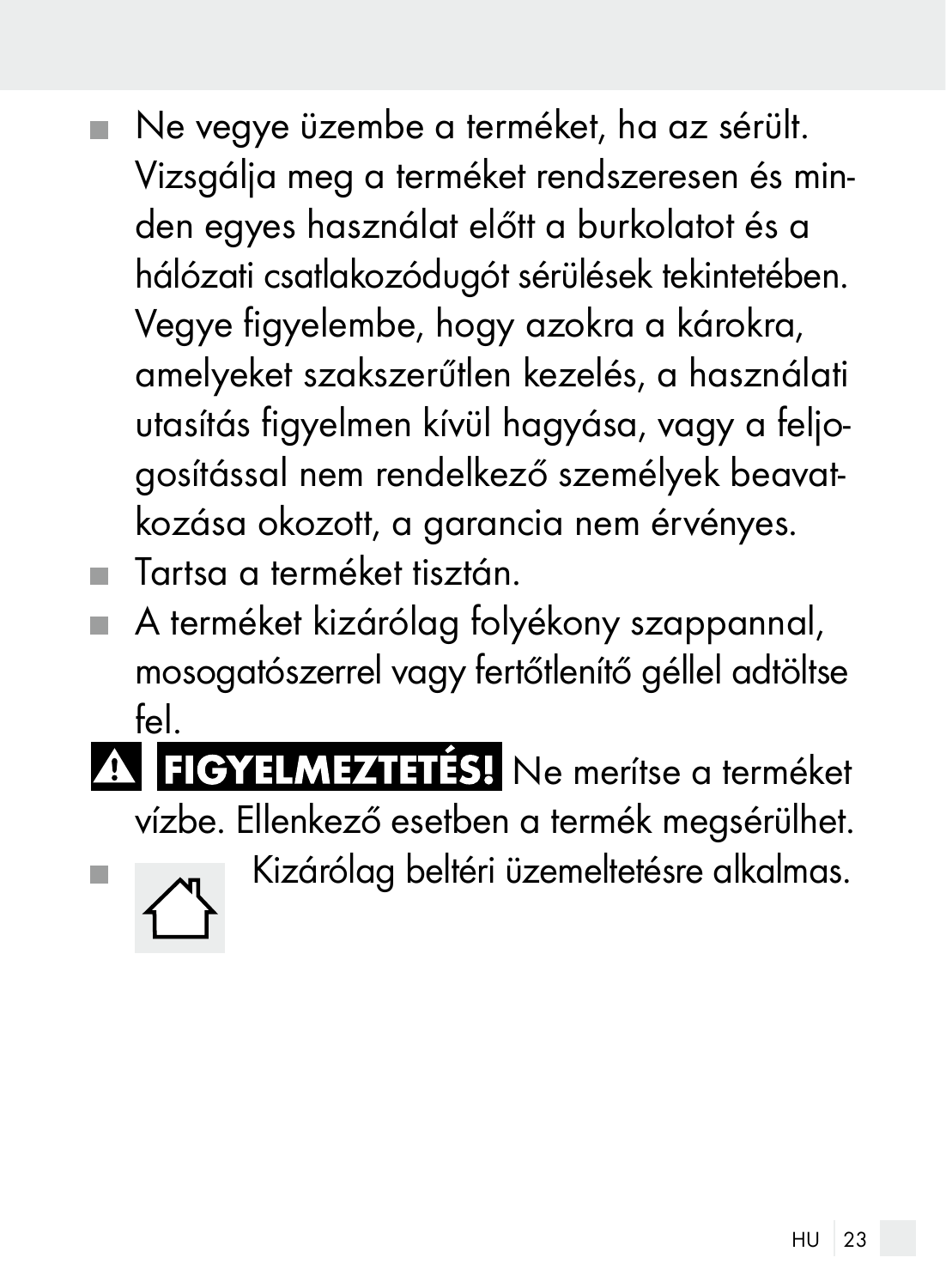

- ÉLETVESZÉLY! Tartsa távol az elemeket/ akkumulátorokat a gyermekektől. Lenyelés esetén azonnal forduljon orvoshoz!
- A lenyelés égési sérülésekhez, puha szövetek perforációjához és halálhoz vezethet. 2 órán belül a lenyelés után súlyos égési sérülések léphetnek fel.



**ROBBANÁSVESZÉLY!** Soha ne

töltse a nem feltölthető elemeket. Az elemeket/akkukat tilos rövidre zárni és/vagy felnyitni. Annak következménye túlhevülés, tűzveszély vagy a kihasadásuk lehet.

- Soha ne dobja az elemeket/akkukat tűzbe vagy vízbe.
- Ne tegye ki az elemeket/akkukat mechanikai terhelésnek!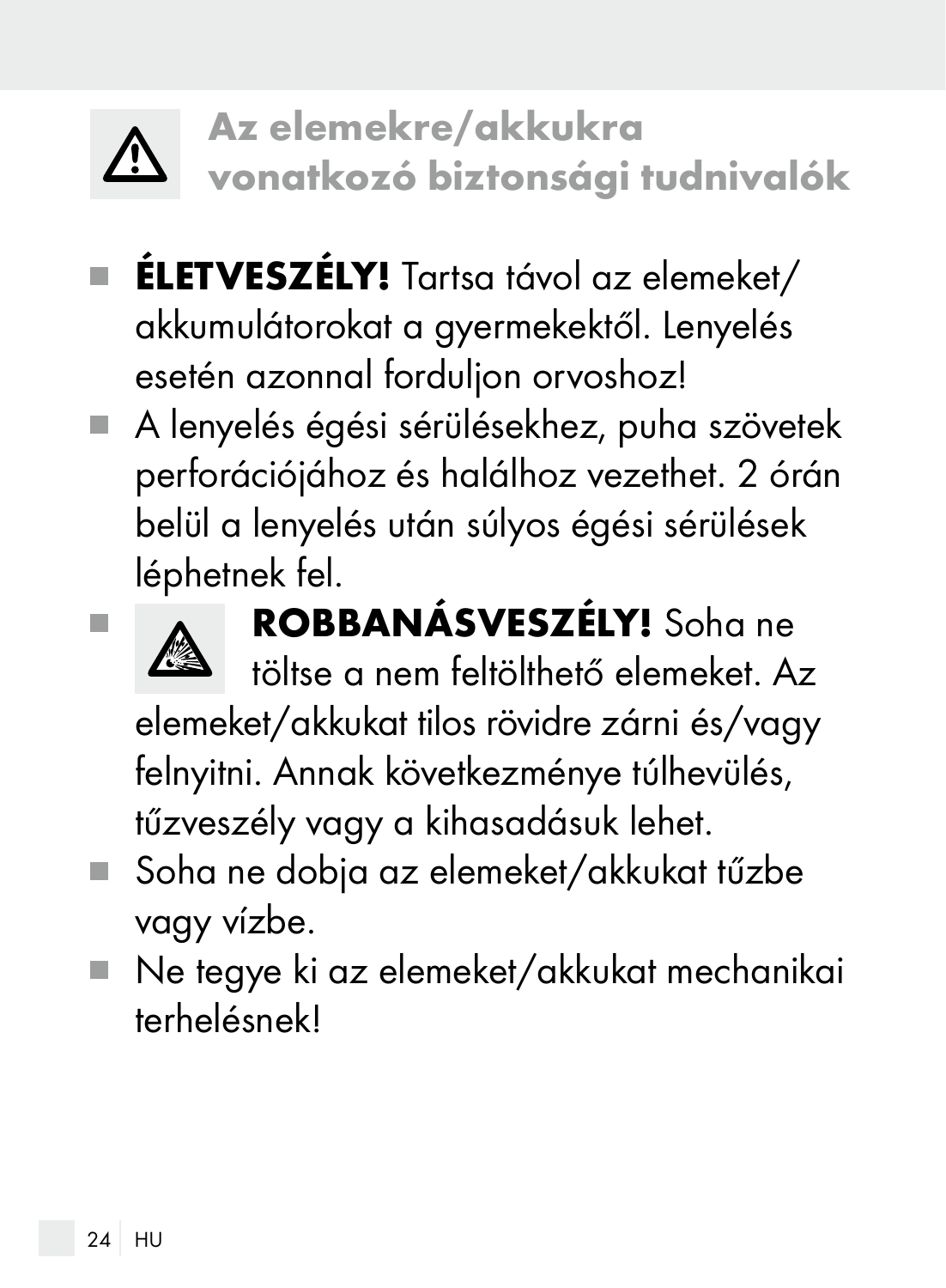# Az elemekre/akkukra kifolyásának kockázata

- Kerülje a szélsőséges körülményeket és hőmérsékleteket, mint pl. fűtőtestek/közvetlen napsugárzás, amelyek hatással lehetnek az elemekre/ akkukra.
- $\blacksquare$  Ha az elemek/akkumulátorok kifolytak, kerülje el bőr, a szemek és a nyálkahártyák vegyszerekkel való érintkezését! Azonnal mossa le az érintett helyet tiszta vízzel és forduljon orvoshoz!



# VISELJEN VÉDŐKESZTYŰT! A

kifutott, vagy sérült elemek/akkuk a bőrrel érintkezve felmarhatják azt. Ezért ilyen esetben mindenképpen húzzon megfelelő védőkesztyűt!

- Az elem/akku kifolyása esetén távolítsa el azt azonnal a termékből a sérülések elkerülése érdekében.
- Csak azonos típusú elemeket/akkukat használjon! Ne használjon együtt régi és új elemeket/ akkukat!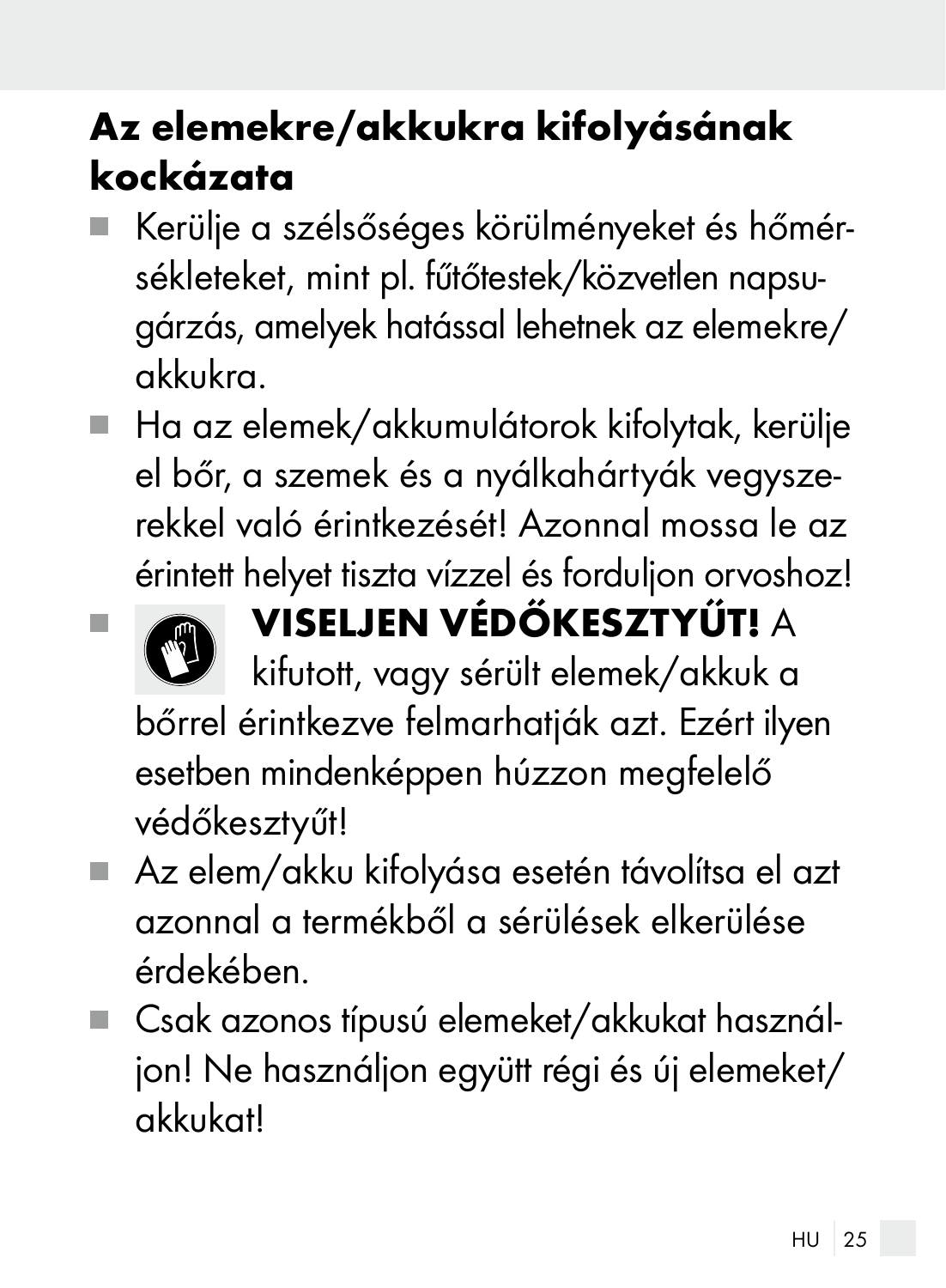Távolítsa el az elemeket/akkukat, ha hosszabb ideig nem használja a terméket.

# A termék sérülésének veszélye

- Kizárólag a megadott típusú elemeket/ akkukat használja.
- Az elemeket/akkut a termék és az elem/ akku (+) és (-) polaritás-jelzésének megfelelően helyezze be.
- Behelyezés előtt tisztítsa meg az elem/akkumulátor és az elemrekesz érintkezőit egy száraz, szöszmentes kendővel vagy fültisztító pálcikával!
- A lemerült elemeket/akkukat haladéktalanul távolítsa el a készülékből.

# Üzembe helyezés

Tudnivaló: Távolítsa el az összes csomagolóanyagot a termékről.

#### **A FIGYELMEZTETÉS!**

- Ne tegye ki a terméket fröccsenő- és/vagy csöpögő víznek és soha ne öblítse folyó víz alatt.
- Mivel az elemek a termék alján találhatók, kerülje el ott a víz ш felgyülemlését.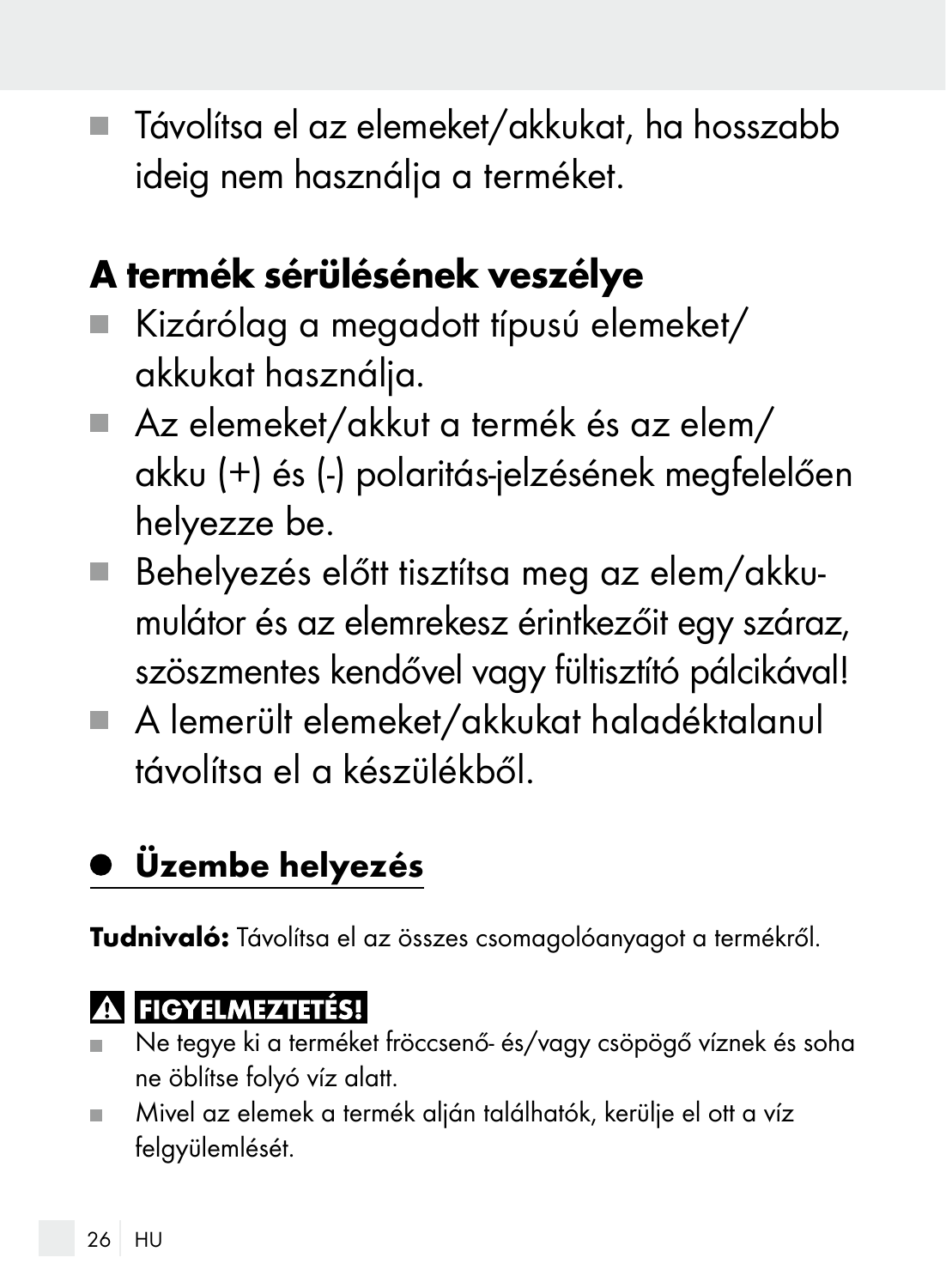- Távolítsa el rendszeresen a termék alsó része környékérők a vizet.
- Mindig tartsa szárazon az elemeket és óvja a terméket a nedvességtől, hogy elkerülje az elemek kifolyását.

### Használat

- Az elemek behelyezése/cseréje
- VIGYÁZAT! A TERMÉK MEGRONGÁLÓDÁSÁNAK VESZÉLYE!

 Tudnivaló: Az elemek behelyezésénél mindig ügyeljen az elemrekeszben 7 feltüntetett polaritásra!

Tudnivaló: Mindig mikro AAA, LR03 típusú elemeket használjon. Tudnivaló: Mindig azonos típusú elemeket használjon.

- □ Fordítsa meg a terméket és tegye egy puha felületre, hogy elkerülje a felület összekarcolódását.
- A BE/KI kapcsoló 6 és az elemrekesz 7 az elemrekesz fedele 5  $\Box$ alatt találhatók.
- Nyissa ki az elemrekeszfedelet 5 (lásd B-ábra).  $\Box$
- $\Box$  Bizonyosodjon meg róla, hogy a szappan-/fertőtlenítő gél tartály  $\boxed{2}$ üres és hogy a BE/KI-kapcsoló 6  $\sqrt{a}$  (OFF) állásban legyen.
- □ Helyezze az elemrekeszbe a négy 1,5V-os === (AAA/LR03) típusú elemet (részei a szállítmánynak) az elemrekeszbe  $7$  (lásd C-ábra). Tudnivaló: Ügyeljen a helyes polaritásra. Ezt az elemrekeszben  $|7|$ megjelölték.
- $\Box$  Zárja vissza az elemrekeszfedelet  $\Box$  5  $\Box$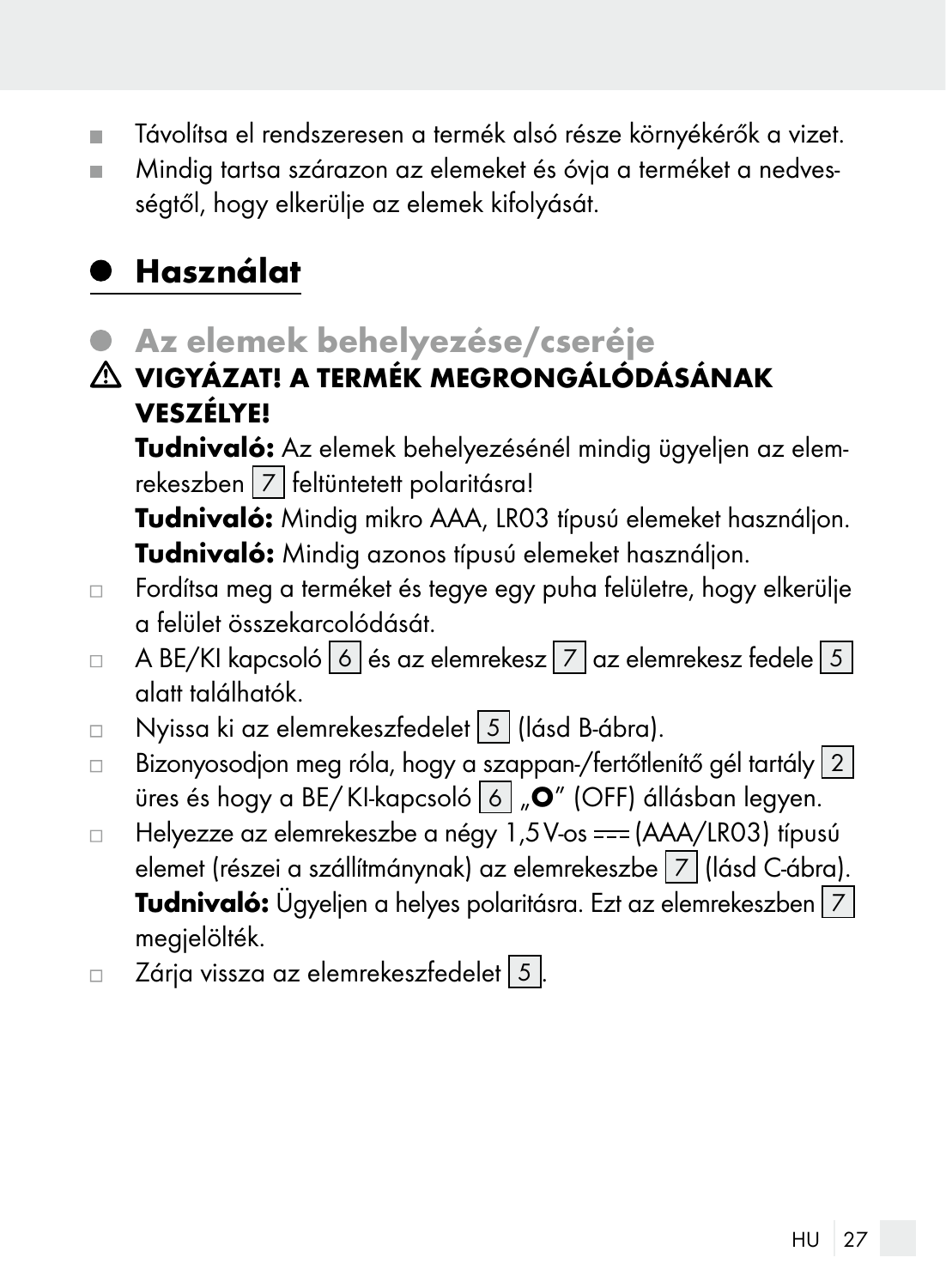- Kizárólag folyékony szappannal, mosogatószerrel vagy fertőtlenítő géllel töltse fel
- $\Box$  Bizonyosodjon meg róla, hogy a szappan-/fertőtlenítő gél tartály 2 üres és hogy a BE/KI-kapcsoló 6 "O" (OFF) állásban legyen.
- Távolítsa el a fedelet 11.  $\Box$
- $\Box$  Töltse fel a szappan-/fertőtlenítő gél tartályt  $\boxed{2}$  szappannal/ fertőtlenítőgéllel a "MAX." jelölésig.
- $\Box$  Ügyeljen arra, hogy ne jusson szappan az elemrekeszbe  $|7|$ , vagy a termék belsejébe. Ez károsíthatia a terméket.
- Tegye vissza a fedelet 1 és szorosan nyomja le.  $\Box$

#### A termék kezelése ۰

- Vegye le az elemrekeszfedelet 5.  $\Box$
- Kapcsolja be a készüléket a BE-/KI-kapcsoló 6 "I" (ON)  $\Box$ helyzetbe történő állításával.
- Zárja le az elemrekeszfedelet 5.  $\Box$
- Állítsa a terméket szilárd, sík, csúszásmentes felületre.
- $\Box$  Tegye a kezét a két érzékelő  $\vert 3 \vert$  és a szappan-/fertőtlenítő gél nyílás  $4$  közé és engedje a tenyerébe a szappant. A folyékonyszappan, mosogatószer vagy fertőtlenítő gél kiadagolása közben a szappan-/fertőtlenítő gél tartályban  $2$  világít egy fehér állapotjelző. Amint megmozdítja a kezét, az állapotjelző automatikusan kialszik. Frissen feltöltött termék esetén annyiszor ismételje a folyamatot, amíg nem jön a szappan-/fertőtlenítő gél a szappan-/fertőtlenítő gél nyílásból  $\boxed{4}$ .

Tudnivaló: Ne hagyja, hogy beszáradjon a szappan-/fertőtlenítő gél a szappan-/fertőtlenítő gél nyíláson 4 . Ezért rendszeresen tisztítsa meg a szappan-/fertőtlenítő gél nyílást  $4$ .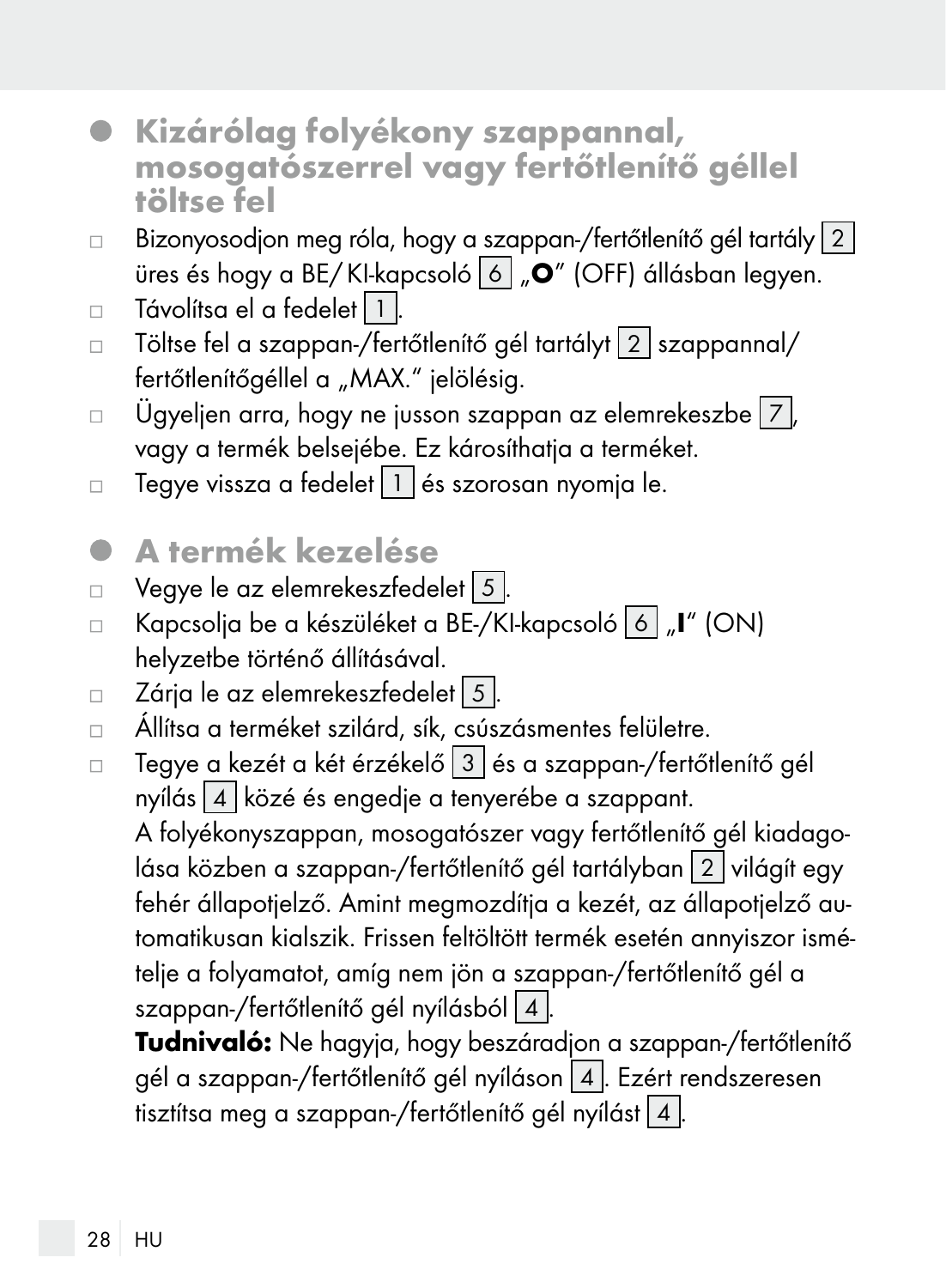Kapcsolja ki a terméket a BE/KI kapcsoló  $\boxed{6}$  " $\boxed{0}$ " (OFF) helyzetbe történő állításával, és tisztítsa meg a szappan-/fertőtlenítő gél nyílást 4 egy száraz, nem szösözös kendővel. Kapcsolja be ismét a terméket a BE/KI kapcsoló 6 "I" (ON) helyzetbe történő állításával.

### Tisztítás és ápolás

#### **RUBBANÁSVESZÉLY!** Ne merítse a terméket vízbe.

- Tudnivaló: Ha nem használja, tiszta vízzel kiöblítve tisztítsa meg  $\Box$ az üres szappan-/fertőtlenítő gél tartályt 2 . Ehhez töltse meg többször tiszta vízzel a szappan-/fertőtlenítő gél tartályt 2 , hogy minden szappanlerakódást teljesen eltávolítson. Ha nem távolítunk el minden szappanlerakódást, úgy a termék károsodhat.
- Vegye ki az elemeket az elemrekeszből 7 és tisztítsa meg a külső  $\Box$ felületet és az elemrekeszt 7 egy száraz, szöszmentes kendővel.
- Erősebb szennyeződések esetén használjon egy enyhén megnedvesített, szöszmentes törlőkendőt és esetleg enyhe mosogatószert.
- Semmiképpen ne használjon maró hatású tisztítószereket. Máskü- $\Box$ lönben a termék anyaga károsodhat.

### Problémamegoldás

- $=$  Probléma  $\bigcirc$ =Ok  $O =$ Elhárítás
- A szappan/mosogatószer/fertőtlenítő gél a megszokottnál lassabban jön ki a szappan-/fertőtlenítő gél nyílásból  $\boxed{4}$  vagy a termék nem működik.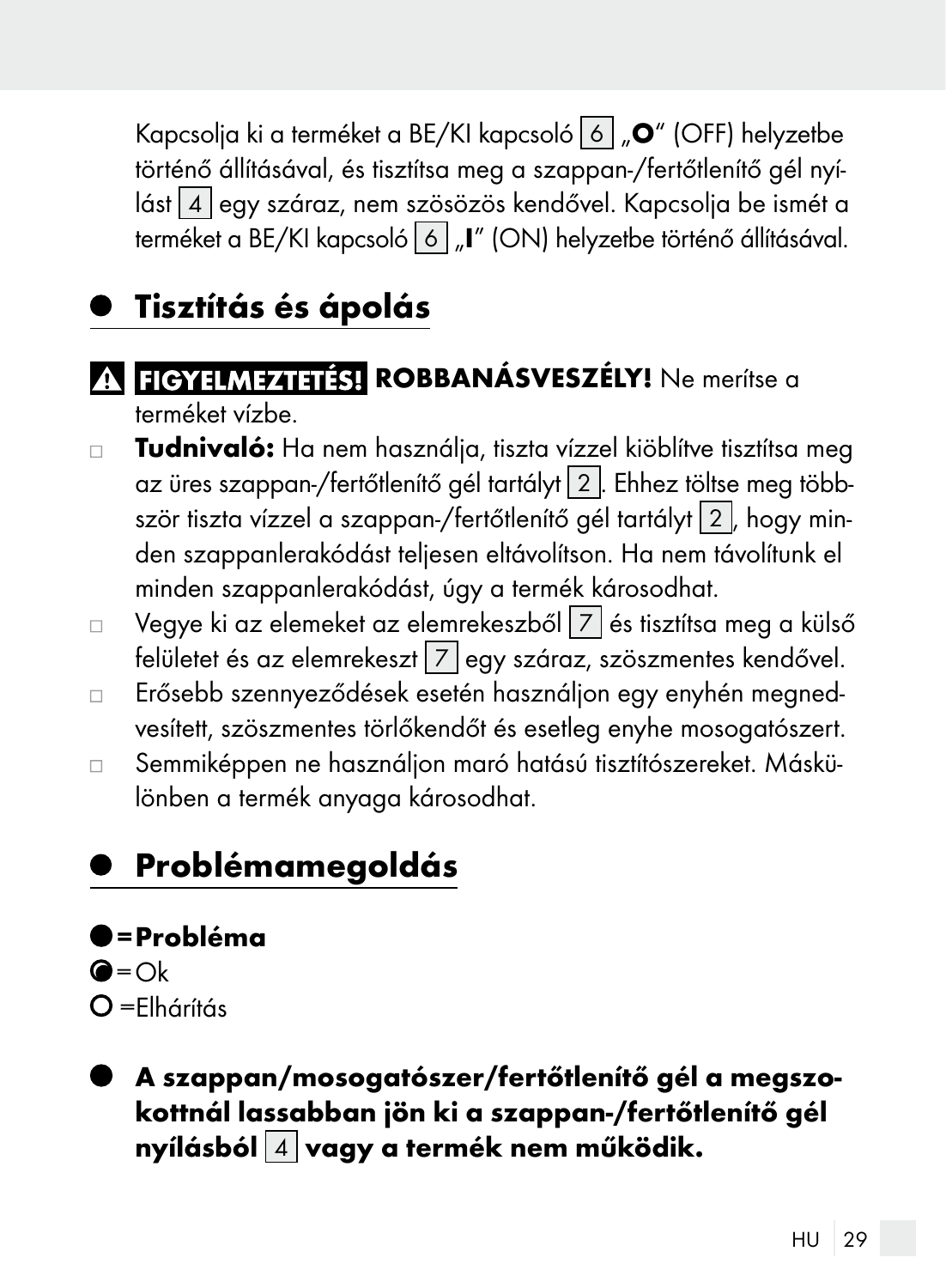- Az elemek túl gyengék.
- O Cserélje ki az elemeket (lásd "Az elemek behelyezése/cseréje").
- Víz került az elemrekeszbe 7 .
- O Hagyja teljesen megszáradni az elemrekeszt 7. Ezután tegye be az új elemeket (lásd "Elemek behelyezése/cseréje").

## Mentesítés

A csomagolás környezetbarát anyagokból készült, amelyeket a helyi újrahasznosító helyeken adhat le ártalmatlanítás céljából.



A hulladék elkülönítéséhez vegye figyelembe a csomagolóanyagon található jelzéseket. Ezek rövidítéseket (a) és számokat (b) tartalmaznak a következő jelentéssel: 1–7: műanyagok/20–22: papír és karton/80–98: kötőanyagok.



A termék és a csomagolóanyagok újrahasznosíthatóak, semmisítse meg ezeket elkülönítve a jobb hulladékkezelés érdekében. A Triman-logó csak Franciaországra vonatkozik.



A kiszolgált termék megsemmisítési lehetőségeiről lakóhelye illetékes önkormányzatánál tájékozódhat.



A környezete érdekében, ne dobja a kiszolgált terméket a háztartási szemétbe, hanem adja le szakszerű ártalmatlanításra. A gyűjtőhelyekről és azok nyitvatartási idejéről az illetékes önkormányzatnál tájékozódhat.

A hibás vagy elhasznált elemeket/akkukat a 2006/66/EK irányelv és módosításai értelmében újra kell hasznosítani. Szolgáltassa vissza az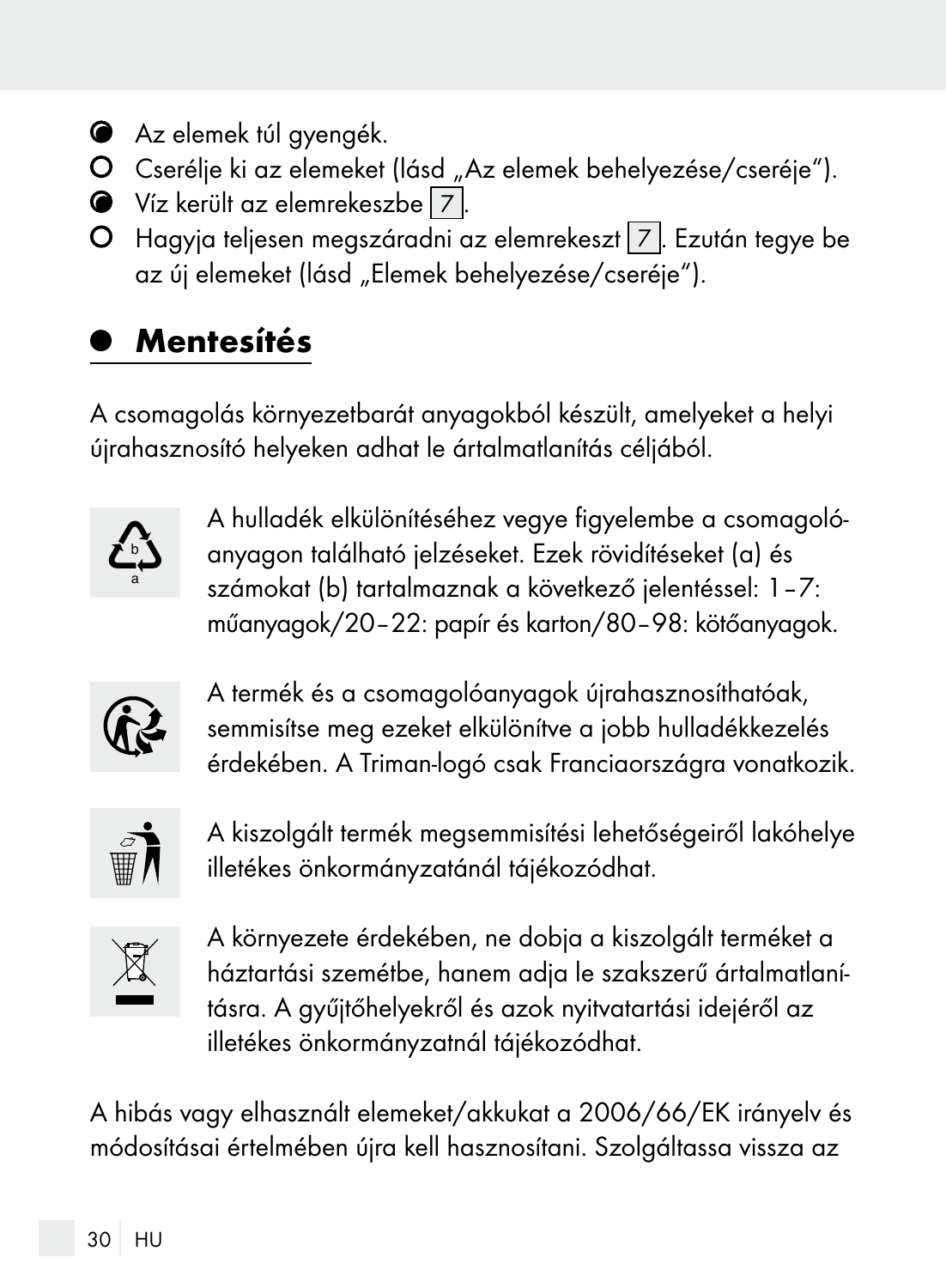elemeket/akkukat és/vagy a terméket az ajánlott gyűjtőállomásokon keresztül.



#### Környezeti károk az elemek/akkuk hibás megsemmisítése következtében!

Az elemeket/akkukat nem szabad a háziszemétbe dobni. Mérgező hatású nehézfémeket tartalmazhatnak és ezért különleges kezelést igénylő hulladéknak számítanak. A nehézfémek vegyjelei a következők: Cd = kadmium, Hg = higany, Pb = ólom. Ezért az elhasznált elemeket/ akkukat egy közösségi gyűjtőhelyen adja le.

### Garancia

A terméket szigorú minőségi előírások betartásával gondosan gyártottuk, és szállítás előtt lelkiismeretesen ellenőriztük. Ha a terméken hiányosságot tapasztal, akkor a termék eladójával szemben törvényes jogok illetik meg Önt. Ezeket a törvényes jogokat a következőkben ismertetett garancia vállalásunk nem korlátozza.

A termékre 3 év garanciát adunk a vásárlás dátumától számítva. A garanciális idő a vásárlás dátumával kezdődik. Kérjük, jól őrizze meg a pénztári blokkot. Ez a bizonylat szükséges a vásárlás tényének az igazolásához.

Ha a termék vásárlásától számított 3 éven belül anyag- vagy gyártási hiba merül fel, akkor a választásunk szerint a terméket ingyen megjavítjuk vagy kicseréljük. A garancia megszűnik, ha a terméket megrongálták, nem szakszerűen kezelték vagy tartották karban.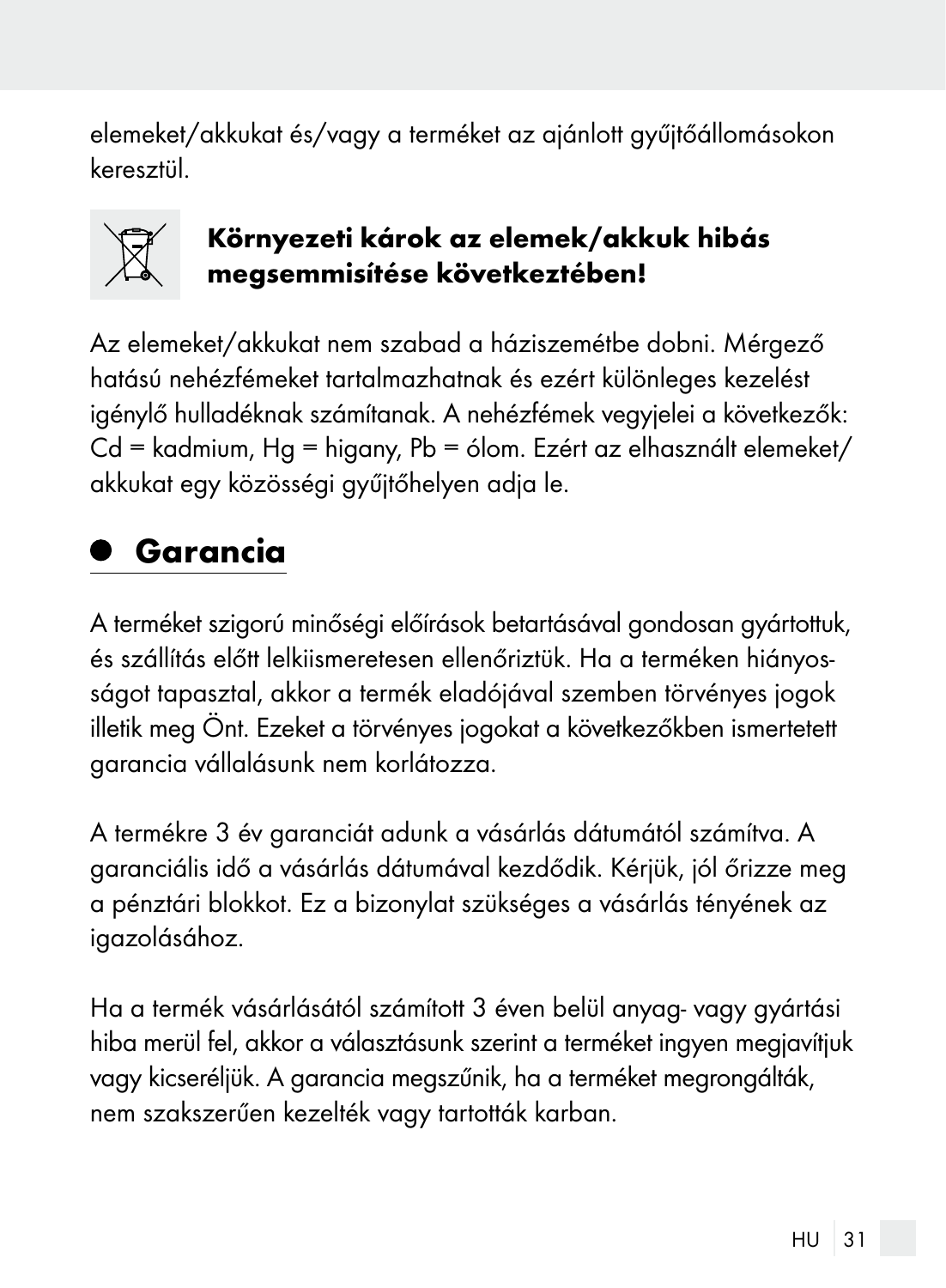A garancia az anyag- vagy gyártáshibákra vonatkozik. A garancia nem terjed ki azokra a termékrészekre, melyek normál kopásnak vannak kitéve és ezért fogyóeszköznek tekinthetők (pl. elemek), vagy a törékeny részekre sérülésére, pl. kapcsolók, akkuk, vagy üvegből készült részek.

## Garanciális ügyek lebonyolítása

Ügyének gyors elintézhetősége céljából, kérjük kövesse az alábbi útmutatást:

Kérjük, kérdések esetére készítse elő a pénztárblokkot és a cikkszámot (pl. IAN 123456\_7890) a vásárlás tényének az igazolására. Kéjük, hogy a cikkszámot olvassa le a típustábláról, a gravírozásból, az Útmutató címoldaláról (balra lent), illetve a hátoldalon, vagy a termék alján található matricáról.

Amennyiben működési hibák, vagy egyéb hiányosság lépne fel, előszöris vegye fel a kapcsolatot a következőkben megnevezett szervizek egyikével telefonon, vagy e-mailen.

A hibásnak ítélt terméket ezután a vásárlást igazoló blokk, valamint a hiba leírásának és keletkezési idejének mellékelésével díjmentesen postázhatja az Önnel közölt szervizcímre.

#### Szerviz

#### Szerviz Magyarország

Tel.: 0680021536 E-mail: owim@lidl.hu

( F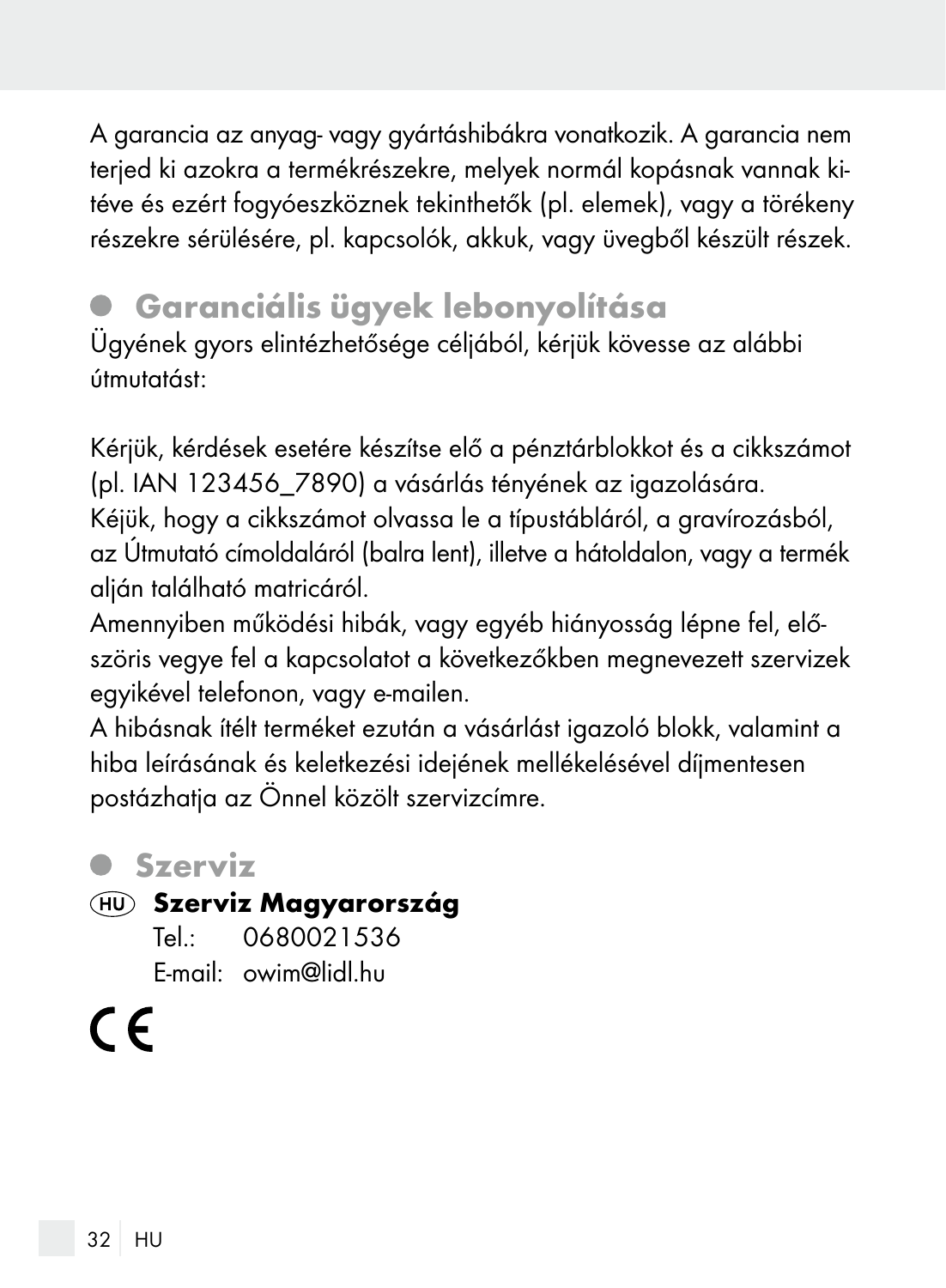## Legenda uporabljenih piktogramov .......... Stran 34

| Varnostni napotki za baterije/akumulatorje Stran 37 |  |
|-----------------------------------------------------|--|
|                                                     |  |
|                                                     |  |
|                                                     |  |
| Dolivanje tekočega mila, detergenta ali             |  |
|                                                     |  |
|                                                     |  |
|                                                     |  |
|                                                     |  |
|                                                     |  |
|                                                     |  |
|                                                     |  |
|                                                     |  |
|                                                     |  |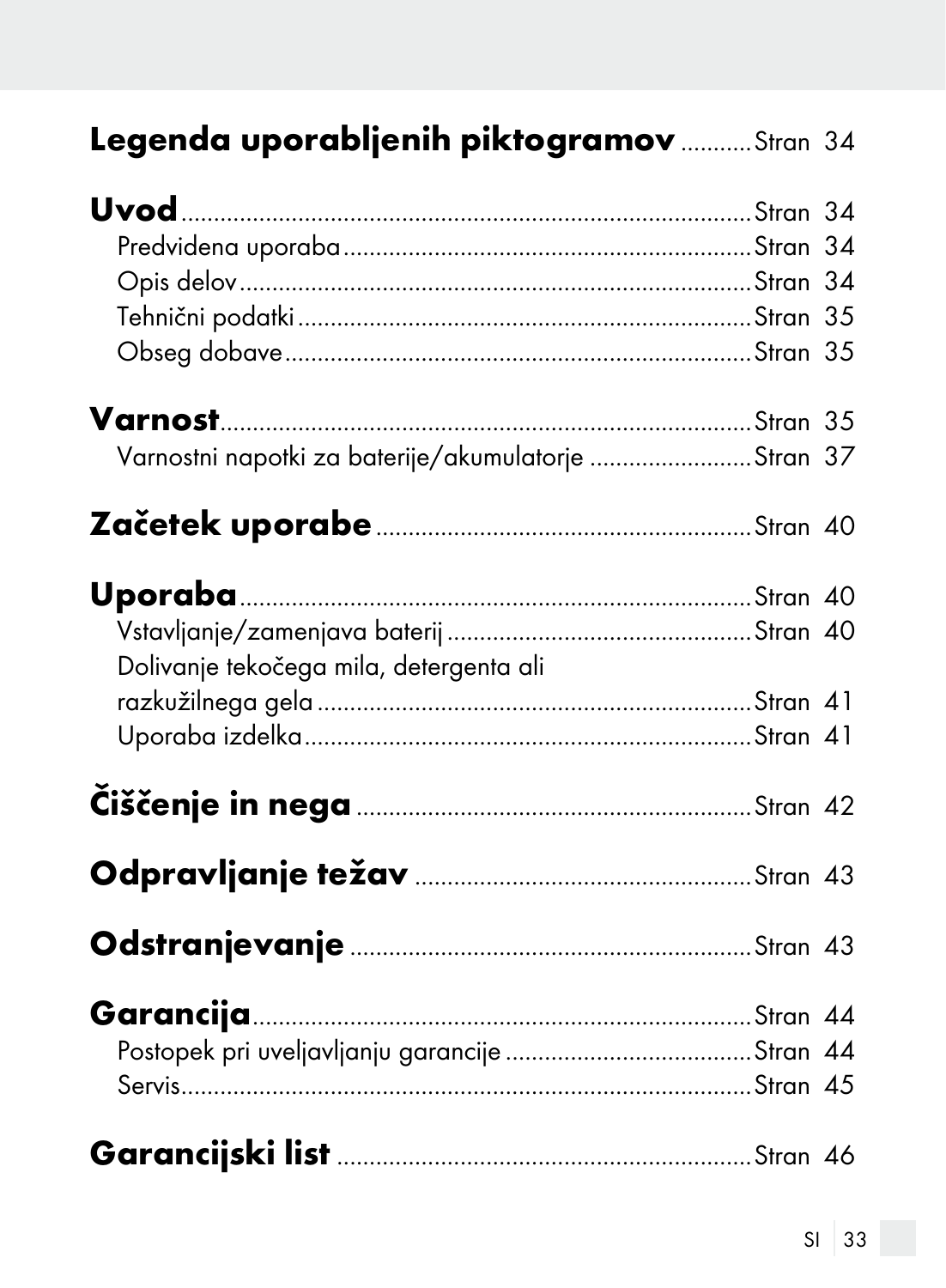| Legenda uporabljenih piktogramov |                                                                                          |
|----------------------------------|------------------------------------------------------------------------------------------|
|                                  | Enosmerni tok/enosmerna napetost                                                         |
|                                  | Uporaba v zaprtih prostorih                                                              |
| $\epsilon$                       | Oznaka CE označuje skladnost z relevantnimi direktivami<br>EU, ki veljajo za ta izdelek. |

## Električni dozirnik za milo/razkužilo

## Uvod

Iskrene čestitke ob nakupu vašega novega izdelka. Odločili ste se za zelo kakovosten izdelek. To navodilo za uporabo je sestavni del tega izdelka. Vsebuje pomembna navodila za varnost, uporabo in odstranitev. Preden začnete izdelek uporabljati, se seznanite z vsemi navodili za uporabo in varnostnimi napotki. Izdelek uporabljajte samo tako, kot je opisano, in samo za navedena področja uporabe. Če izdelek odstopite novemu lastniku, mu zraven izročite tudi vse dokumente.

### Predvidena uporaba

Izdelek je primeren za doziranje tekočega mila, detergenta ali razkuževalnega gela v umivalnicah. Izdelek ni predviden za poslovno uporabo.



razkužilni gel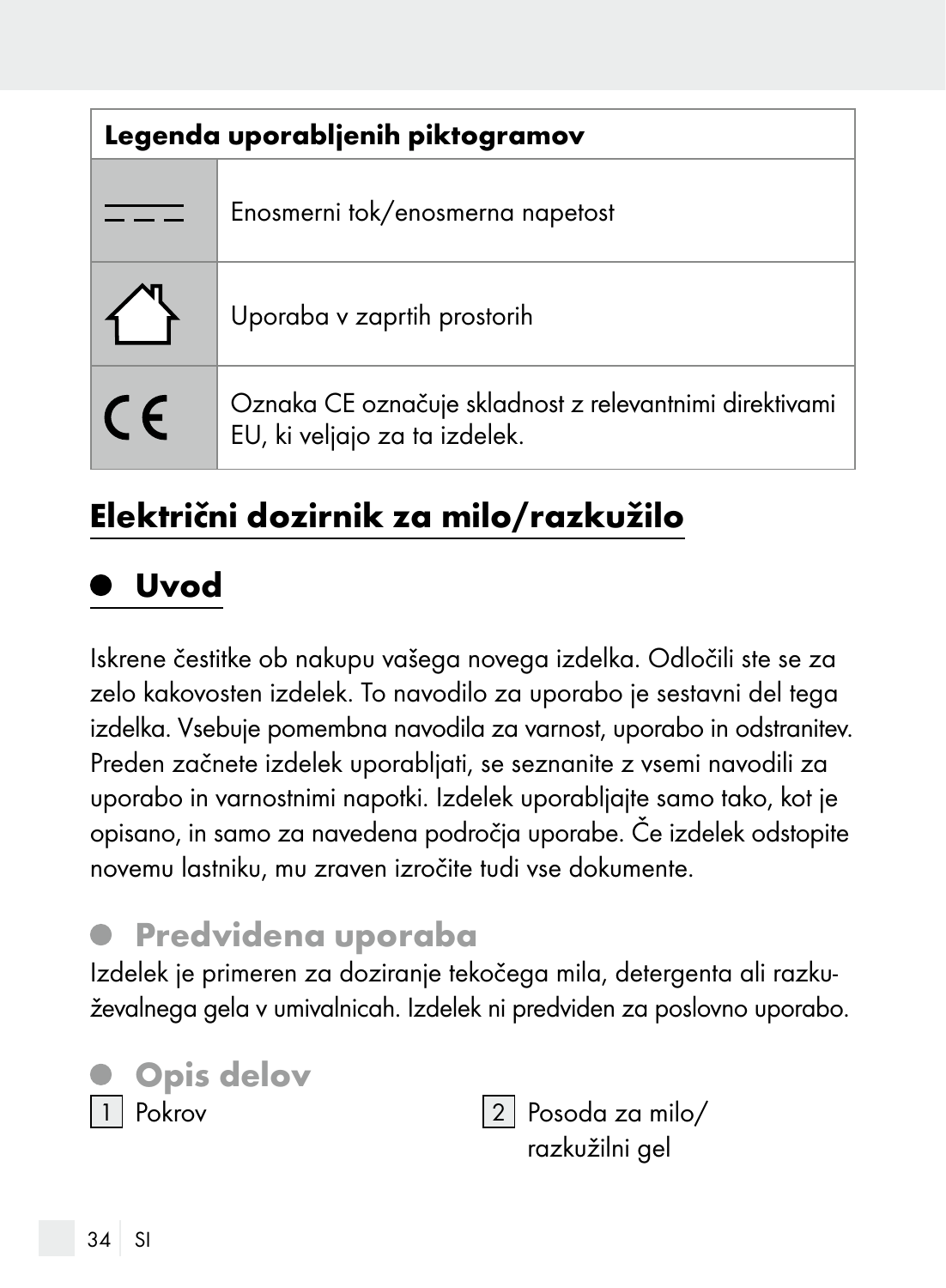3 Tipalo

4 Odprtina za milo/ razkuževalni gel

5 Pokrov predalčka za baterije

#### Tehnični podatki

Baterije: 4 x 1,5V = AAA/LR03 (priložene obsegu dobave) Količina polnjenja: pribl. 330 ml (pribl. 315 ml do oznake "MAX")

# Obseg dobave

Varnost

1 električni dozirnik mila 4 baterije

# VSE VARNOSTNE NAPOTKE IN NAVODILA SHRANITE ZA PRIHODNJO UPORABOJ

## **A OPOZORILO! SMRTNA NE-Tall** VARNOST IN NEVARNOST NE- SREČ ZA MALČKE IN OTROKE! Otrok z embalažnim materialom nikoli ne puščajte brez nadzora. Obstaja nevarnost zadušitve z

embalažnim materialom. Otroci pogosto





1 navodilo za uporabo

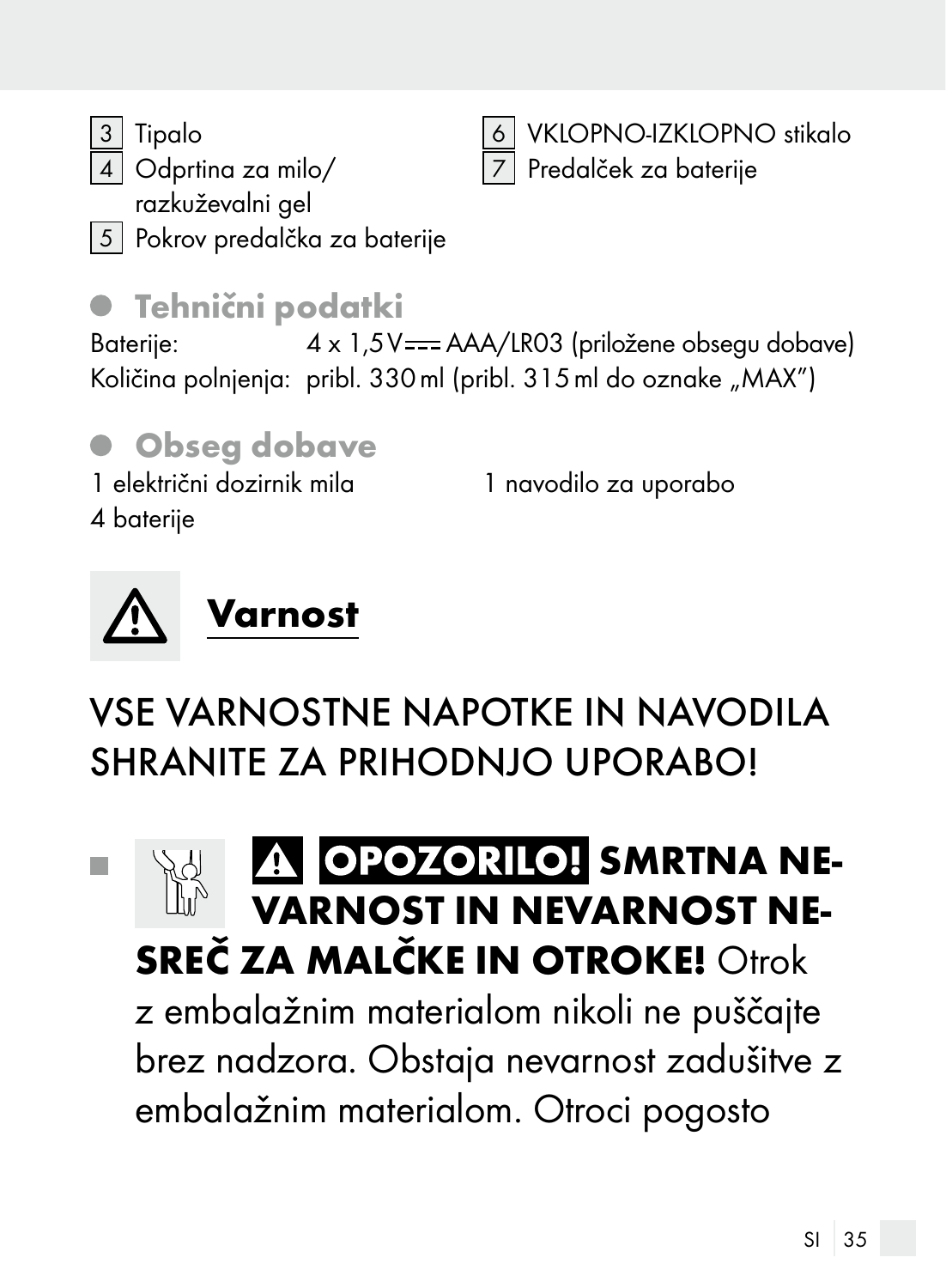podcenjujejo nevarnosti. Otrok ne pustite v bližino embalažnega materiala. Ta izdelek ni igrača.

**Izdelka ne izpostavljajte** 

- ekstremnim temperaturam,

- močnim mehanskim obremenitvam.

 V nasprotnem primeru se izdelek lahko poškoduje.

- Nikoli ne odpirajte izdelka! Popravila naj opravljajo samo strokovnjaki. V nasprotnem primeru se izdelek lahko poškoduje.
- Izdelek lahko uporabljajo otroci od 8. leta naprej ter osebe z zmanjšanimi fizičnimi, čutilnimi ali duševnimi sposobnostmi ali osebe s pomanjkanjem izkušenj in/ali znanja, če so pod nadzorom ali če so bili poučeni o varni uporabi izdelka in razumejo nevarnosti, do katerih lahko pride med uporabo. Otroci se ne smejo igrati z izdelkom. Otroci ne smejo brez nadzora izvajati čiščenja in vzdrževanja.
- Izdelka ne uporabljajte, če je poškodovan. Redno preverjajte izdelek glede morebitnih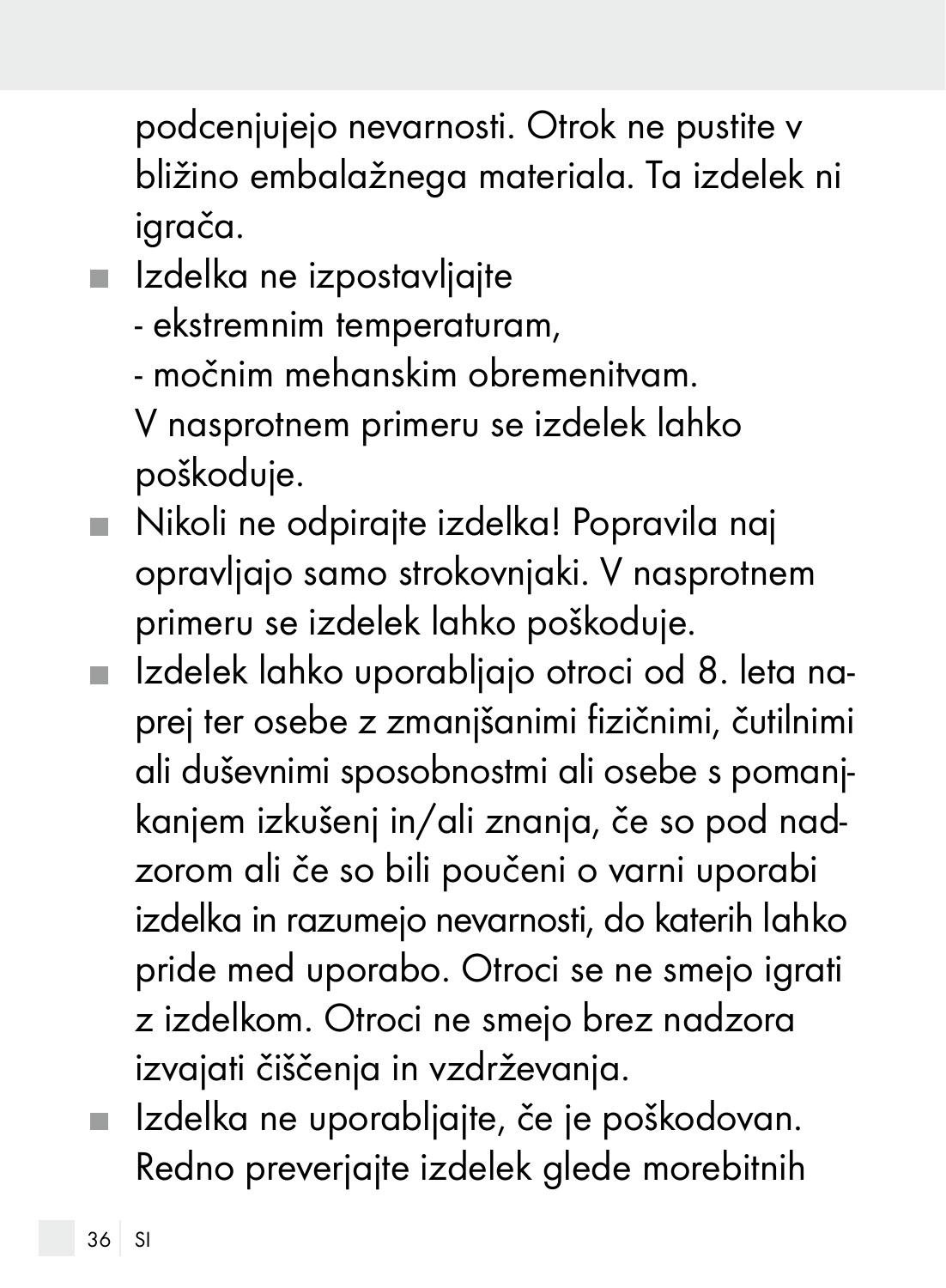poškodb ohišja in predalčka za baterije. Upoštevajte, da je iz garancije izključena škoda, ki je posledica neustrezne uporabe, neupoštevanja navodila za uporabo ali posegov s strani nepooblaščenih oseb, ter deli, ki se hitro obrabijo.

- Izdelek mora biti čist.
- Napolnite izdelek samo s tekočim milom, detergentom ali razkužilnim gelom.

A OPOZORILO! Izdelka ne potapljajte v vodo. V nasprotnem primeru grozi nevarnost poškodovanja izdelka.



**Primerno izključno za notranjo** uporabo.



Varnostni napotki za baterije/ akumulatorje

SMRTNA NEVARNOST! Baterije/akumulatorje shranjujte zunaj dosega otrok. V primeru zaužitja nemudoma poiščite zdravniško pomoč!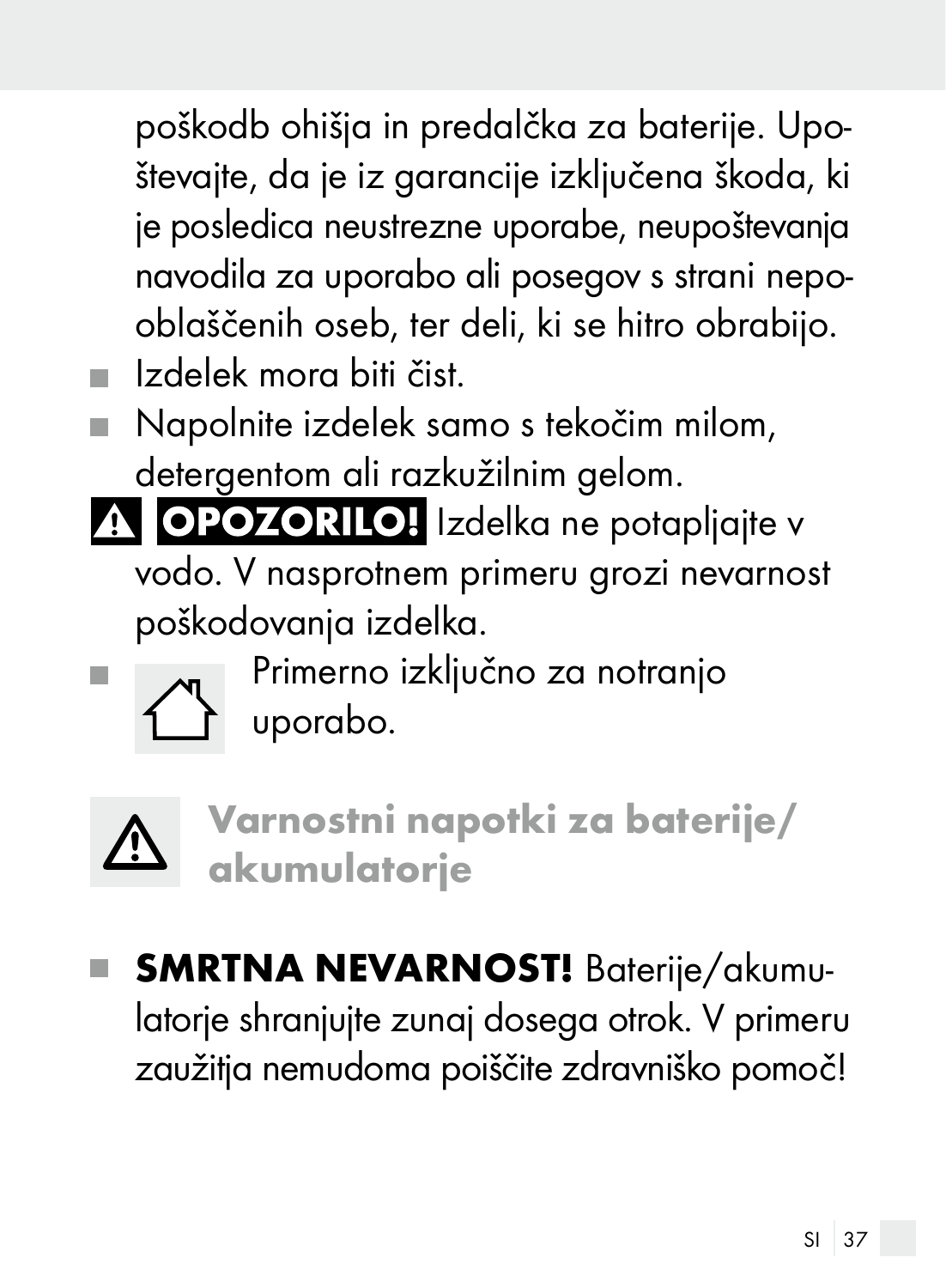Zaužitje lahko privede do opeklin, perforacij mehkega tkiva in smrti. Do hudih opeklin lahko pride v 2 urah po zaužitju.



**NEVARNOST EKSPLOZIJE!** Baterij,

ki niso predvidene za polnjenje, nikoli znova ne polnite. Ne povzročite kratkega stika baterij/akumulatorjev in/ali jih odpirajte. Posledice so lahko pregretje in nevarnost požara, lahko jih tudi raznese.

- Baterij/akumulatorjev nikoli ne mečite v ogenj ali vodo.
- Baterij/akumulatorjev ne izpostavljajte mehanskim obremenitvam.

# Tveganje iztekanja baterij/akumulatorjev

- I Izogibajte se izrednim pogojem in temperaturam, ki bi lahko vplivale na baterije/akumulatorje, npr. na radiatorju/neposredni sončni svetlobi.
- Če baterije/akumulatorji iztečejo, preprečite stik kemikalij s kožo, z očmi in s sluznicami!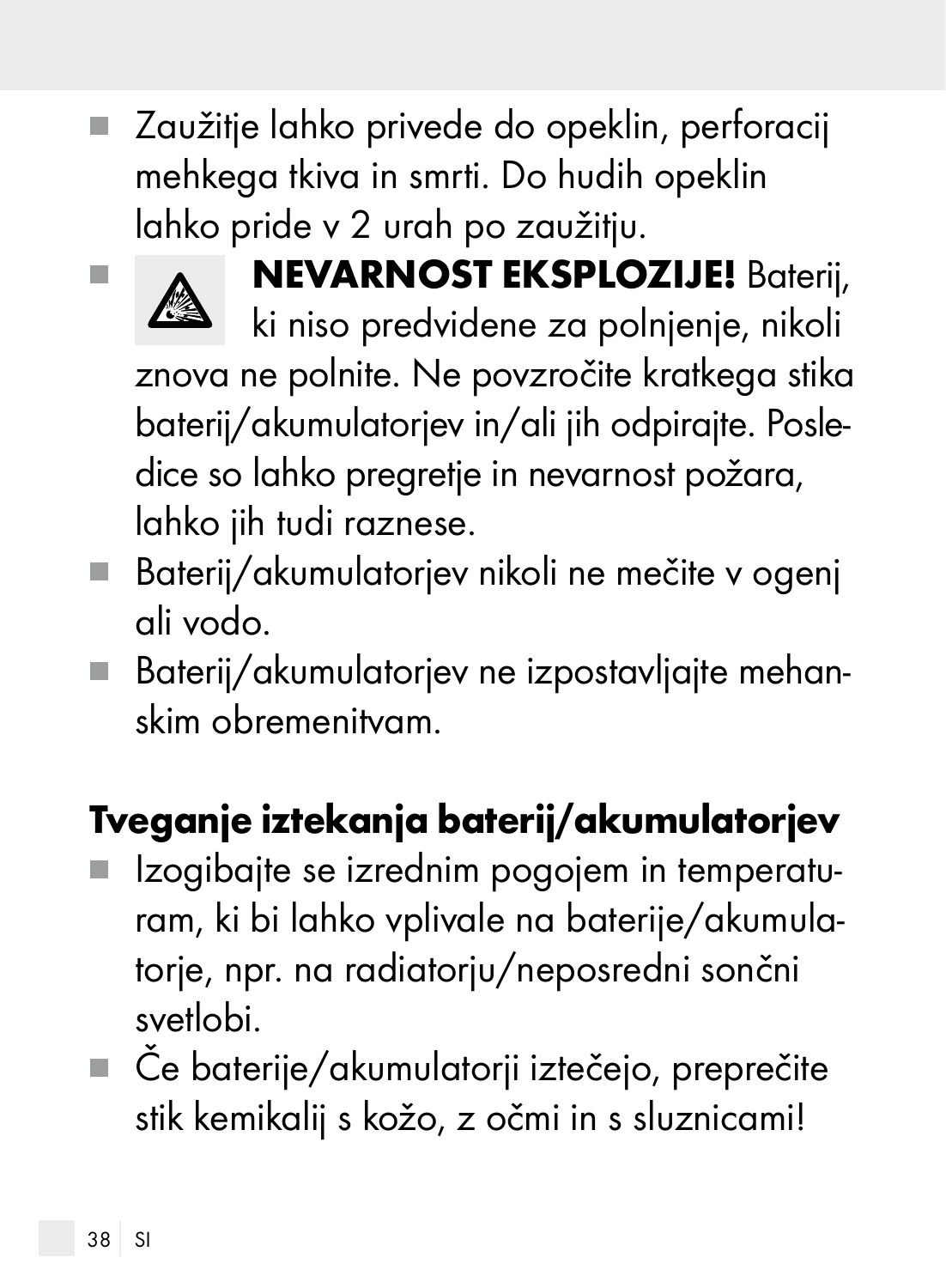Prizadeta mesta takoj sperite s čisto vodo in takoj poiščite zdravniško pomoč!



# **NOSITE ZAŠČITNE ROKAVICE!**

Iztekle ali poškodovane baterije/ akumulatorji lahko ob stiku s kožo povzročijo razjede. V takšnem primeru nosite primerne zaščitne rokavice.

- V primeru iztekanja baterij/akumulatorjev le-te takoj odstranite iz izdelka, da preprečite poškodbe.
- Uporabljajte samo baterije/akumulatorje enakega tipa. Ne mešajte starih baterij/ akumulatorjev z novimi!
- Baterije/akumulatorje odstranite, kadar izdelka dlje časa ne uporabljate.

# Tveganje poškodb izdelka

- Uporabljajte izključno navedeni tip baterije/ akumulatorja!
- Baterije/akumulatorje vstavite v izdelek skladno z oznakama polarnosti (+) in (-) na bateriji/ akumulatorju in izdelku.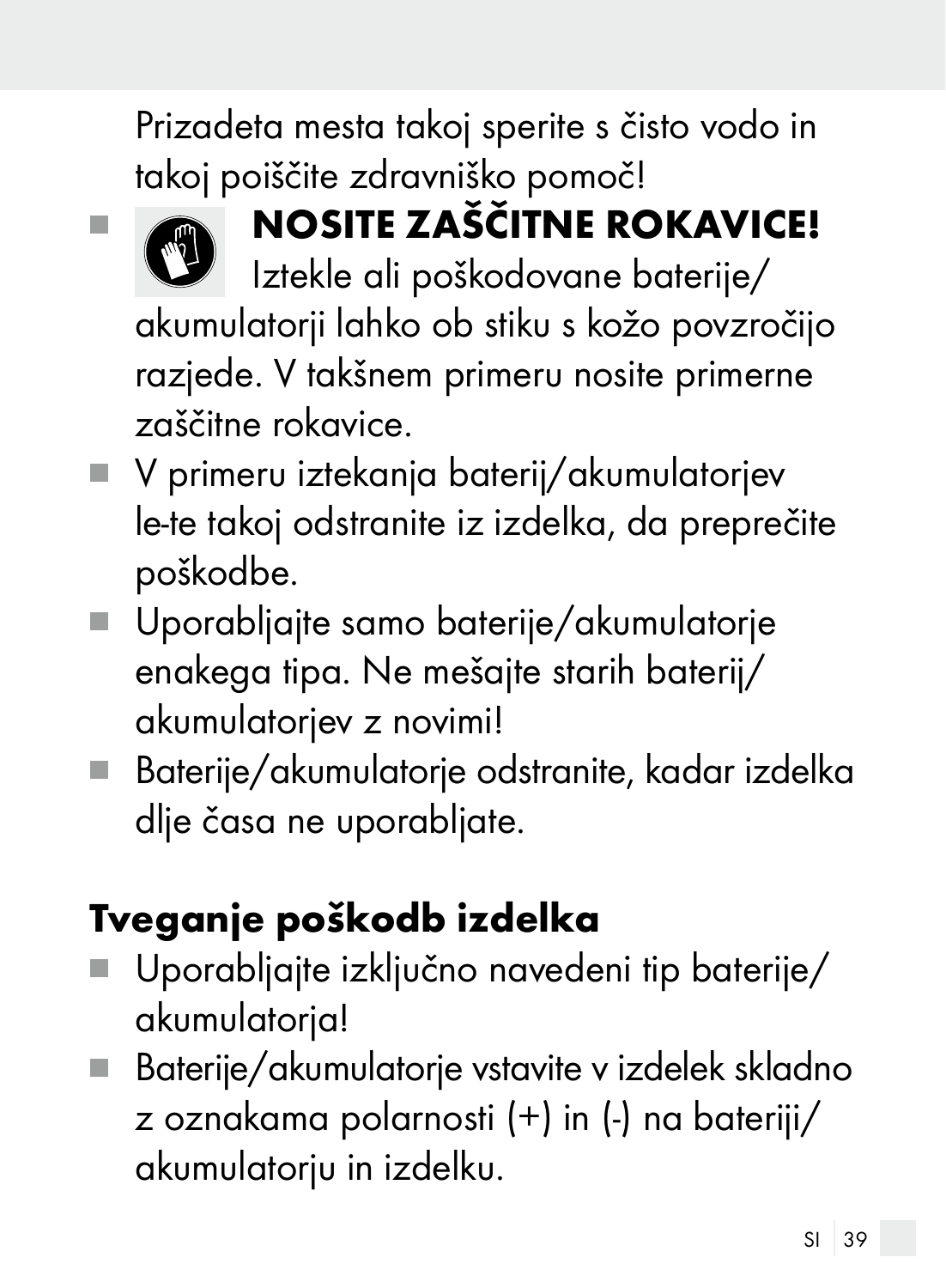- Pred vstavljanjem očistite kontakte baterije/ П akumulatorja in v predalčku za baterije s suho krpo, ki ne pušča vlaken ali z vatirano palčko!
- Iztrošene baterije/akumulatorje nemudoma odstranite iz izdelka.

#### Začetek uporabe

Napotek: Z izdelka odstranite ves embalažni material.

#### **A OPOZORILO!**

- Izdelka ne izpostavljajte brizganju in/ali kapljanju vode in ga  $\blacksquare$ nikoli ne spirajte pod tekočo vodo.
- Ker so baterije na spodnji strani izdelka, preprečite, da bi se tam ш kopičila voda.
- Redno odstranjujte vodo v območju spodnje strani izdelka. m.
- Baterije morajo vedno biti suhe, izdelek pa zaščitite pred vlago, da boste preprečili iztekanje baterij.

## Uporaba

- Vstavljanje/zamenjava baterij
- PREVIDNO! NEVARNOST POŠKODOVANJA IZDELKA! Napotek: Pri vstavljanju baterij vedno upoštevajte polarnost, navedeno na predalčku za baterije 7 ! Napotek: Vedno uporabljajte baterije tipa mikro AAA, LR03. Napotek: Vedno uporabljajte baterije iste vrste.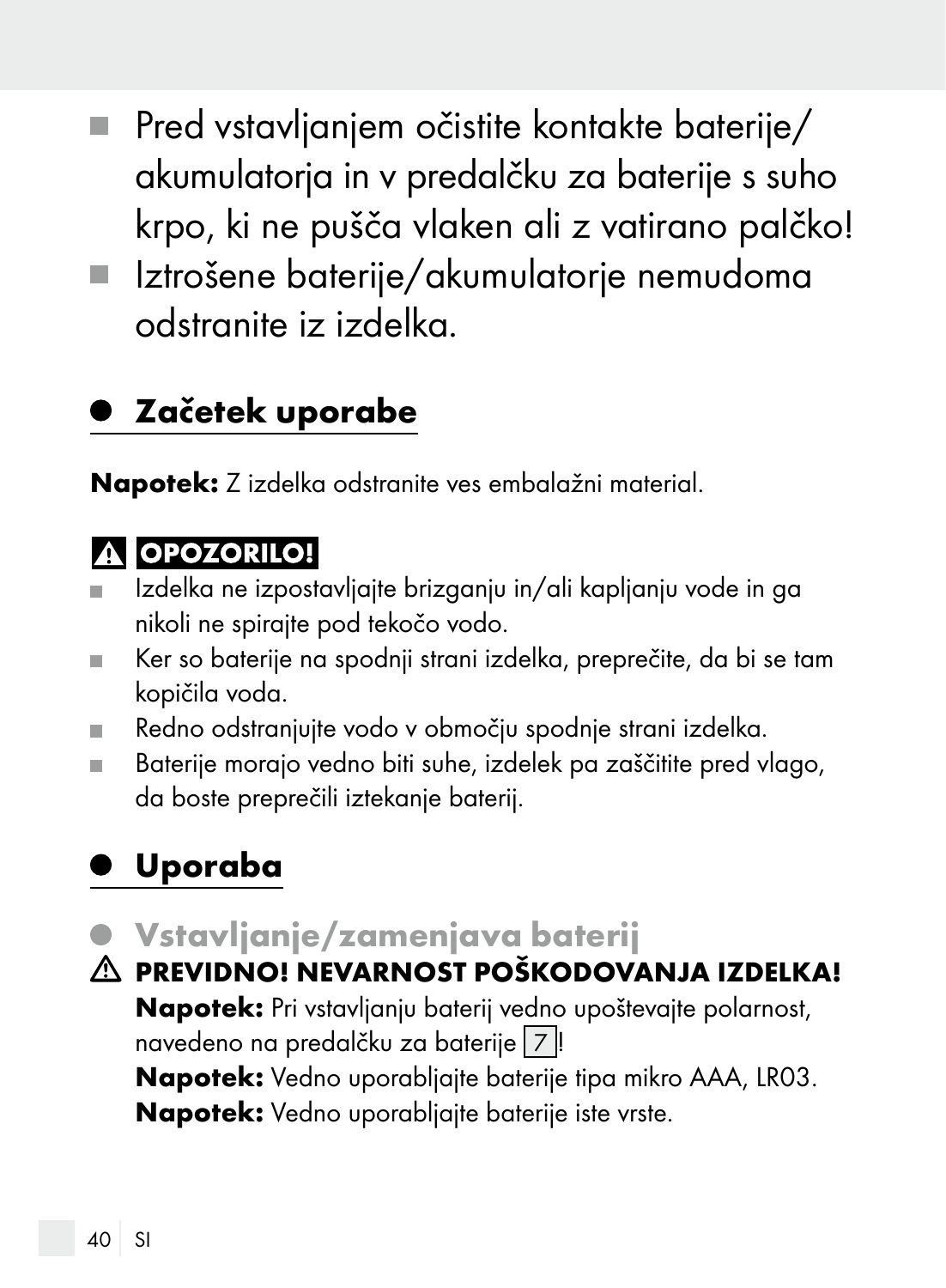- Obrnite izdelek in ga odložite na mehko podlago, da preprečite  $\Box$ praske na površini.
- VKLOPNO-IZKLOPNO stikalo 6 in predalček za baterije 7 sta  $\Box$ pod pokrovom predalčka za baterije 5 .
- Odprite pokrov predalčka za baterije 5 (glejte sl. B).  $\Box$
- Prepričajte se, ali je posoda za milo/razkužilni gel 2 prazna in  $\Box$ vklopno-izklopno stikalo 6 v položaju "O" (OFF).
- Vstavite štiri 1,5 V === baterije (AAA/LR03) (priložene obsegu  $\Box$ dobave) v predalček za baterije 7 (glejte sl. C). Napotek: Pazite na pravilno polarnost. Ta je prikazana v predalčku za baterije 7.
- Znova zaprite pokrov predalčka za baterije 5.  $\Box$
- Dolivanje tekočega mila, detergenta ali razkužilnega gela
- Prepričajte se, ali je posoda za milo/razkužilni gel 2 prazna in  $\Box$ vklopno-izklopno stikalo 6 v položaju "O" (OFF).
- Odstranite pokrov 1  $\Box$
- □ Napolnite posodo za milo/razkužilni gel 2 z milom/razkužilnim gelom največ do oznake "MAX.".
- $\Box$  Poskrbite, da milo ne bo prišlo v notranjost predalčka za baterije  $\boxed{7}$ ali v notranjost izdelka. To bi izdelek lahko poškodovalo.
- Znova namestite pokrov  $\boxed{1}$  in ga trdno pritrdite.  $\Box$
- Uporaba izdelka O
- Snemite pokrov predalčka za baterije 5.  $\Box$
- Vklopite izdelek, tako da premaknete stikalo za VKLOP/IZKLOP 6  $\Box$ v položaj "I" (ON).
- Zaprite pokrov predalčka za baterije 5.  $\Box$
- Izdelek postavite na trdno, ravno in nedrsečo podlago. $\Box$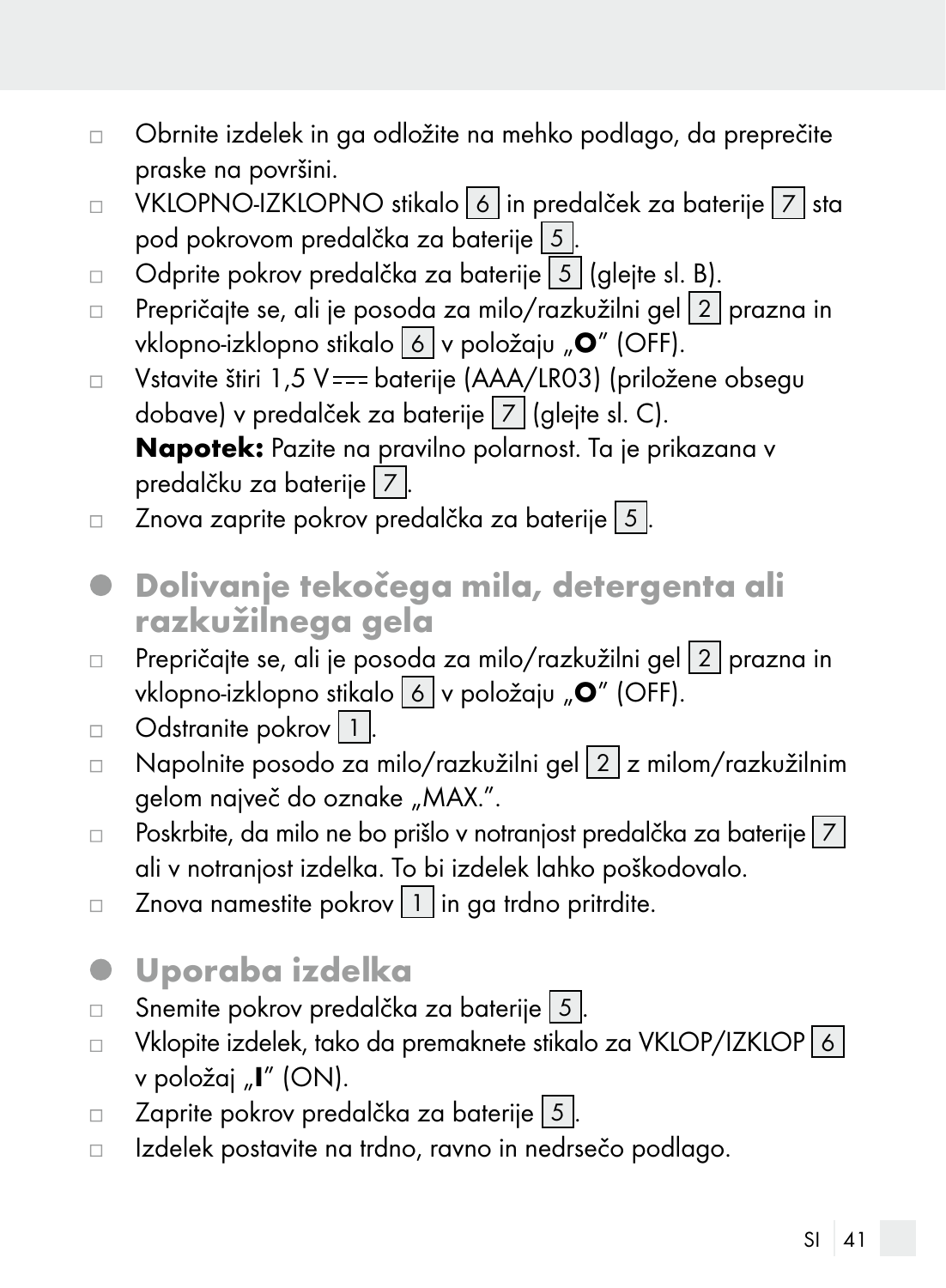Pridržite dlan med obema senzorjema 3 in odprtino za milo/  $\Box$ razkužilni gel 4 ter prestrezite tekoče milo ali razkužilni gel z dlanjo. Med izdajanjem tekočega mila, detergenta ali razkužilnega gela zasveti v posodi za milo/razkužilni gel 2 bel prikaz stanja. Ko odmaknete dlan, se prikaz stanja samodejno izklopi. Ko izdelek znova napolnite, ponavljajte postopek tako pogosto, da milo/detergent/razkužilni gel izstopi iz odprtine za milo/razkužilni gel 4. Napotek: Preprečite zasušitev mila/razkužilnega gela na odprtini za milo/razkužilni gel 4 . Redno čistite odprtino za milo/razkužilni  $gel 4.$ Izklopite izdelek, tako da premaknete vklopno-izklopno stikalo 6

v položaj " $\mathbf{O}$ " (OFF) in očistite odprtino za milo/razkužilni gel $\lceil 4 \rceil$ s suho krpo, ki ne pušča vlaken. Nato znova vklopite izdelek, tako da premaknete vklopno-izklopno stikalo  $\boxed{6}$  v položaj "I" (ON).

# Čiščenje in nega

#### A OPOZORILO! NEVARNOST EKSPLOZIJE! Izdelka ne potapljajte v vodo.

- Napotek: V primeru neuporabe očistite prazno posodo za milo/  $\Box$ razkužilni gel 2 , tako da jo splaknete s čisto vodo. Za to večkrat napolnite posodo za milo/razkužilni gel 2 s čisto vodo, da povsem odstranite ostanke mila. Če iz izdelka ne odstranite vseh ostankov mila, se lahko poškoduje.
- Odstranite baterije iz predalčka za baterije  $|7|$ ter očistite zunanjo  $\Box$ površino in predalček za baterije 7 s suho krpo, ki ne pušča vlaken.
- V primeru hude umazanije uporabljajte rahlo navlaženo krpo, ki  $\Box$ ne pušča vlaken, in blago sredstvo za pomivanje posode.
- Nikoli ne uporabljajte jedkih čistilnih sredstev. V nasprotnem primeru  $\Box$ se material izdelka lahko poškoduje.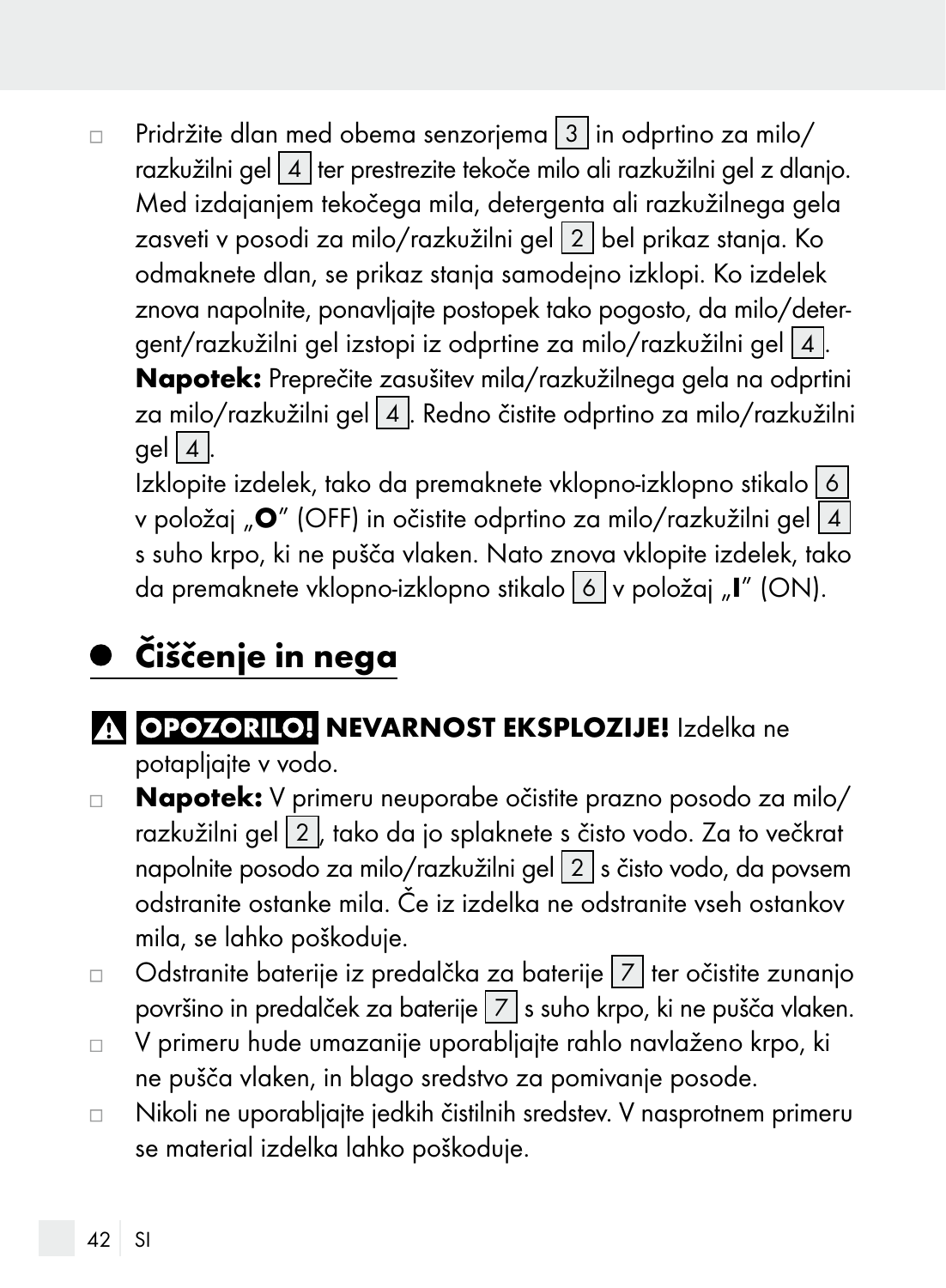### Odpravljanje težav

 $=$ Težava

 $Q = Vzrok$ =Odprava

- Milo/detergent/razkužilni gel počasneje izstopa iz odprtine za milo/razkužilni gel $\boxed{4}$ kot običajno ali izdelek ne deluje.
- Baterije so skoraj izpraznjene.
- O Zamenjajte baterije (glejte "Vstavljanje/zamenjava baterij").
- V predalček za baterije 7 je prišla voda.
- O Predalček za baterije  $|7|$ naj se povsem posuši. Nato vstavite nove baterije (glejte "Vstavljanje/zamenjava baterij").

### **Odstranjevanje**

Embalaža je narejena iz okolju primernih materialov, ki jih lahko oddate za recikliranje na lokalnih zbirališčih odpadkov.



Upoštevajte oznake embalažnih materialov za ločevanje odpadkov, ki so označene s kraticami (a) in številkami (b) z naslednjim pomenom: 1–7: umetne mase/20–22: papir in karton/80–98: vezni materiali.



Izdelek in materiale embalaže je mogoče reciklirati; za lažjo obdelavo odpadkov jih odstranite ločeno. Logotip Triman velja samo za Francijo.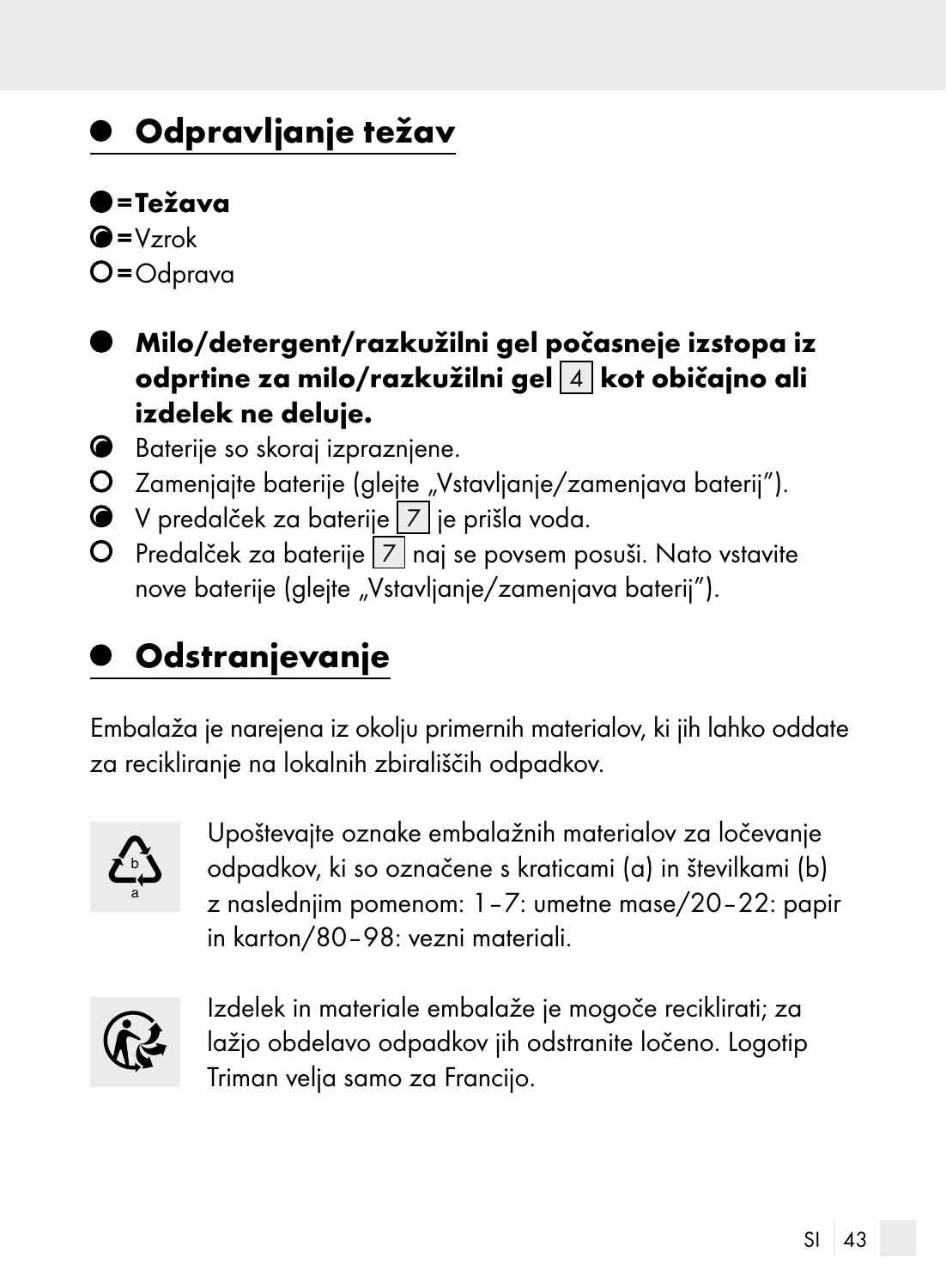

O možnostih odstranjevanja odsluženega izdelka se lahko pozanimate pri svoji občinski ali mestni upravi.



Ko je vaš izdelek dotrajan, ga zaradi varovanja okolja ne odvrzite med gospodinjske odpadke, temveč ga oddajte na ustreznem zbirališču tovrstnih odpadkov. O zbirnih mestih in njihovih delovnih časih se lahko pozanimate pri svoji pristojni občinski upravi.

Pokvarjene ali iztrošene baterije/akumulatorje je treba reciklirati v skladu z Direktivo 2006/66/ES in njenimi spremembami. Baterije/ akumulatorje in/ali izdelek vrnite na ponujenih zbirnih mestih.



#### Škoda na okolju zaradi napačnega odstranjevanja baterij/akumulatorjev!

Baterij/akumulatorjev ni dovoljeno odstraniti skupaj z gospodinjskimi odpadki. Vsebujejo lahko strupene težke kovine in so podvržene določbam za ravnanje z nevarnimi odpadki. Kemični simboli težkih kovin so naslednji: Cd = kadmij, Hg = živo srebro, Pb = svinec. Zato iztrošene baterije/akumulatorje oddajte na komunalnem zbirnem mestu.

# Garancija

### Postopek pri uveljavljanju garancije

Za zagotovitev hitre obdelave vašega primera vas prosimo, da sledite naslednjim napotkom:

Prosimo, da za vsa vprašanja pripravite račun in številko izdelka (npr. IAN 123456\_7890) kot dokazilo o nakupu.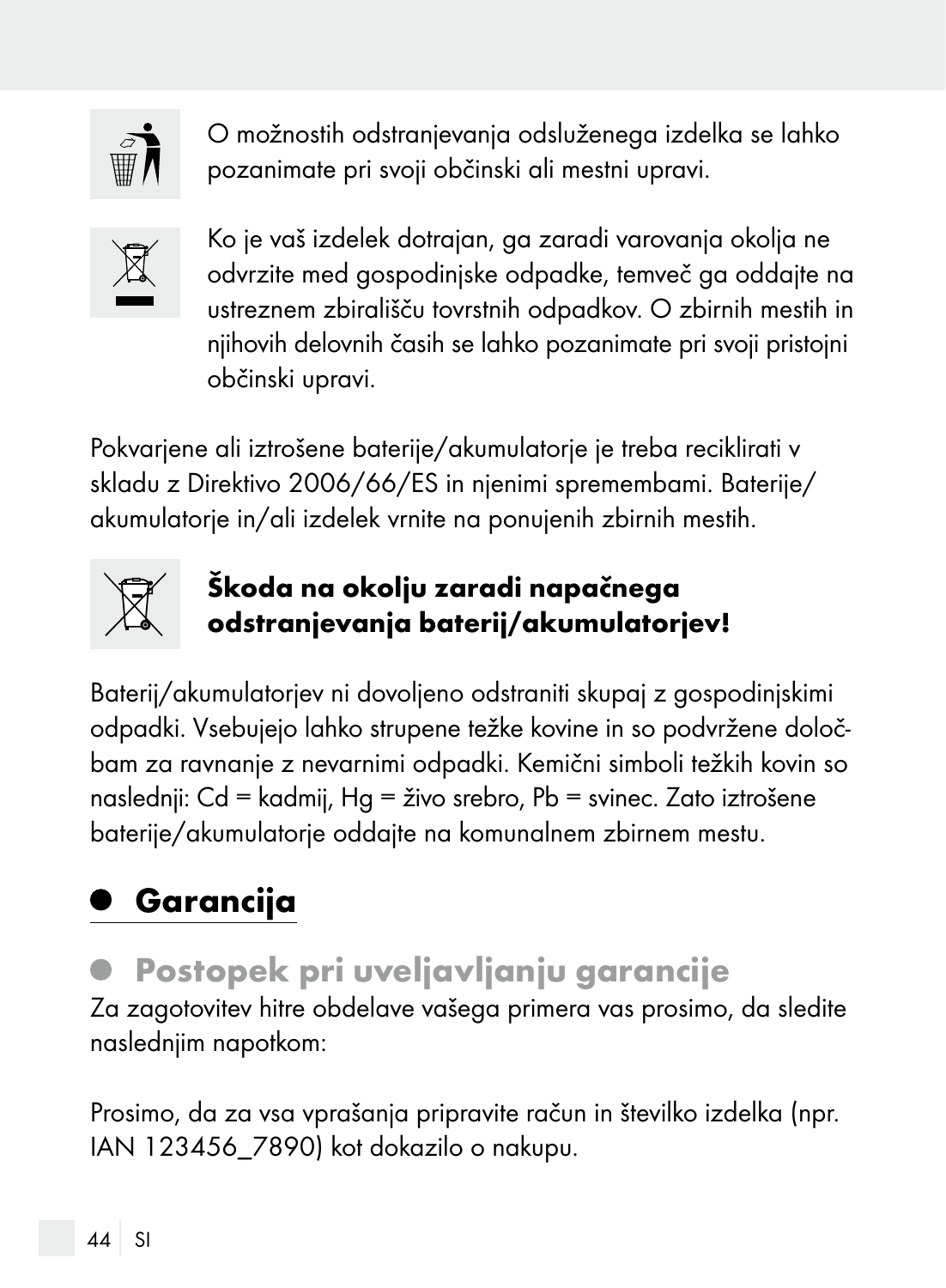Številko izdelka najdete na identifikacijski ploščici, gravuri, naslovni strani v navodilih (spodaj levo) ali na nalepki na hrbtni ali spodnji strani. Če pride do napačnega delovanja ali drugih pomanjkljivosti, se obrnite najprej na v nadaljevanju navedeni servisni oddelek po telefonu ali prek e-pošte.

Izdelek, označen kot okvarjen, lahko nato brez poštnine pošljete na navedeni naslov servisa, zraven pa priložite potrdilo o nakupu (blagajniški račun) in navedite, za kakšno pomanjkljivost gre in kdaj je nastala.

#### **6** Servis

#### (SI) Servis Slovenija

Tel.: 080082034 E-Mail: owim@lidl.si

 $\epsilon$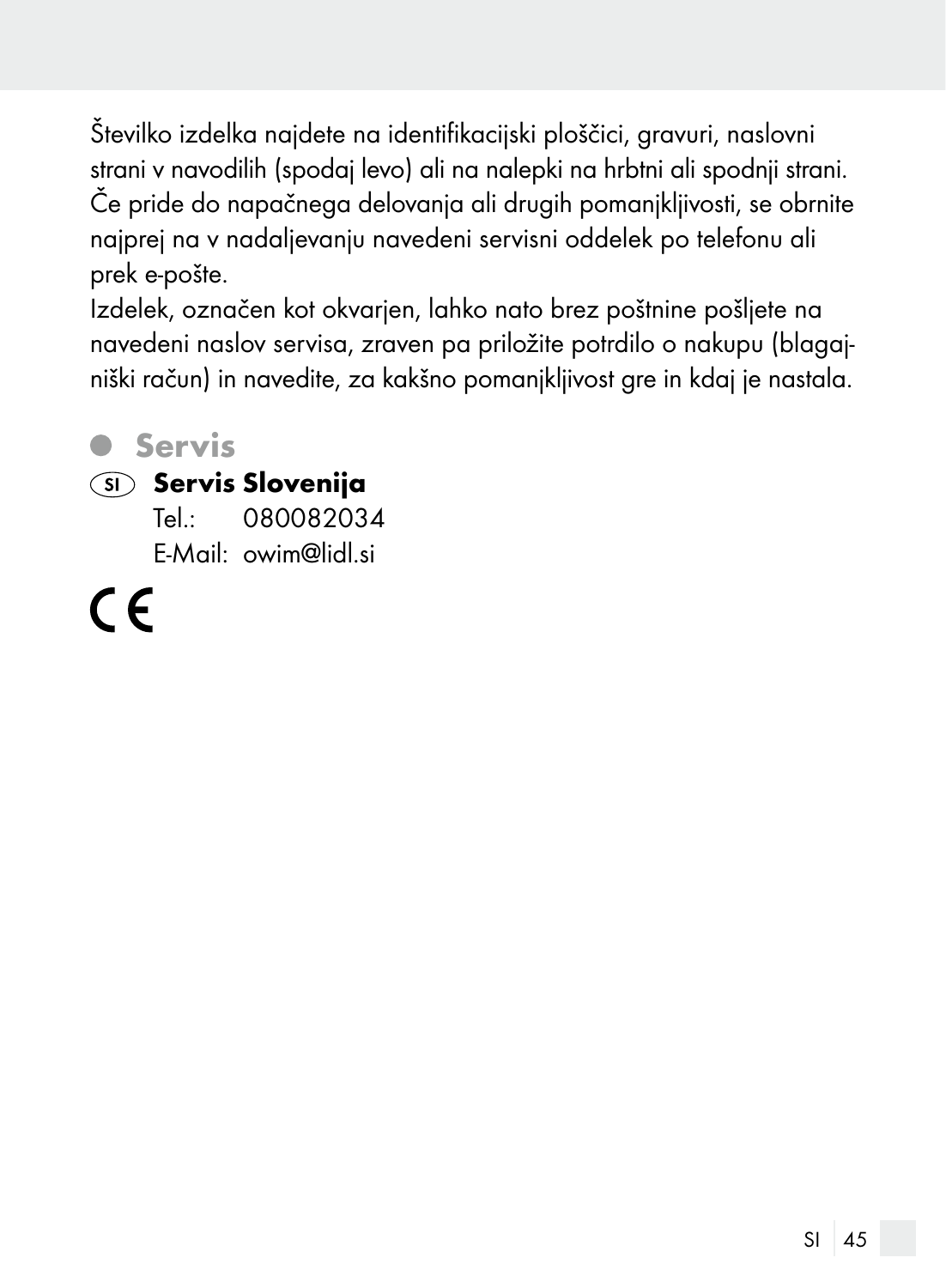#### Pooblaščeni serviser:

OWIM GmbH & Co. KG Stiftsbergstraβe 1 74167 Neckarsulm NEMČIJA

Servisna telefonska številka: 080082034

#### Garancijski list

- 1. S tem garancijskim listom OWIM GmbH & Co. KG, Stiftsbergstraβe 1, 74167 Neckarsulm, Nemčija jamčimo, da bo izdelek v garancijskem roku ob normalni in pravilni uporabi brezhibno deloval in se zavezujemo, da bomo ob izpolnjenih spodaj navedenih pogojih odpravili morebitne pomanjkljivosti in okvare zaradi napak v materialu ali izdelavi oziroma po svoji presoji izdelek zamenjali ali vrnili kupnino.
- 2. Garancija je veljavna na ozemlju Republike Slovenije.
- 3. Garancijski rok za proizvod je 3 leta od datuma izročitve blaga. Datum izročitve blaga je razviden iz računa.
- 4. Kupec je dolžan okvaro javiti pooblaščenemu servisu oziroma se informirati o nadaljnjih postopkih na zgoraj navedeni telefonski številki. Svetujemo vam, da pred tem natančno preberete navodila o sestavi in uporabi izdelka.
- 5. Kupec je dolžan pooblaščenemu servisu predložiti garancijski list in račun, kot potrdilo in dokazilo o nakupu ter dnevu izročitve blaga.
- 6. V primeru, da proizvod popravlja nepooblaščeni servis ali oseba, kupec ne more uveljavljati zahtevkov iz te garancije.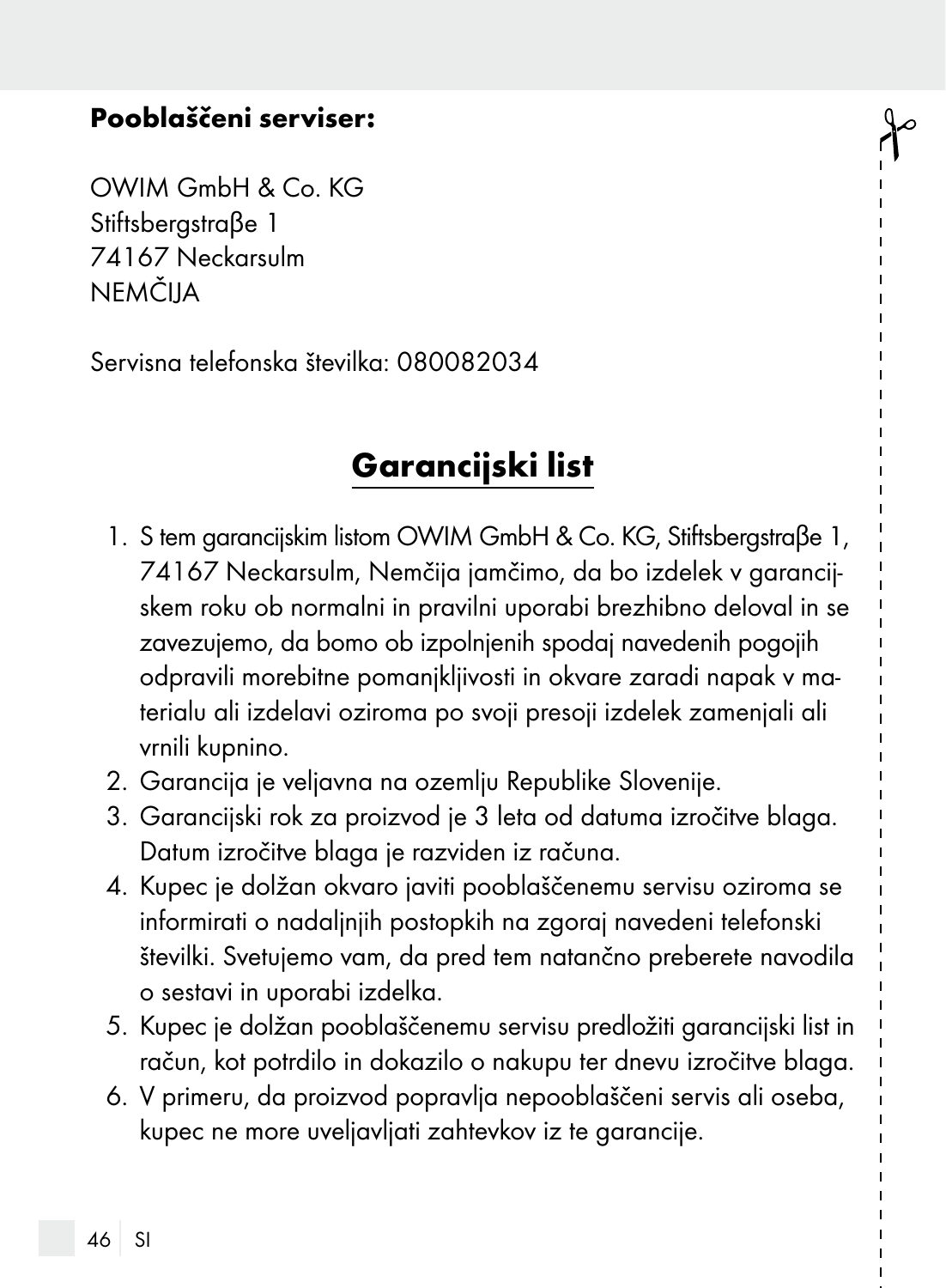- 7. Vzroki za okvaro oziroma nedelovanje izdelka morajo biti lastnosti stvari same in ne vzroki, ki so zunaj proizvajalčeve oziroma prodajalčeve sfere. Kupec ne more uveljavljati zahtevkov iz te garancije, če se ni držal priloženih navodil za sestavo in uporabo izdelka ali če je izdelek kakorkoli spremenjen ali nepravilno vzdrževan.
	- 8. Jamčimo servis in rezervne dele še 3 leta po preteku garancijskega roka.
	- 9. Obrabni deli oz. potrošni material so izvzeti iz garancije.
	- 10. Vsi potrebni podatki za uveljavljanje garancije se nahajajo na dveh ločenih dokumentih (garancijski list, račun).
	- 11. Ta garancija proizvajalca ne izključuje pravic potrošnika, ki izhajajo iz odgovornosti prodajalca za napake na blagu.

Prodajalec:

Lidl Slovenija d.o.o. k.d., Pod lipami 1, SI-1218 Komenda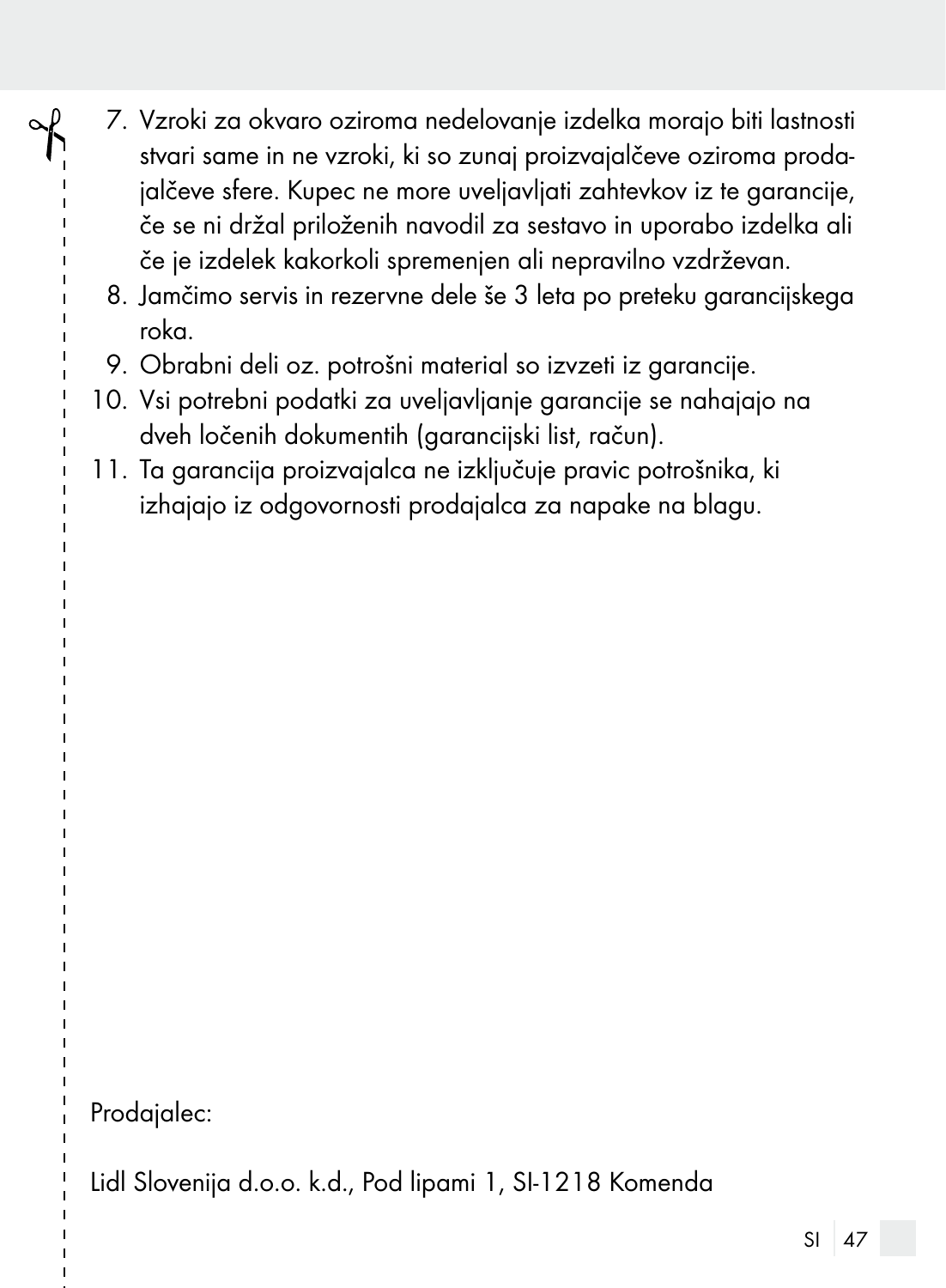|  |  |  | Legenda použitých piktogramů  Strana 49 |  |
|--|--|--|-----------------------------------------|--|
|--|--|--|-----------------------------------------|--|

| Bezpečnostní pokyny pro baterie a akumulátory  Strana 52 |  |
|----------------------------------------------------------|--|
|                                                          |  |
|                                                          |  |
| Naplnění tekutým mýdlem, mycím prostředkem               |  |
|                                                          |  |
|                                                          |  |
|                                                          |  |
|                                                          |  |
|                                                          |  |
|                                                          |  |
| Postup v případě uplatňování záruky  Strana 60           |  |
|                                                          |  |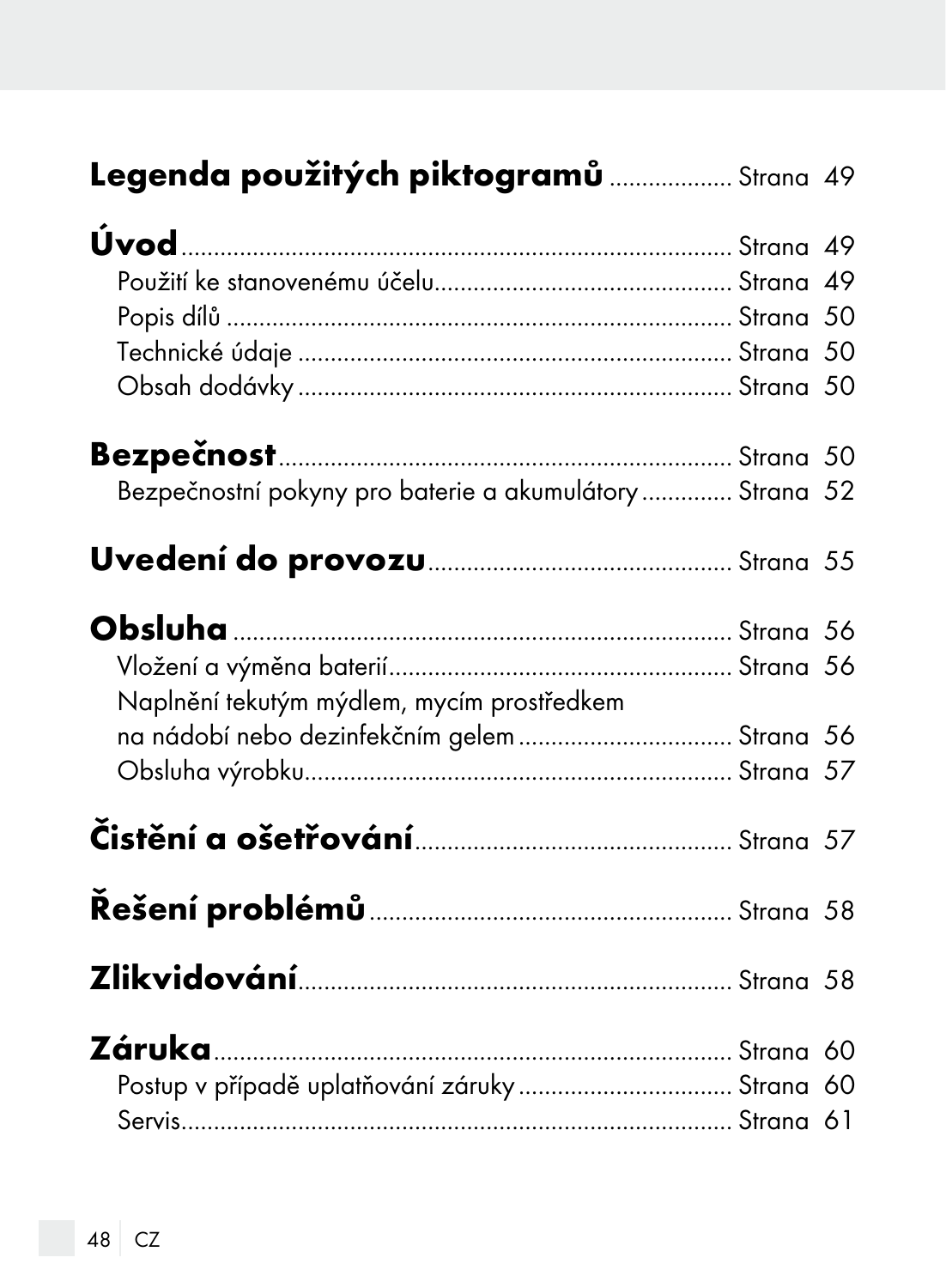| Legenda použitých piktogramů |                                                                                                |  |
|------------------------------|------------------------------------------------------------------------------------------------|--|
|                              | Stejnosměrný proud/stejnosměrné napětí                                                         |  |
|                              | Používání v uzavřených místnostech                                                             |  |
| <b>CE</b>                    | Značka CE vyjadřuje soulad s příslušnými směrnicemi EU,<br>které se vztahují na tento výrobek. |  |

#### Elektrický dávkovač mýdla/dezinfekčních prostředků

# Úvod

Blahopřejeme Vám ke koupi nového výrobku. Rozhodli jste se pro kvalitní produkt. Návod k obsluze je součástí tohoto výrobku. Obsahuje důležité pokyny pro bezpečnost, použití a likvidaci. Před použitím výrobku se seznamte se všemi pokyny k obsluze a bezpečnostními pokyny. Používejte výrobek jen popsaným způsobem a na uvedených místech. Při předání výrobku třetí osobě předejte i všechny podklady.

#### Použití ke stanovenému účelu

Výrobek je vhodný pro dávkování tekutého mýdla, mycího prostředku na nádobí nebo dezinfekčního gelu v umývárnách. Výrobek není určen ke komerčnímu využívání.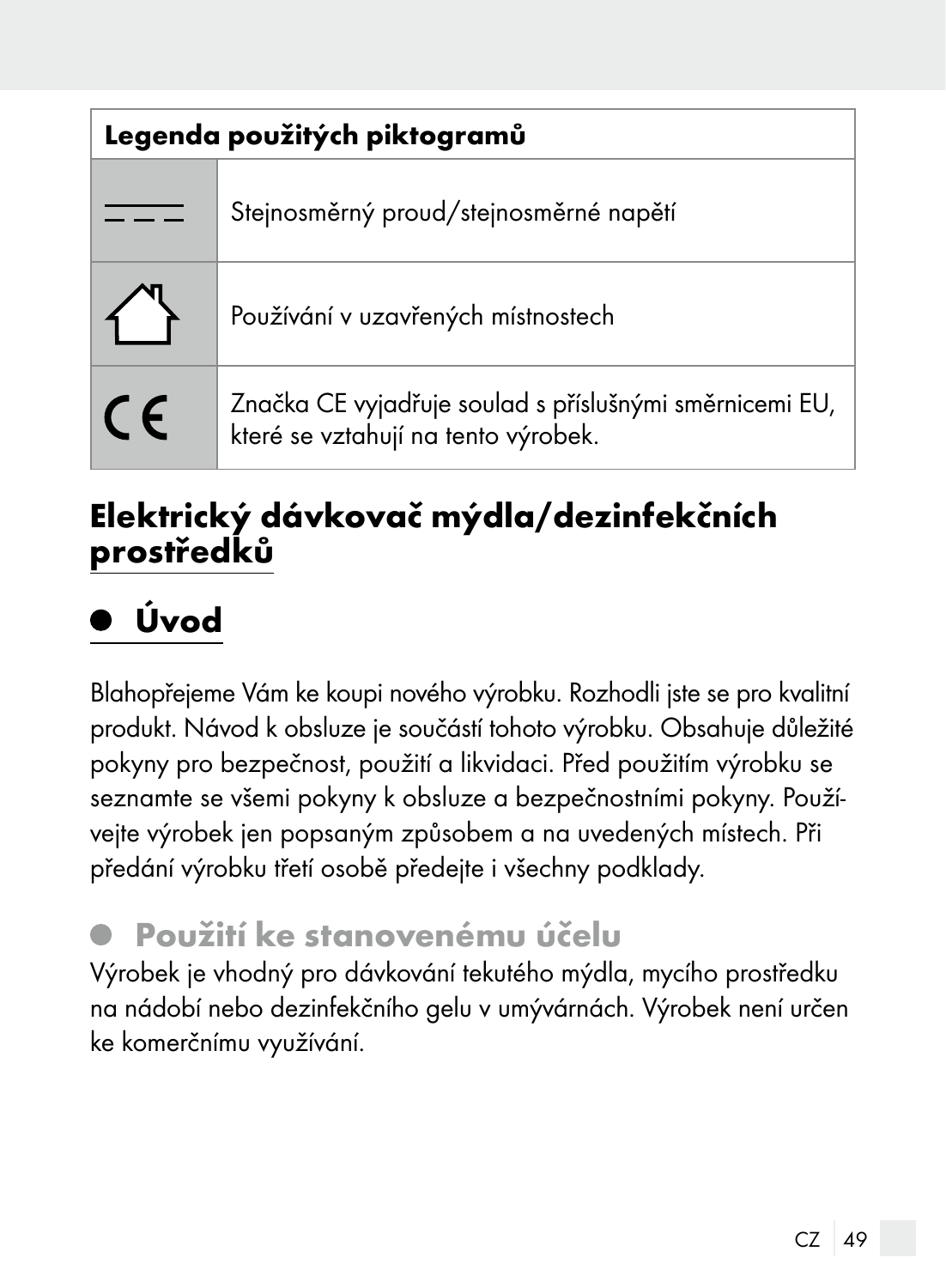

### **• Technické údaje**

Baterie: 4 x 1,5 V = == AAA/LR03 (v obsahu dodávky) Objem k naplnění: cca 330ml (cca 315ml až po značku "MAX")



1 návod k obsluze

4 baterie



USCHOVEJTE SI VŠECHNY BEZPEČNOSTNÍ UPOZORNĚNÍ A POKYNY PRO BUDOUCNOST!

#### A VÝSTRAHA! NEBEZPEČÍ п OHROŽENÍ ŽIVOTA A ZRANĚNÍ MALÝCH A VELKÝCH DĚTÍ! Nenechávejte

děti nikdy samotné s obalovým materiálem. Hrozí nebezpečí udušení obalovým materiálem.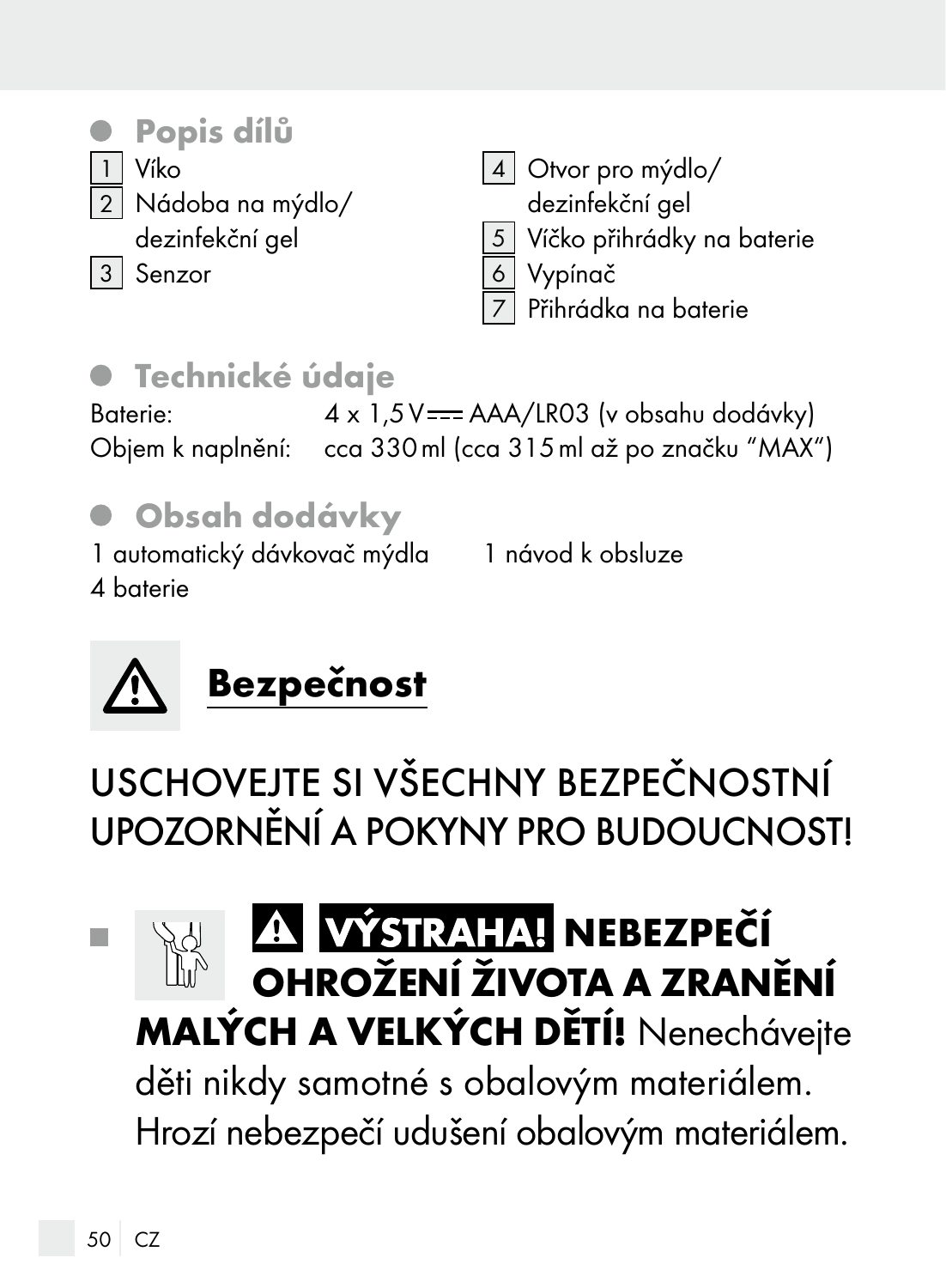Děti nebezpečí často podceňují. Chraňte neustále obalový materiál před dětmi. Tento výrobek není hračka.

Nevystavujte výrobek

- extrémním teplotám,

- silnému mechanickému zatížení.

 V opačném případě hrozí nebezpečí poškození výrobku.

 Výrobek nikdy neotevírejte! Opravy nechávejte provádět výhradně odborníky. V opačném případě hrozí nebezpečí poškození výrobku. Tento výrobek mohou používat děti od 8 let, osoby se sníženými fyzickými, smyslovými nebo duševními schopnosti nebo s nedostatečnými zkušenostmi a znalostmi, jestliže budou pod dohledem nebo byly poučeny o bezpečném používání výrobku a chápou nebezpečí, která z jeho používání vyplývají. S výrobkem si děti nesmí hrát. Děti nesmí bez dohledu provádět čištění ani uživatelskou údržbu.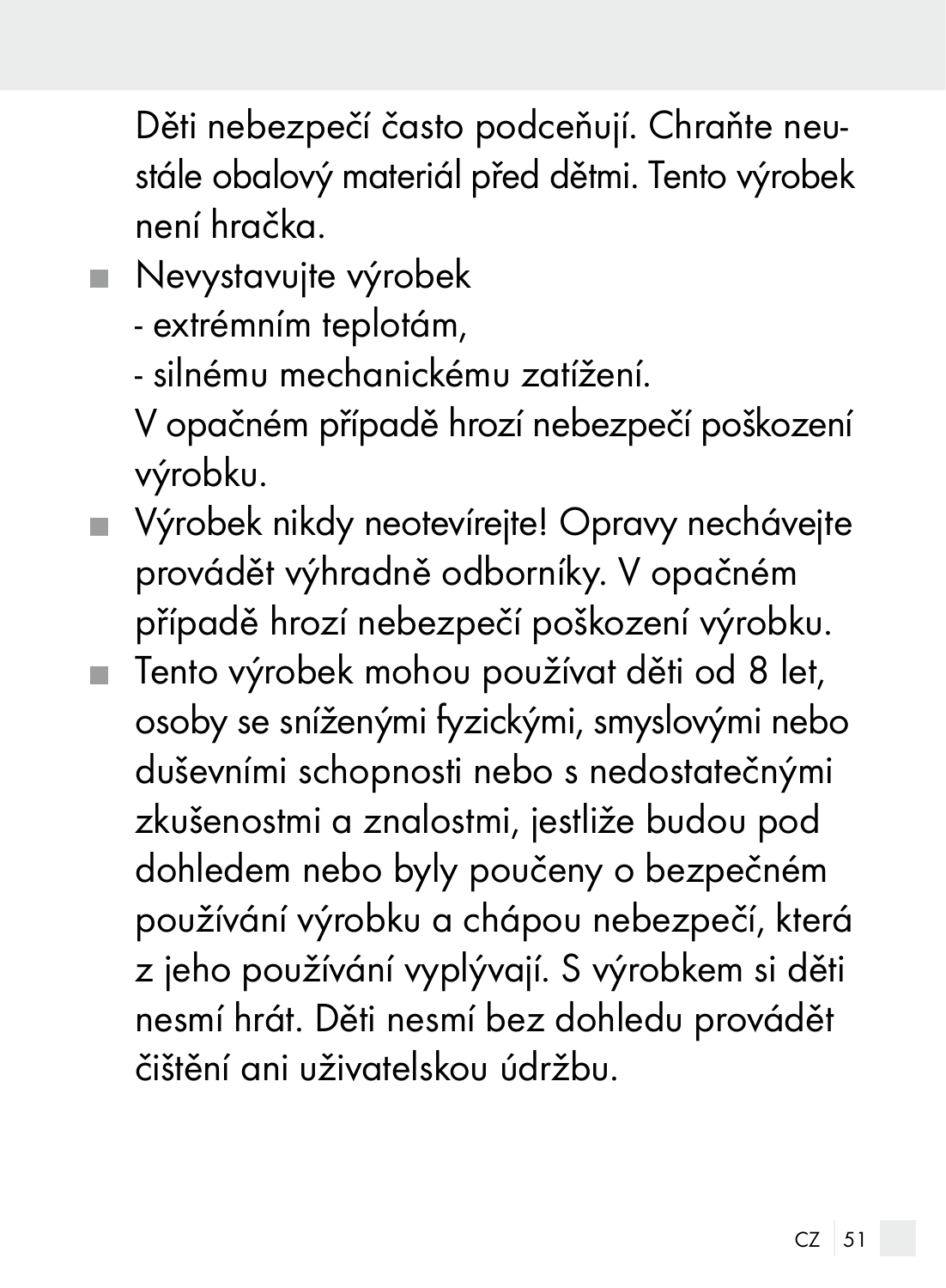- Vadný výrobek neuvádějte do provozu. Pravidelně kontrolujte těleso a přihrádku baterií, jestli nejsou poškozené. Vezměte na vědomí, že škody způsobené neodborným zacházením, nerespektováním pokynů v návodu k obsluze nebo zásahem neautorizované osoby jsou vyloučeny ze záruky.
- Udržujte výrobek v čistotě.
- Plňte výrobek pouze tekutým mýdlem, mycím prostředkem na nádobí nebo dezinfekčním gelem.
- **VÝSTRAHA!** Neponořujte výrobek do vody. V opačném případě hrozí poškození výrobku.

 $\blacksquare$   $\blacksquare$  Vhodné jen pro místnosti.



Bezpečnostní pokyny pro baterie a akumulátory

# NEBEZPEČÍ OHROŽENÍ ŽIVOTA! Ucho-

vávejte baterie a akumulátory mimo dosah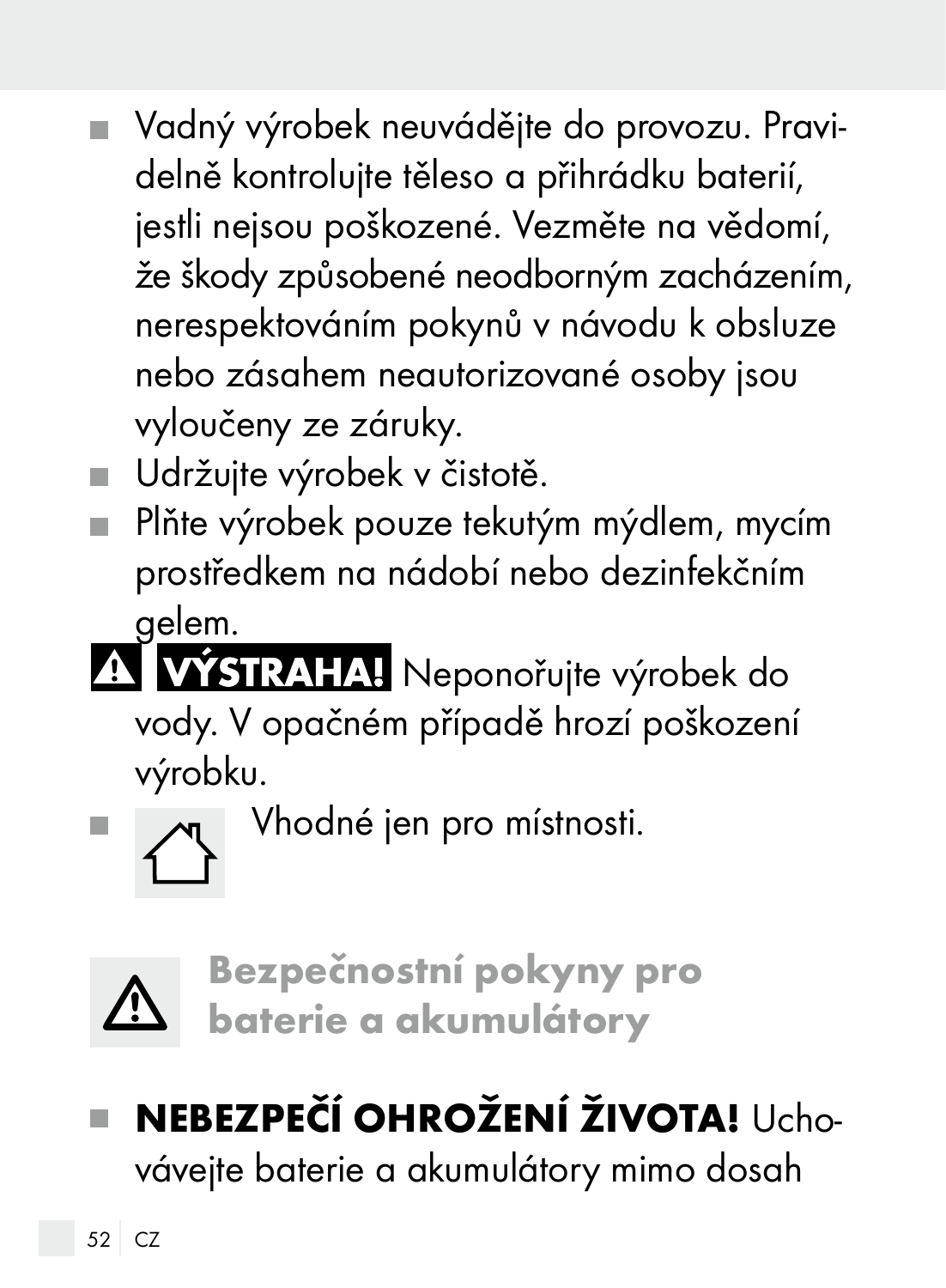dětí. V případě spolknutí okamžitě vyhledejte lékařskou pomoc!

 Při požití může dojít k popáleninám, perforaci měkkých tkání a úmrtí. K závažným popáleninám může dojít do 2 hodin po požití.



**NEBEZPEČÍ VÝBUCHU!** Nenabíjecí baterie nikdy znovu nenabíjejte.

 Baterie nebo akumulátory nezkratujte ani je neotevírejte. Hrozí přehřátí, nebezpečí požáru nebo jejich prasknutí.

- Nikdy neházejte baterie nebo akumulátory do ohně ani do vody.
- Nevystavujte baterie nebo akumulátory mechanickému zatížení.

# Nebezpečí vytečení baterií/akumulátorů

 Zabraňte extrémním podmínkám a teplotám, např. na topení anebo na slunci, které mohou negativně ovlivnit funkci baterií nebo akumulátorů.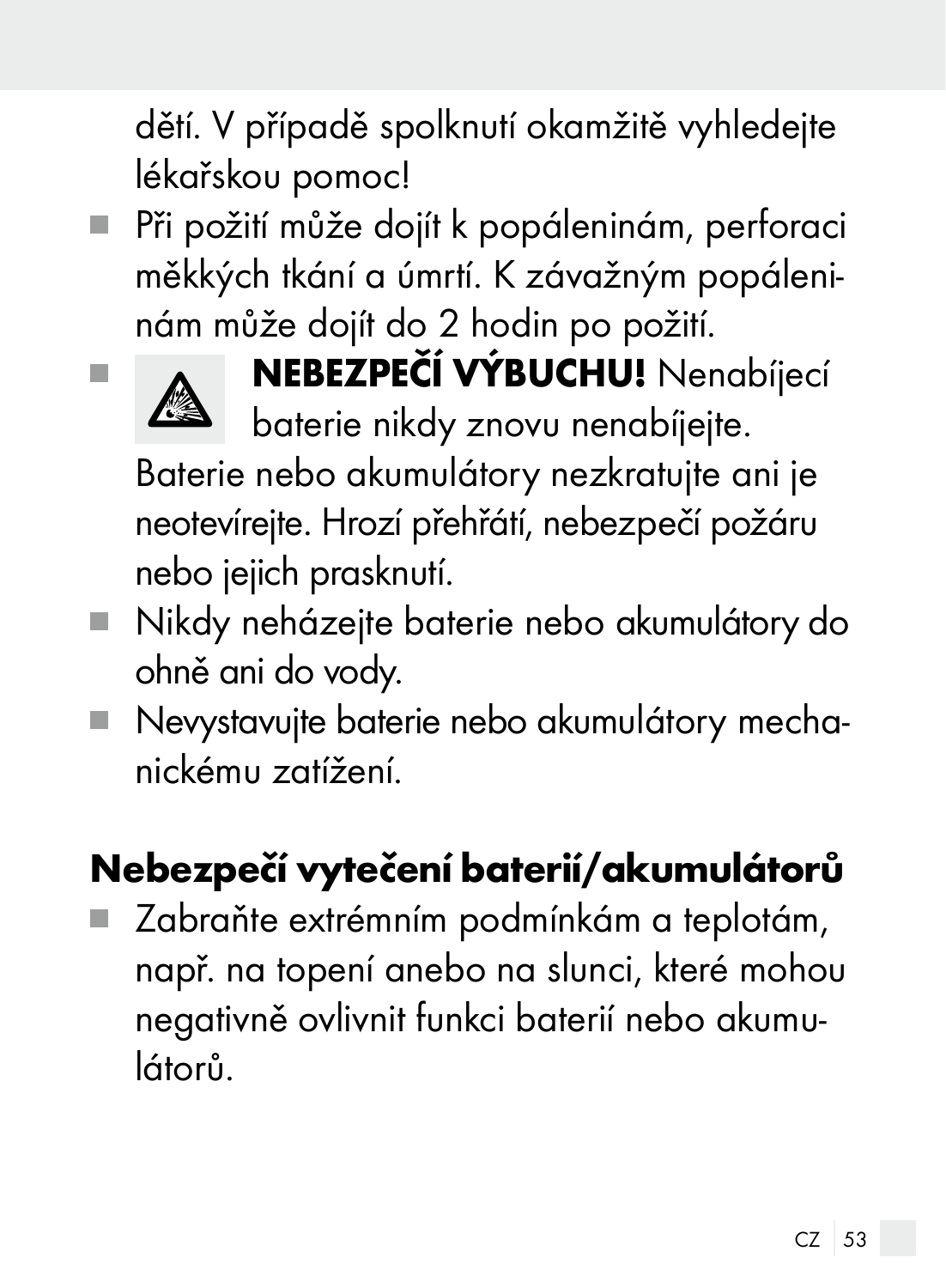V případě vytečení baterií/akumulátorů zabraňte п kontaktu chemikálií s pokožkou, očima a sliznicemi! Omyjte ihned postižená místa dostatečným množstvím čisté vody a vyhledejte lékařskou pomoc!



# **NOSTE OCHRANNÉ RUKAVICE!**

Vyteklé i poškozené baterie nebo akumulátory mohou při kontaktu s pokožkou způsobit její poleptání. Noste proto vhodné rukavice.

- V případě vytečení ihned odstraňte baterie nebo akumulátory z výrobku, abyste zabránili jeho poškození!
- Používejte jen baterie nebo akumulátory stejného typu. Nekombinujte staré baterie nebo akumulátory s novými!
- Odstraňte baterie nebo akumulátory při delším nepoužívání z výrobku.

# Nebezpečí poškození výrobku

 Používejte jen udaný typ baterie nebo akumulátoru!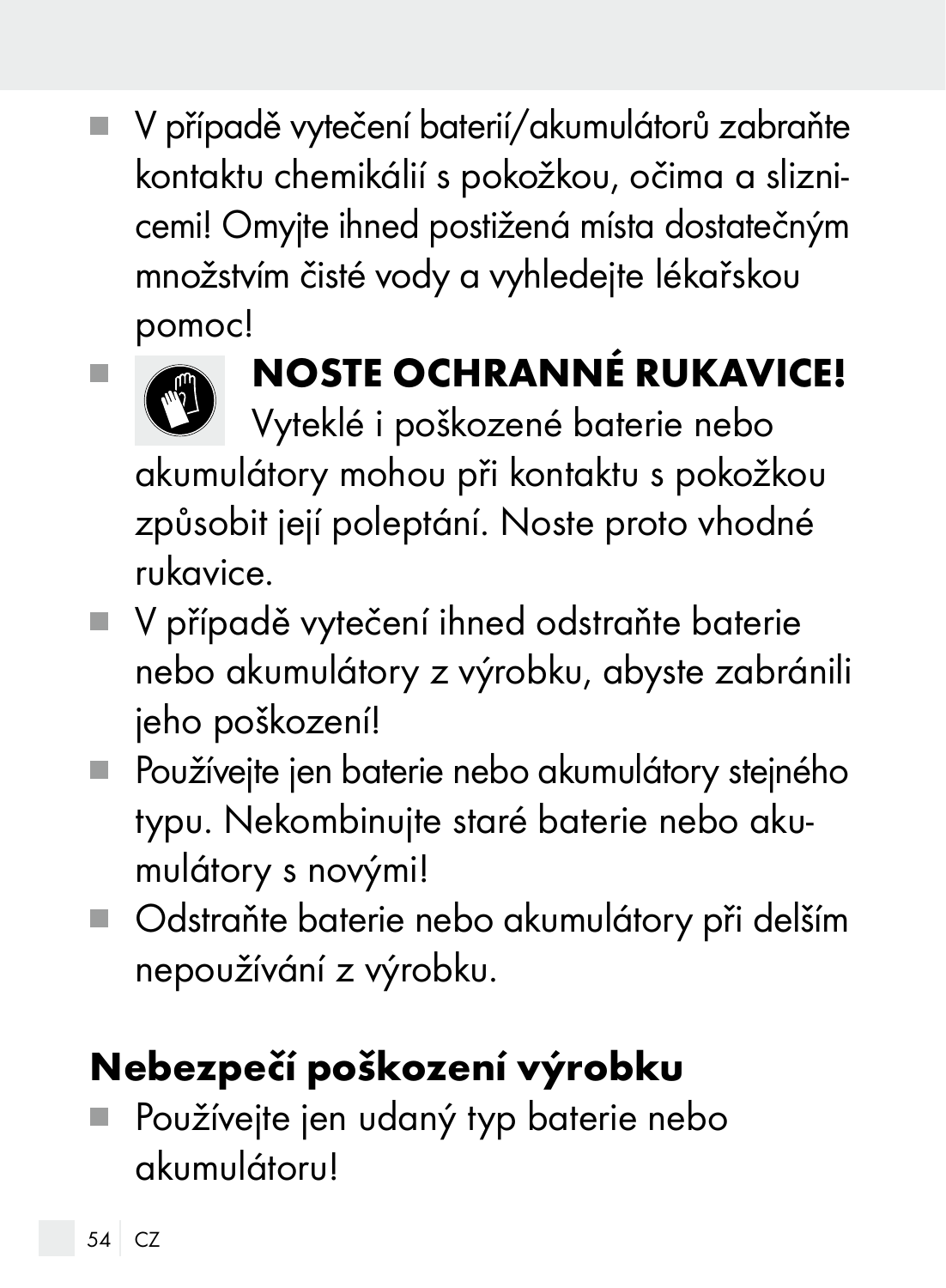- Nasazujte baterie nebo akumulátory podle označení polarity (+) a (-) na bateriích nebo akumulátorech a na výrobku.
- Vyčistěte kontakty na baterii/akumulátoru a v přihrádce na baterie před jejich vložením suchou utěrkou, která nepouští vlákna, nebo vatovým tamponem!
- Vybité baterie nebo akumulátory ihned vyjměte z výrobku.

#### Uvedení do provozu

Upozornění: Odstraňte úplně obalový materiál z výrobku.

#### **A** VÝSTRAHA!

- Nevystavujte výrobek stříkající a/nebo kapající vodě a nikdy ho  $\blacksquare$ neoplachujte pod tekoucí vodou.
- Vzhledem k tomu, že jsou baterie ve spodní části výrobku, zabraňte ш hromadění vody na tomto místě.
- Pravidelně otírejte vodu z okolí dna výrobku. m.
- Baterie uchovávejte vždy v suchu a chraňte výrobek před vlhkostí, aby nedošlo k vytečení baterií.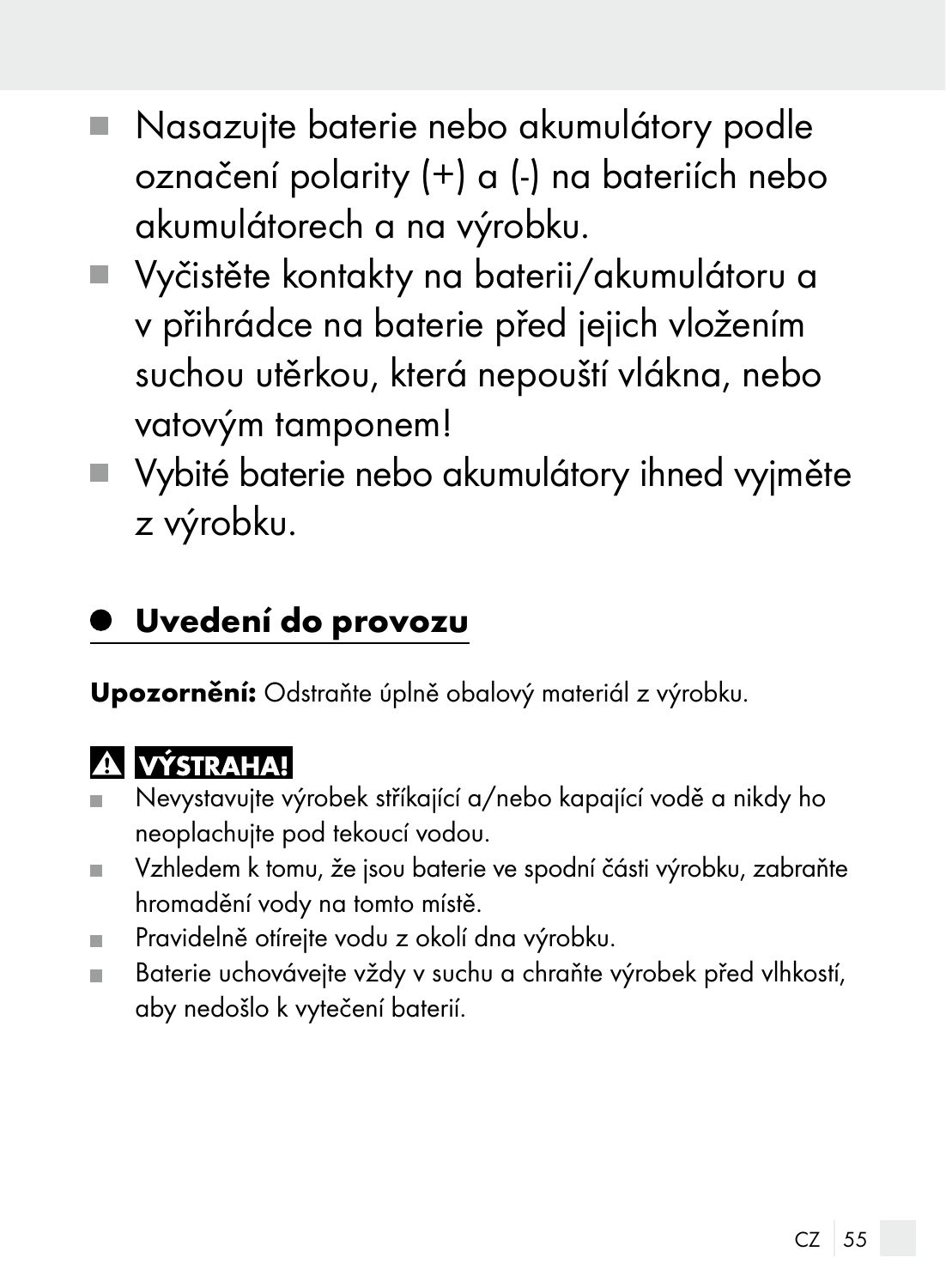### Obsluha

- Vložení a výměna baterií
- VAROVÁNÍ! NEBEZPEČÍ POŠKOZENÍ VÝROBKU! Upozornění: Při vkládání baterií dbejte na udanou polaritu v přihrádce na baterie  $\boxed{7}$ !

 Upozornění: Používejte jen baterie typu micro AAA, LR03. Upozornění: Používejte vždy jen baterie stejného typu.

- Obraťte výrobek a položte ho na měkký podklad, aby se jeho  $\Box$ povrch nepoškrábal.
- Vypínač 6 a přihrádka na baterie 7 jsou pod víčkem krytu  $\Box$ přihrádky na baterie  $\boxed{5}$ .
- Otevřete víčko přihrádky na baterie 5 (viz obr. B).  $\Box$
- Ujistěte se, že je nádobka na mýdlo/dezinfekční gel 2 prázdná  $\Box$ a vypínač ZAP/VYP  $\boxed{6}$  je v poloze " $\boxed{0}$ " (VYP).
- Vložte do přihrádky  $\boxed{7}$  čtyři baterie 1,5 V === (AAA/LR03)  $\Box$ (v obsahu dodávky) (viz obr. C).

Upozornění: Dbejte na správnou polaritu. Polarita je zobrazena v přihrádce na baterie  $|7|$ .

- $\Box$  Zavřete zase víčko přihrádky na baterie  $\vert 5 \vert$ .
- Naplnění tekutým mýdlem, mycím prostředkem na nádobí nebo dezinfekčním gelem
- Ujistěte se, že je nádobka na mýdlo/dezinfekční gel 2 prázdná  $\Box$ a vypínač ZAP/VYP  $\boxed{6}$  je v poloze " $\boxed{0}$ " (VYP).
- Odstraňte kryt 1.  $\Box$
- □ Naplňte nádobku na mýdlo/dezinfekční gel 2 mýdlem/dezinfekčním gelem až po značku "MAX.".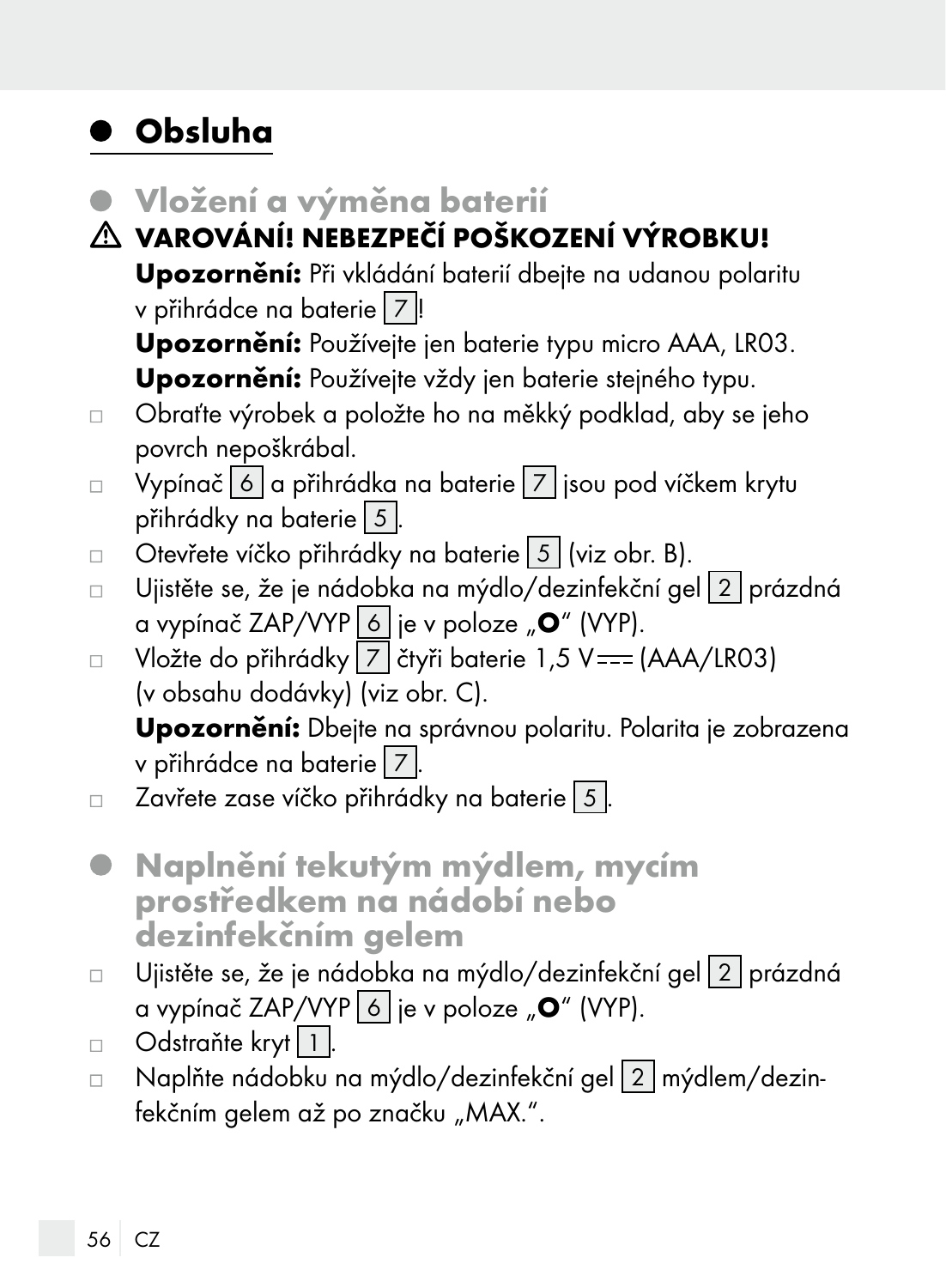- $\Box$  Dávejte pozor, aby se mýdlo nedostalo do přihrádky na baterie  $|7|$ nebo dovnitř výrobku. Může dojít k poškození výrobku.
- Kryt 1 opět zavřete a jemně ho přitlačte.  $\Box$
- Obsluha výrobku
- Seiměte víčko přihrádky na baterie 5.  $\Box$
- Zapněte výrobek nastavením vypínače 6 do polohy "I" (ON).  $\Box$
- Zavřete víčko přihrádky na baterie 5  $\Box$
- Stavte výrobek na pevný, rovný a neklouzavý podklad.  $\Box$
- Podržte ruku mezi dvěma senzory  $3/a$  otvorem pro mýdlo/dezin- $\Box$ fekční gel  $\boxed{4}$  a zachyťte rukou tekuté mýdlo nebo dezinfekční gel. Během dávkování tekutého mýdla, mycího prostředku na nádobí nebo dezinfekčního gelu se v zásobníku na mýdlo/dezinfekční gel | 2 | rozsvítí bílá kontrolka stavu. Jakmile ruku odtáhnete, kontrolka se zase automaticky vypne. Po novém naplnění přípravkem postup opakujte, dokud z otvoru pro mýdlo/mycí prostředek na nádobí/ dezinfekční gel 4 zase nevytéká mýdlo/mycí prostředek na nádobí/ dezinfekční gel.

Upozornění: Zabraňte zaschnutí mýdla/dezinfekčního gelu v otvoru pro mýdlo/dezinfekční gel 4 . Proto pravidelně čistěte otvor pro mýdlo/dezinfekční gel $\boxed{4}$ .

Výrobek vypněte přepnutím vypínače ZAP/VYP 6 do polohy "O" (VYP) a vyčistěte otvor k dávkování mýdla/dezinfekčního gelu  $4$ suchým hadrem, který nepouští vlákna. Potom výrobek opět zapněte přepnutím vypínače ZAP/VYP 6 do polohy "I" (ZAP).

# Čistění a ošetřování

A VÝSTRAHA! NEBEZPEČÍ VÝBUCHU! Neponořujte výrobek do vody.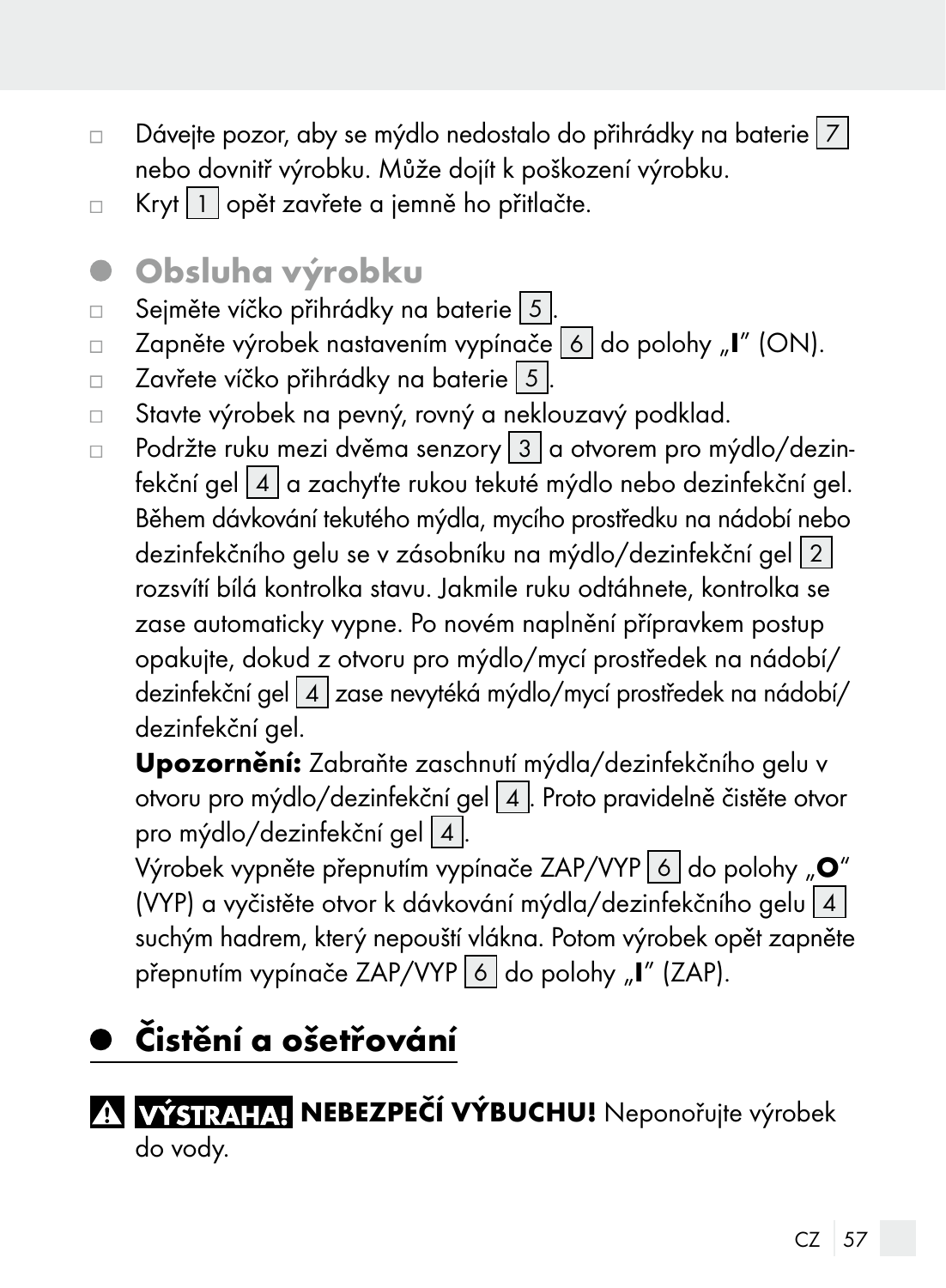- Poznámka: Při nepoužívání vymyjte prázdnou nádobku na mýdlo/  $\Box$ dezinfekční gel 2 čistou vodou. Přitom vypláchněte nádobu na mýdlo/dezinfekční gel 2 několikrát čistou vodou, abyste odstranili všechny zbytky mýdla. Pokud se neodstraní všechny zbytky mýdla, může dojít k poškození výrobku.
- Vyjměte baterie z přihrádky na baterie 7 a vyčistěte vnější povrch  $\Box$ a přihrádku na baterie 7 suchým hadrem, který nepouští vlákna.
- Na silná znečištění použijte mírně navlhčený hadr a případně  $\Box$ slabý mycí prostředek.
- V žádném případě nepoužívejte žíravé čisticí prostředky. V  $\Box$ opačném případě může dojít k poškození materiálu výrobku.

# Řešení problémů

#### =Problém

 $\bullet$ =Příčina  $O = \bigcap_{r=1}^{n}$ 

- Mýdlo/mycí prostředek na nádobí/dezinfekční gel vystupuje z otvoru pro mýdlo/dezinfekční gel $|4|$ pomaleji než obvykle nebo výrobek nefunguje.
- **B**aterie jsou slabé.
- O Baterie vyměňte (viz "Vložení a výměna baterií").
- Do přihrádky na baterie 7 se dostala voda.
- O Nechte přihrádku na baterie 7 úplně vyschnout. Potom vložte dovnitř nové baterie (viz "Vložení a výměna baterií").

## Zlikvidování

Obal se skládá z ekologických materiálů, které můžete zlikvidovat prostřednictvím místních sběren recyklovatelných materiálů.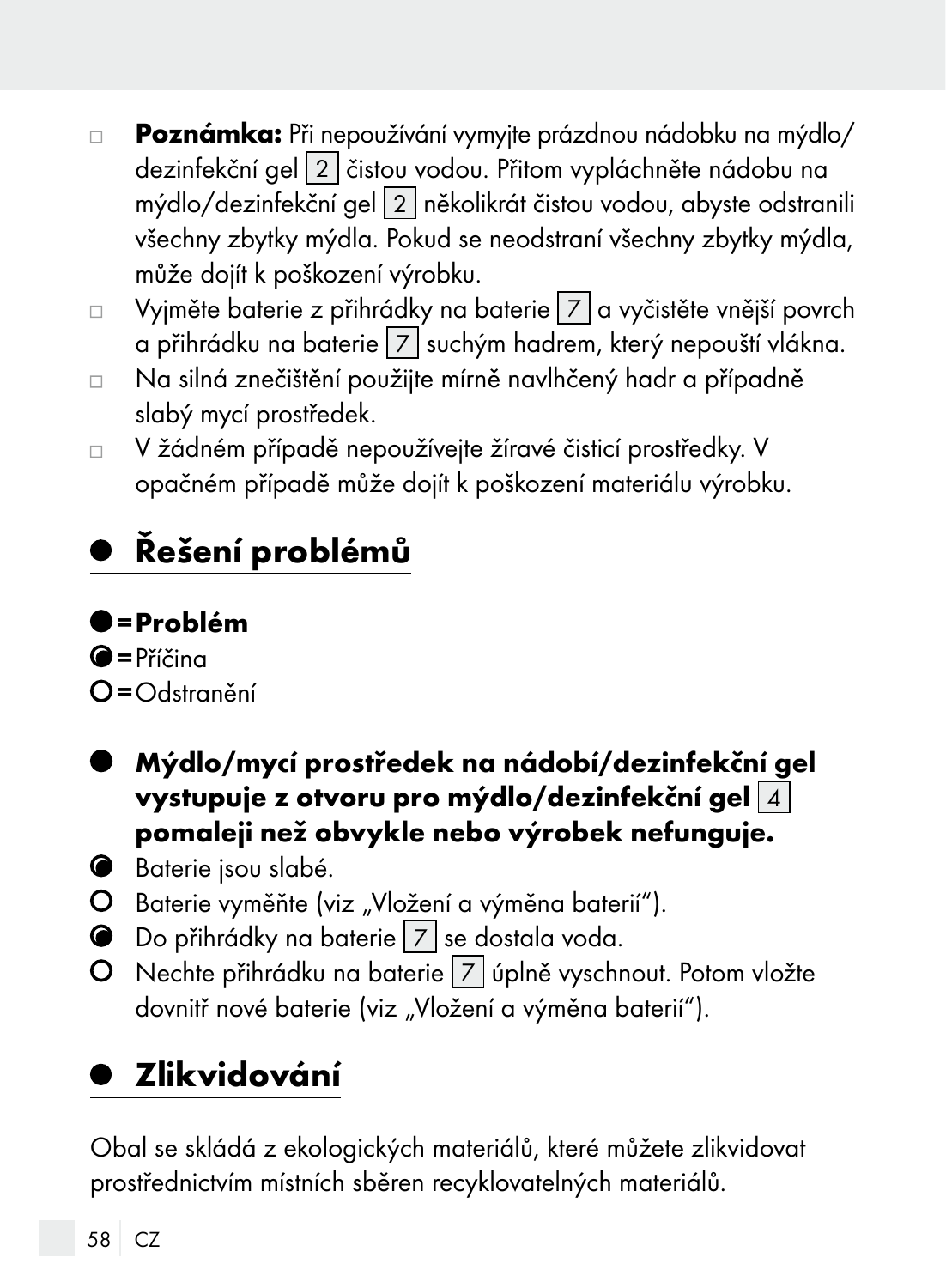

Při třídění odpadu se řiďte podle označení obalových materiálů zkratkami (a) a čísly (b), s následujícím významem: 1–7: umělé hmoty/20–22: papír a lepenka/80–98: složené látky. Výrobek a obalové materiály jsou recyklovatelné, zlikvidujte je odděleně pro lepší odstranění odpadu. Logo Triman platí ien pro Francii.



O možnostech likvidace vysloužilých zařízení se informujte u správy vaší obce nebo města.



V zájmu ochrany životního prostředí vysloužilý výrobek nevyhazujte do domovního odpadu, ale předejte k odborné likvidaci. O sběrnách a jejich otevíracích hodinách se můžete informovat u příslušné správy města nebo obce.

Vadné nebo vybité baterie resp. akumulátory se musí, podle směrnice 2006/66/ES a jejích příslušných změn, recyklovat. Baterie, akumulátory i výrobek odevzdejte zpět do nabízených sběren.



#### Ekologické škody v důsledku chybné likvidace baterií/akumulátorů!

Baterie/akumulátory se nesmí zlikvidovat v domácím odpadu. Mohou obsahovat jedovaté těžké kovy a musí se zpracovávat jako zvláštní odpad. Chemické symboly těžkých kovů: Cd = kadmium, Hg = rtuť, Pb = olovo. Proto odevzdejte opotřebované baterie/akumulátory u komunální sběrny.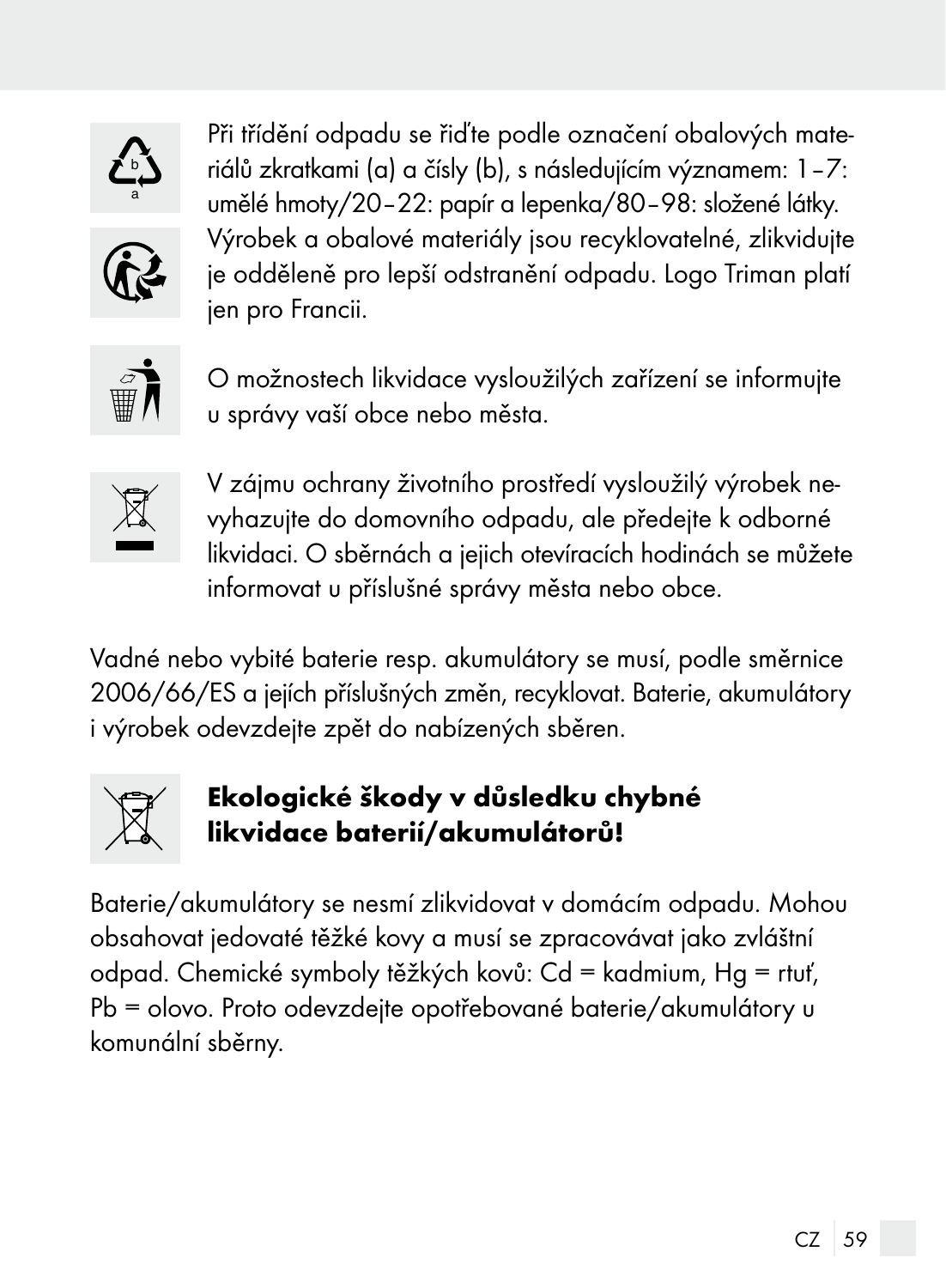### Záruka

Výrobek byl vyroben s nejvyšší pečlivostí podle přísných kvalitativních směrnic a před odesláním prošel výstupní kontrolou. V případě závad máte možnost uplatnění zákonných práv vůči prodejci. Vaše práva ze zákona nejsou omezena naší níže uvedenou zárukou.

Na tento artikl platí 3 záruka od data zakoupení. Záruční lhůta začíná od data zakoupení. Uschovejte si dobře originál pokladní stvrzenky. Tuto stvrzenku budete potřebovat jako doklad o zakoupení.

Pokud se do 3 let od data zakoupení tohoto výrobku vyskytne vada materiálu nebo výrobní vada, výrobek Vám – dle našeho rozhodnutí – bezplatně opravíme nebo vyměníme. Tato záruka zaniká, jestliže se výrobek poškodí, neodborně použil nebo neobdržel pravidelnou údržbu.

Záruka platí na vady materiálu a výrobní vady. Tato záruka se nevztahuje na díly výrobku podléhající opotřebení (např. na baterie), dále na poškození křehkých, choulostivých dílů, např. vypínačů, akumulátorů nebo dílů zhotovených ze skla.

#### Postup v případě uplatňování záruky Pro zajištění rychlého zpracování Vašeho případu se řiďte následujícími pokyny:

Pro všechny požadavky si připravte pokladní stvrzenku a číslo artiklu (např. IAN 123456\_7890) jako doklad o zakoupení. Číslo artiklu najdete na typovém štítku, gravuře, titulní stránce návodu (vlevo dole) nebo na nálepce na zadní nebo spodní straně.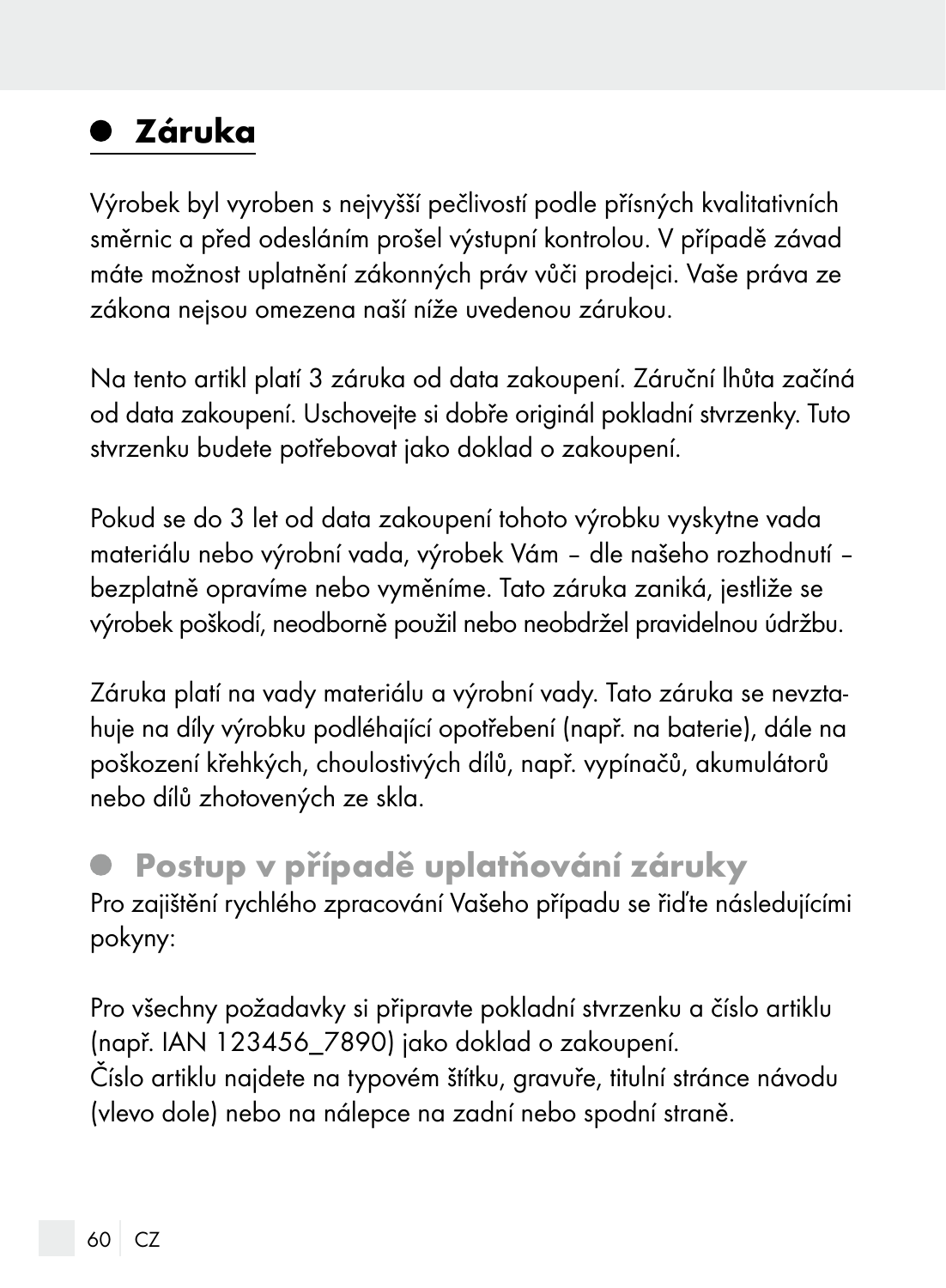V případě poruch funkce nebo jiných závad nejdříve kontaktujte, telefonicky nebo e-mailem, v následujícím textu uvedené servisní oddělení. Výrobek registrovaný jako vadný potom můžete s přiloženým dokladem o zakoupení (pokladní stvrzenkou) a údaji k závadě a kdy k ní došlo, bezplatně zaslat na adresu servisu, která Vám byla sdělena.

**O** Servis

#### $CZ$  Servis Česká republika

Tel.: 800600632 E-Mail: owim@lidl.cz

 $\epsilon$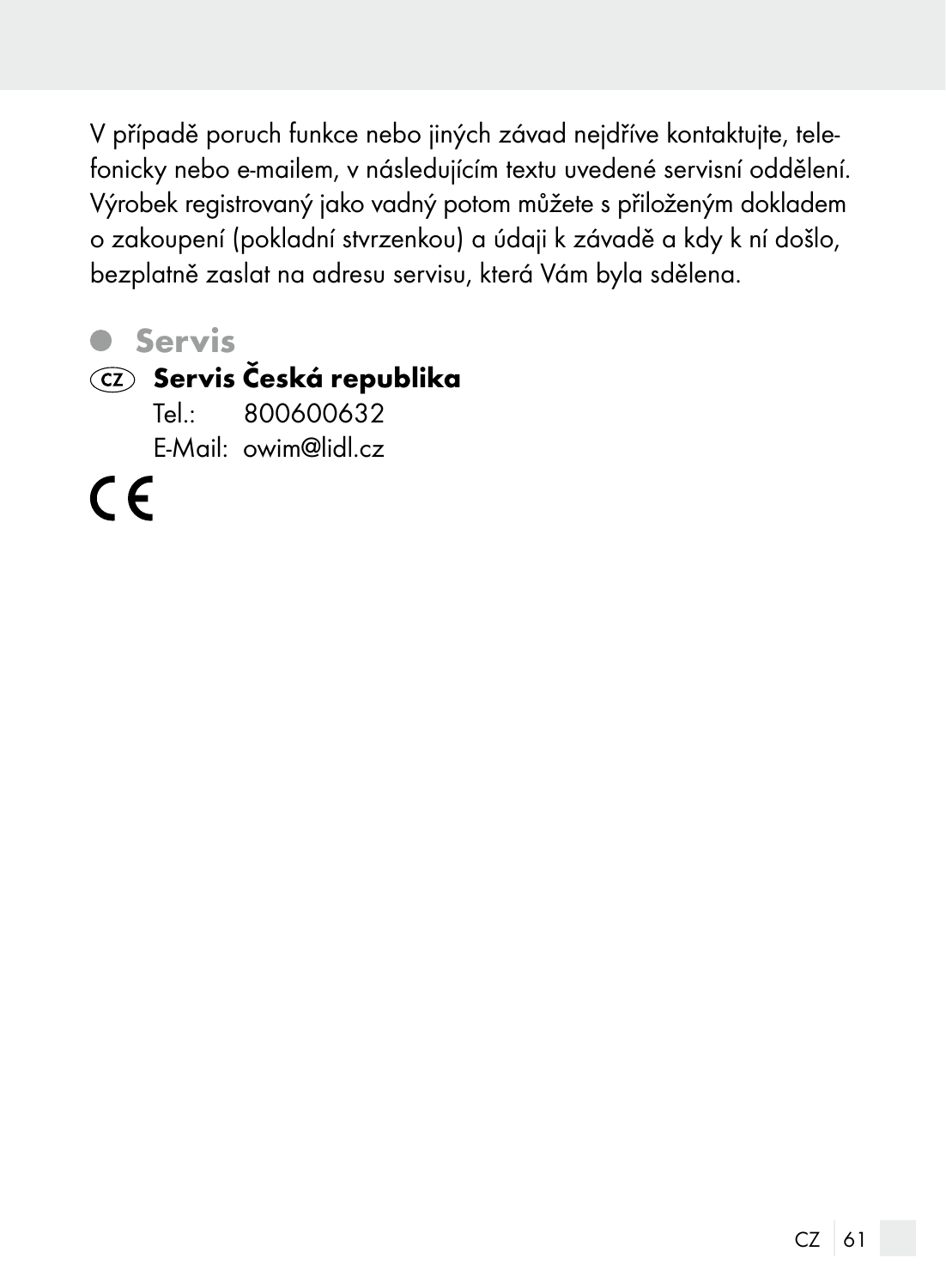|  |  | Legenda použitých piktogramov  Strana 63 |  |  |
|--|--|------------------------------------------|--|--|
|--|--|------------------------------------------|--|--|

| Používanie v súlade s určeným účelom  Strana 63 |  |
|-------------------------------------------------|--|
|                                                 |  |
|                                                 |  |
|                                                 |  |

| Bezpečnostné upozornenia týkajúce sa batérií/ |  |  |
|-----------------------------------------------|--|--|
|                                               |  |  |

# Uvedenie do prevádzky..................................... Strana 69

| Naplnenie tekutého mydla, saponátu              |  |
|-------------------------------------------------|--|
|                                                 |  |
|                                                 |  |
|                                                 |  |
|                                                 |  |
|                                                 |  |
| Postup v prípade poškodenia v záruke  Strana 74 |  |
|                                                 |  |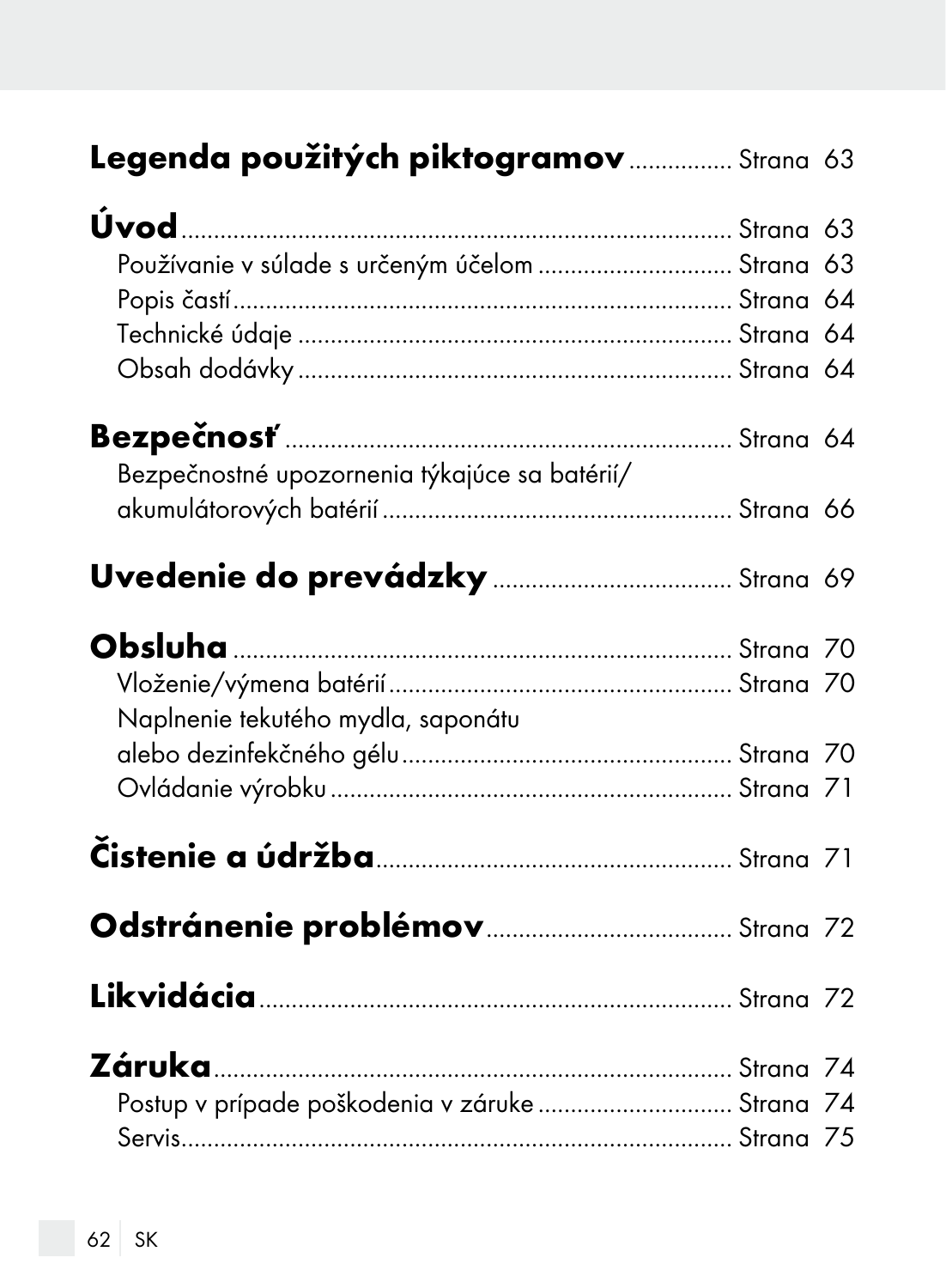| Legenda použitých piktogramov |                                                                                   |  |
|-------------------------------|-----------------------------------------------------------------------------------|--|
|                               | Jednosmerný prúd/napätie                                                          |  |
|                               | Používanie v uzatvorených miestnostiach                                           |  |
| <b>CE</b>                     | Značka CE uvádza zhodu s príslušnými smernicami EÚ<br>platnými pre tento výrobok. |  |

#### Elektrický dávkovač mydla/ dezinfekčného prostriedku

# Úvod

Blahoželáme Vám ku kúpe Vášho nového výrobku. Rozhodli ste sa pre veľmi kvalitný výrobok. Návod na obsluhu je súčasťou tohto výrobku. Obsahuje dôležité upozornenia týkajúce sa bezpečnosti, používania a likvidácie. Skôr ako začnete výrobok používať, oboznámte sa so všetkými pokynmi k obsluhe a bezpečnosti. Výrobok používajte iba v súlade s popisom a v uvedených oblastiach používania. V prípade postúpenia výrobku ďalším osobám odovzdajte aj všetky dokumenty patriace k výrobku.

 Používanie v súlade s určeným účelom Výrobok je vhodný na dávkovanie tekutého mydla, saponátu alebo dezinfekčného gélu v umývacích priestoroch. Produkt nie je určený na podnikateľské účely.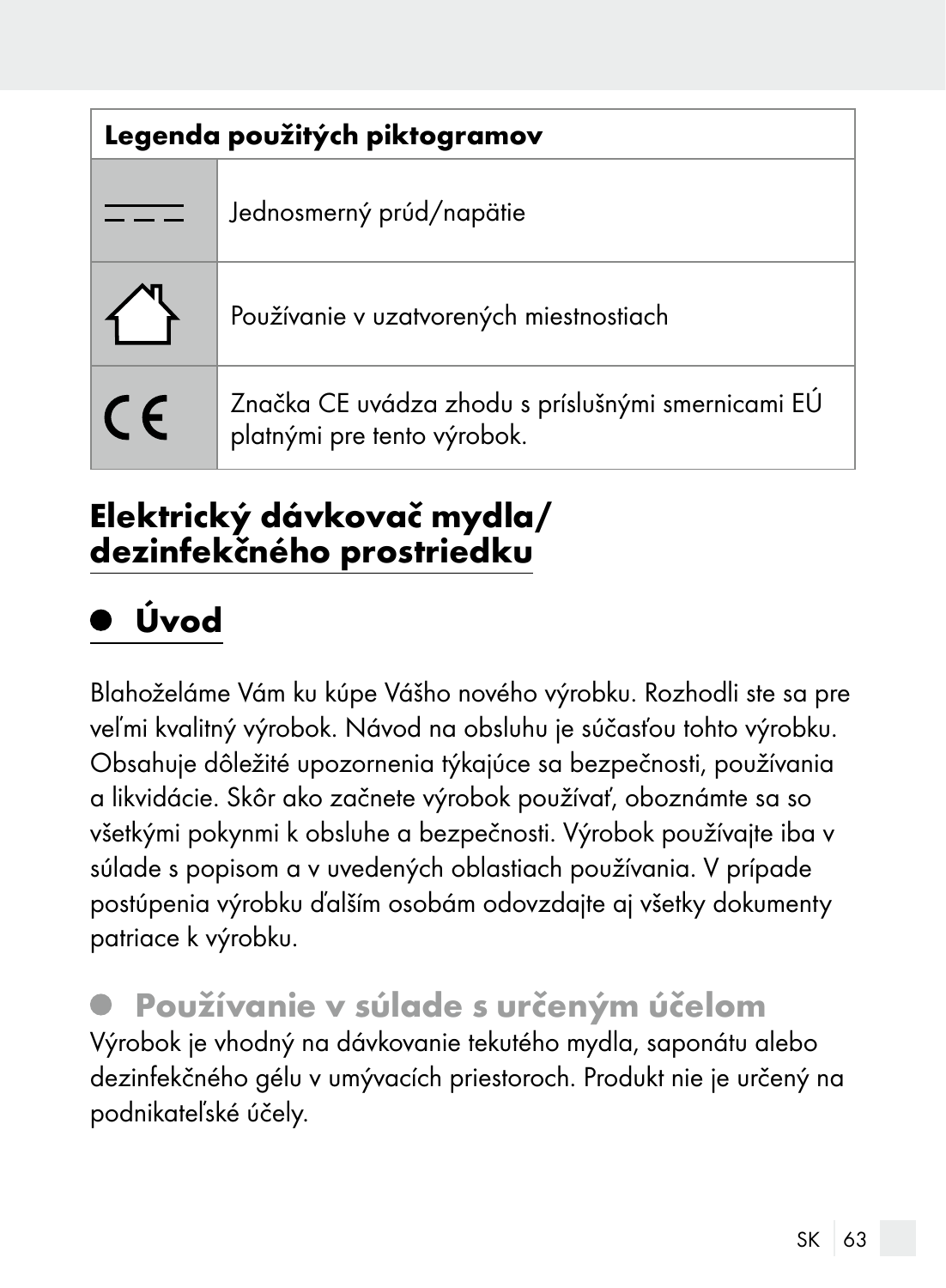### Popis častí

1 Kryt 2 Nádoba na mydlo/

dezinfekčný gél

5 Kryt priečinka pre batérie 6 ZA-/VYPÍNAČ Priečinok pre batérie

3 Senzor

4 Otvor pre mydlo/

dezinfekčný gél

### **• Technické údaje**

Batérie:  $4 \times 1.5V = AAA/LR03$  (sú súčasťou dodávky) Plniace množstvo: cca. 330 ml (cca. 315 ml až po označenie "MAX")

# Obsah dodávky

1 elektrický dávkovač mydla 4 batérie

1 návod na používanie



VŠETKY BEZPEČNOSTNÉ UPOZORNENIA A NÁVOD NA OBSLUHU SI PROSÍM STAROST-LIVO USCHOVAJTE PRE BUDÚCNOSŤ!

#### VAROVANIE! NEBEZPEČEN-**Tall** STVO OHROZENIA ŽIVOTA A NEBEZPEČENSTVO ÚRAZU PRE MALÉ I STARŠIE DETI! Nikdy nenechávajte deti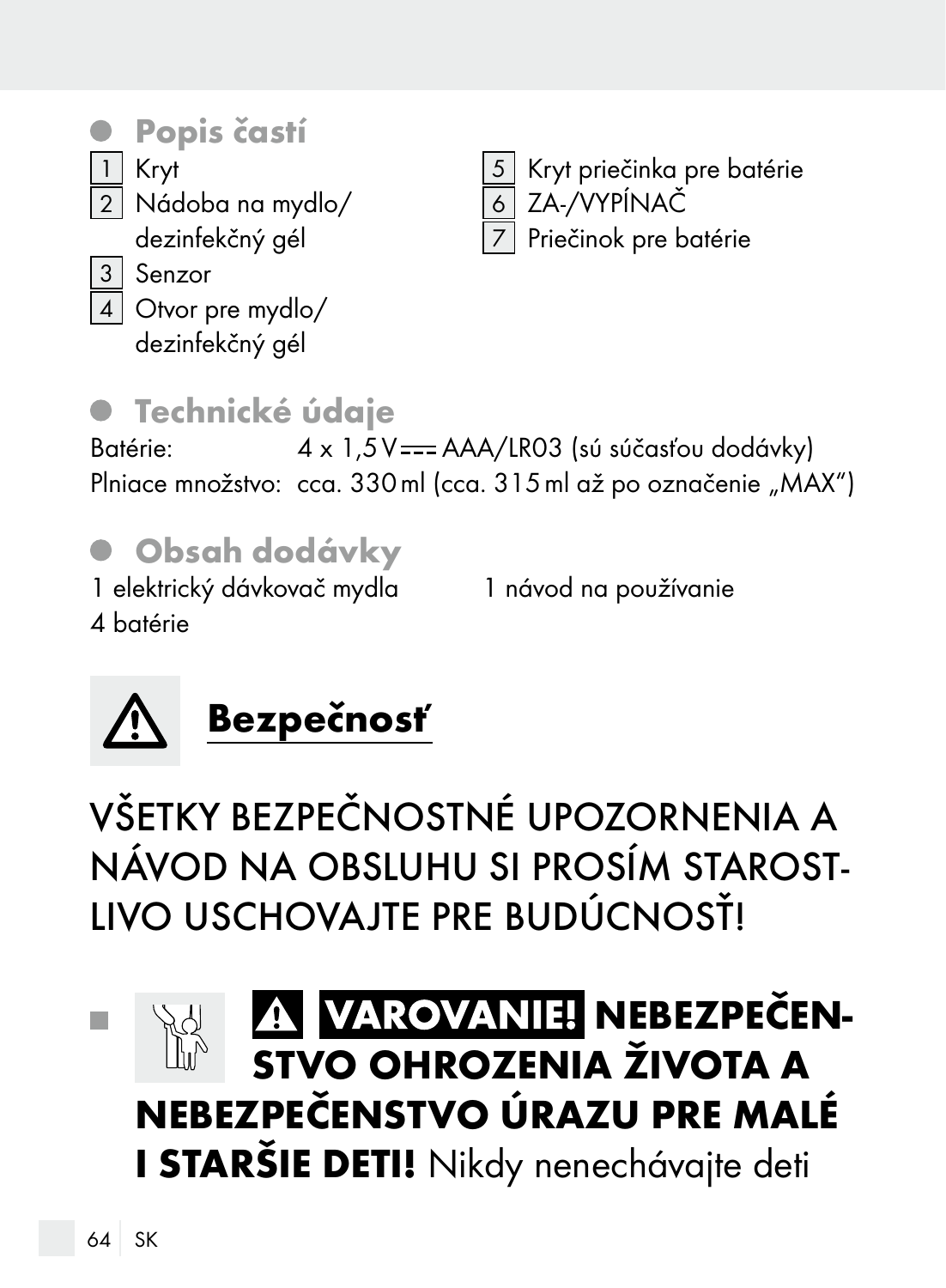bez dozoru s obalovým materiálom. Hrozí nebezpečenstvo udusenia obalovým materiálom. Deti často podceňujú nebezpečenstvá. Obalový materiál držte vždy mimo dosahu detí. Tento výrobok nie je určený na hranie. **Produkt** 

- nevystavujte extrémnym teplotám,
- silnej mechanickej záťaži.
- V opačnom prípade hrozí poškodenie produktu.
- Nikdy neotvárajte produkt! Opravami poverte výhradne odborníkov. V opačnom prípade hrozí poškodenie produktu.
- Tento výrobok môžu používať deti od 8 rokov, ako aj osoby so zníženými psychickými, senzorickými alebo mentálnymi schopnosťami alebo s nedostatkom skúseností a vedomostí, ak sú pod dozorom, alebo ak boli poučené ohľadom bezpečného používania výrobku, a ak porozumeli nebezpečenstvám spojeným s jeho používaním. Deti sa s výrobkom nesmú hrať. Čistenie a údržbu nesmú vykonávať deti bez dozoru.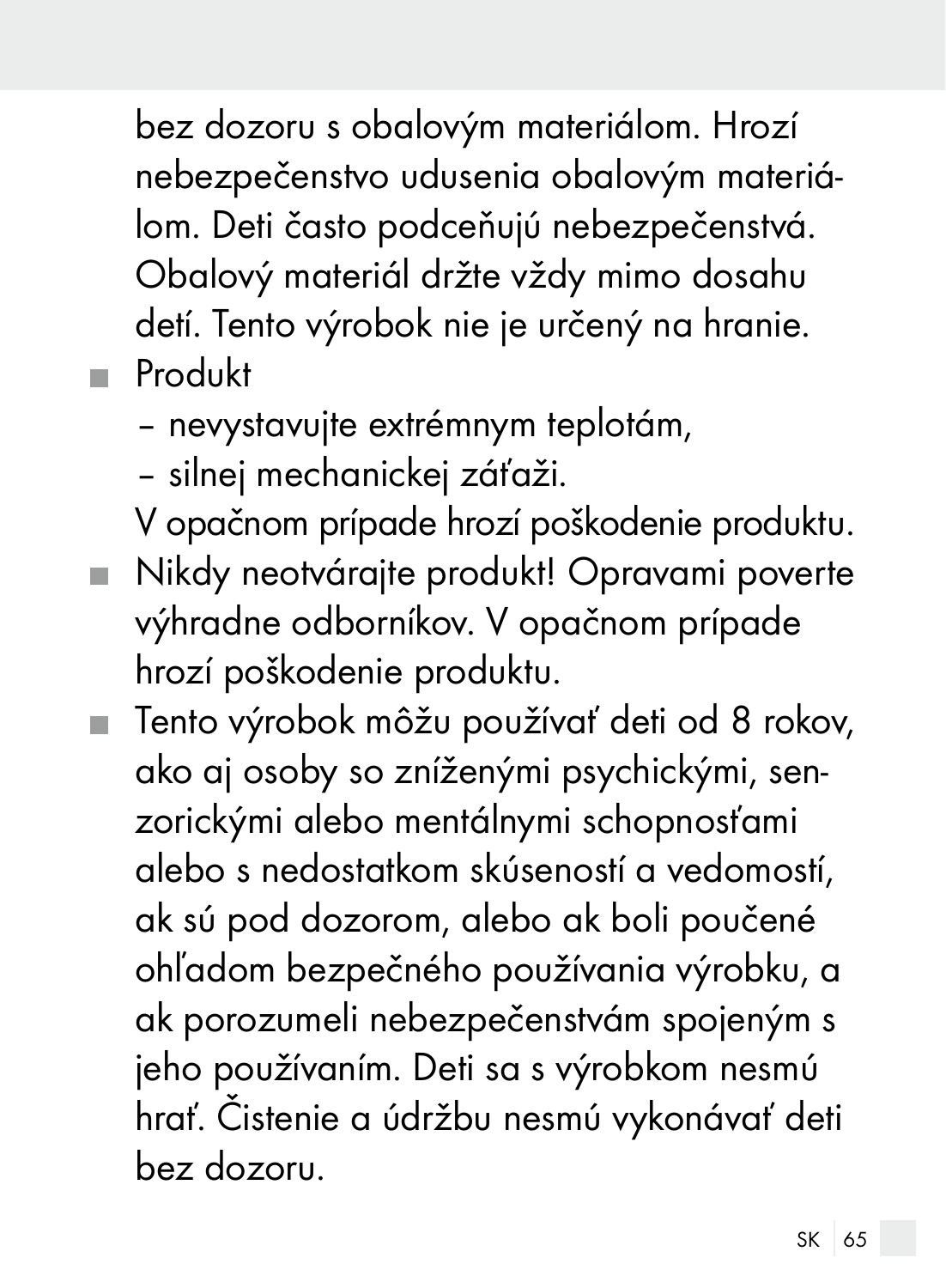- Výrobok neuvádzajte do prevádzky, ak je poškodený. Pravidelne kontrolujte produkt ohľadom poškodení na schránke a priečinku pre batérie. Nezabúdajte, že poškodenia v dôsledku neodbornej manipulácie, nerešpektovania návodu na obsluhu alebo zásahu zo strany neautorizovanej osoby sú zo záruky vylúčené. Udržiavajte výrobok čistý.
- Výrobok plňte iba tekutým mydlom, saponátom alebo dezinfekčným gélom.
- A VAROVANIE! Neponárajte výrobok do vody. Inak hrozí poškodenie výrobku.
- **Určené výhradne pre oblasť interiéru.**



Bezpečnostné upozornenia týkajúce sa batérií/akumulátorových batérií

# NEBEZPEČENSTVO OHROZENIA ŽIVOTA!

Batérie/akumulátorové batérie držte mimo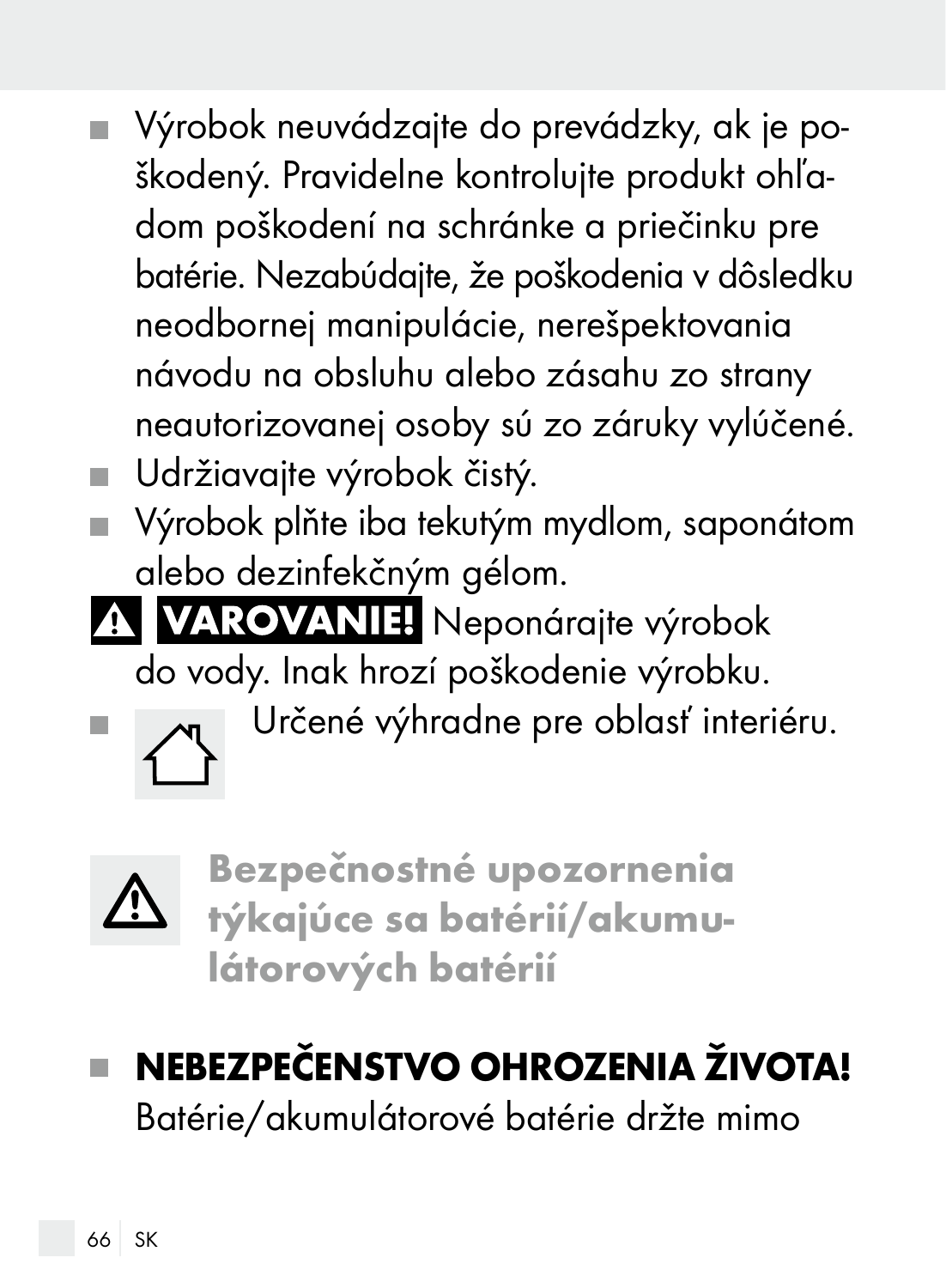dosahu detí. V prípade prehltnutia okamžite vyhľadajte lekára!

Prehltnutie môže mať za následok popáleniny, perforáciu mäkkých tkanív a smrť. Ťažké popáleniny môžu nastať do 2 hodín po prehltnutí.



# **NEBEZPEČENSTVO EXPLÓZIE!**

Nenabíjateľné batérie nikdy znova nenabíjajte. Batérie/akumulátorové batérie neskratujte a/alebo neotvárajte. Následkom môže byť prehriatie, požiar alebo explózia.

- Batérie/akumulátorové batérie nikdy nehádžte do ohňa alebo vody.
- Nevystavujte batérie/akumulátorové batérie mechanickej záťaži.

# Riziko vytečenia batérií/ akumulátorových batérií

 Batérie/akumulátorové batérie nikdy nevystavujte extrémnym podmienkam a teplotám, ktoré by na ne mohli pôsobiť, napr. na vykurovacích telesách/priamom slnečnom žiarení.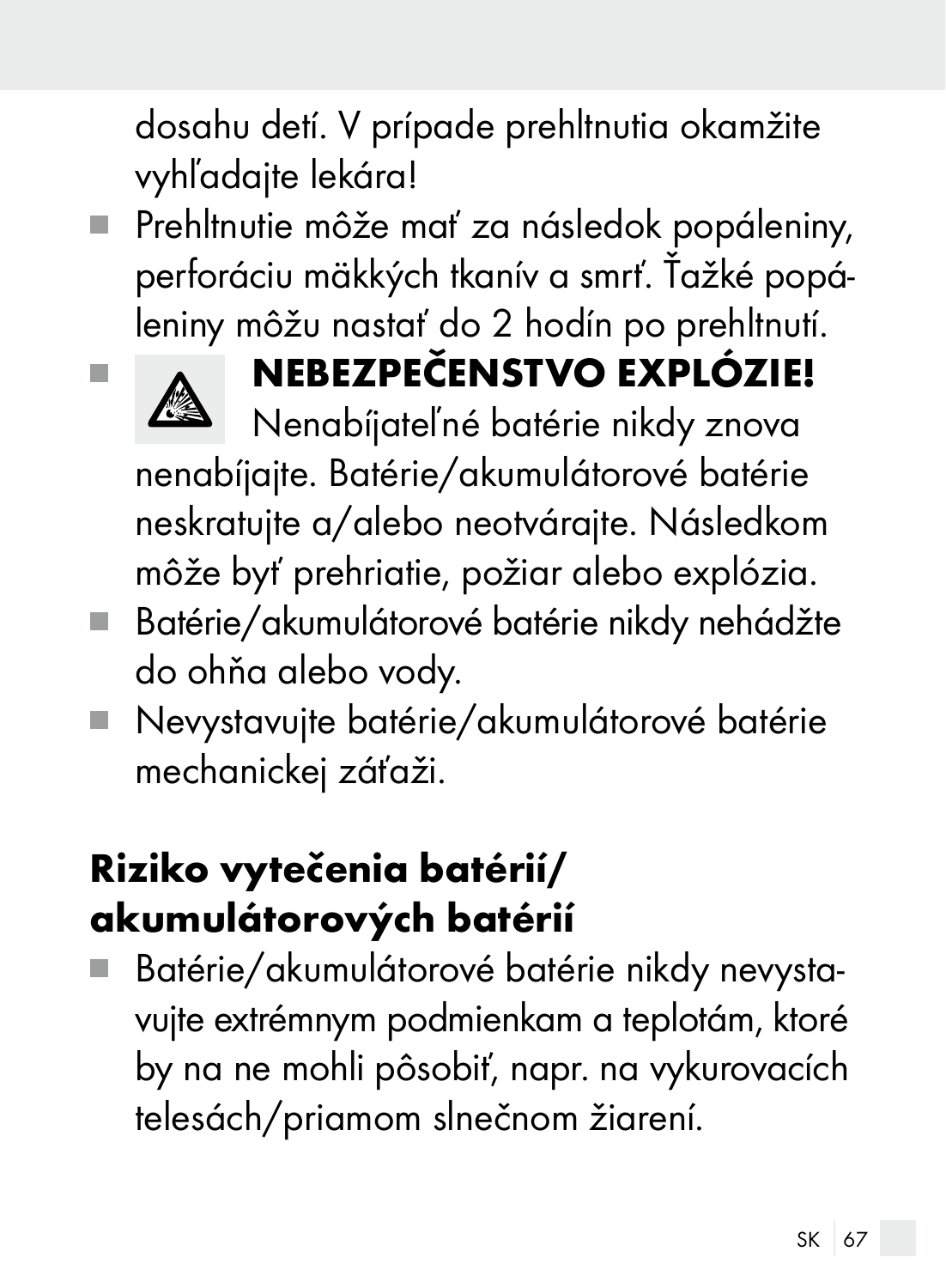Ak batérie/akumulátorové batérie vytiekli, zabráňte kontaktu pokožky, očí a slizníc s chemikáliami! Ihneď vypláchnite postihnuté miesta väčším množstvom čistej vody a okamžite vyhľadajte lekára!



# **NOSTE OCHRANNÉ RUKAVICE!**

Vytečené alebo poškodené batérie/ akumulátorové batérie môžu pri kontakte s pokožkou spôsobiť poleptanie. V takom prípade preto noste vhodné ochranné rukavice.

- V prípade vytečenia batérií/akumulátorových batérií ich ihneď vyberte z výrobku, aby ste predišli vzniku škôd.
- Používajte iba batérie/akumulátorové batérie rovnakého typu. Nekombinujte staré batérie/ akumulátorové batérie s novými!
- Ak produkt dlhší čas nepoužívate, vyberte z neho batérie/akumulátorové batérie.

# Riziko poškodenia produktu

 Používajte výhradne uvedený typ batérií/ akumulátorových batérií!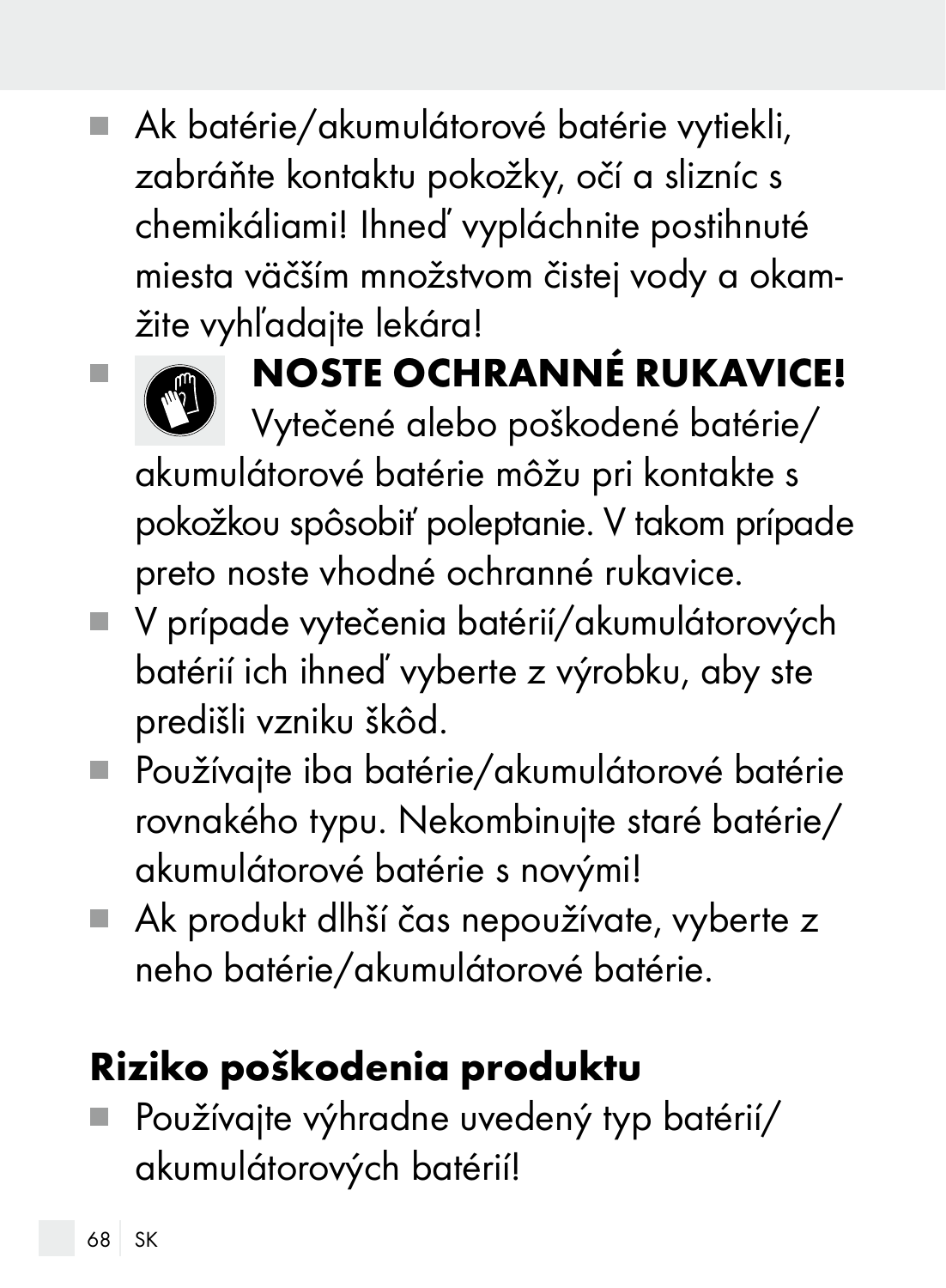- Vložte batérie/akumulátorové batérie podľa označenia polarity (+) a (-) na batérii/akumulátorovej batérii a výrobku.
- Pred vložením očistite kontakty na batérii/ akumulátorovej batérii a v priečinku pre batériu suchou handričkou, ktorá nepúšťa vlákna, alebo vatovou tyčinkou!
- Vybité batérie/akumulátorové batérie ihneď vyberte z produktu.

### Uvedenie do prevádzky

Poznámka: Odstráňte celý obalový materiál z výrobku.

#### **A VAROVANIE!**

- Výrobok nevystavujte striekajúcej a/alebo kvapkajúcej vode a  $\blacksquare$ nikdy ho neoplachujte pod tečúcou vodou.
- Pretože sú batérie umiestnené na spodnej časti produktu, zabráňte ш tomu, aby sa tam hromadila voda.
- Pravidelne odstraňujte vodu zo spodnej strany produktu. m.
- Batérie vždy udržiavajte v suchu a chráňte produkt pred vlhkosťou, aby nedošlo k vytečeniu batérií.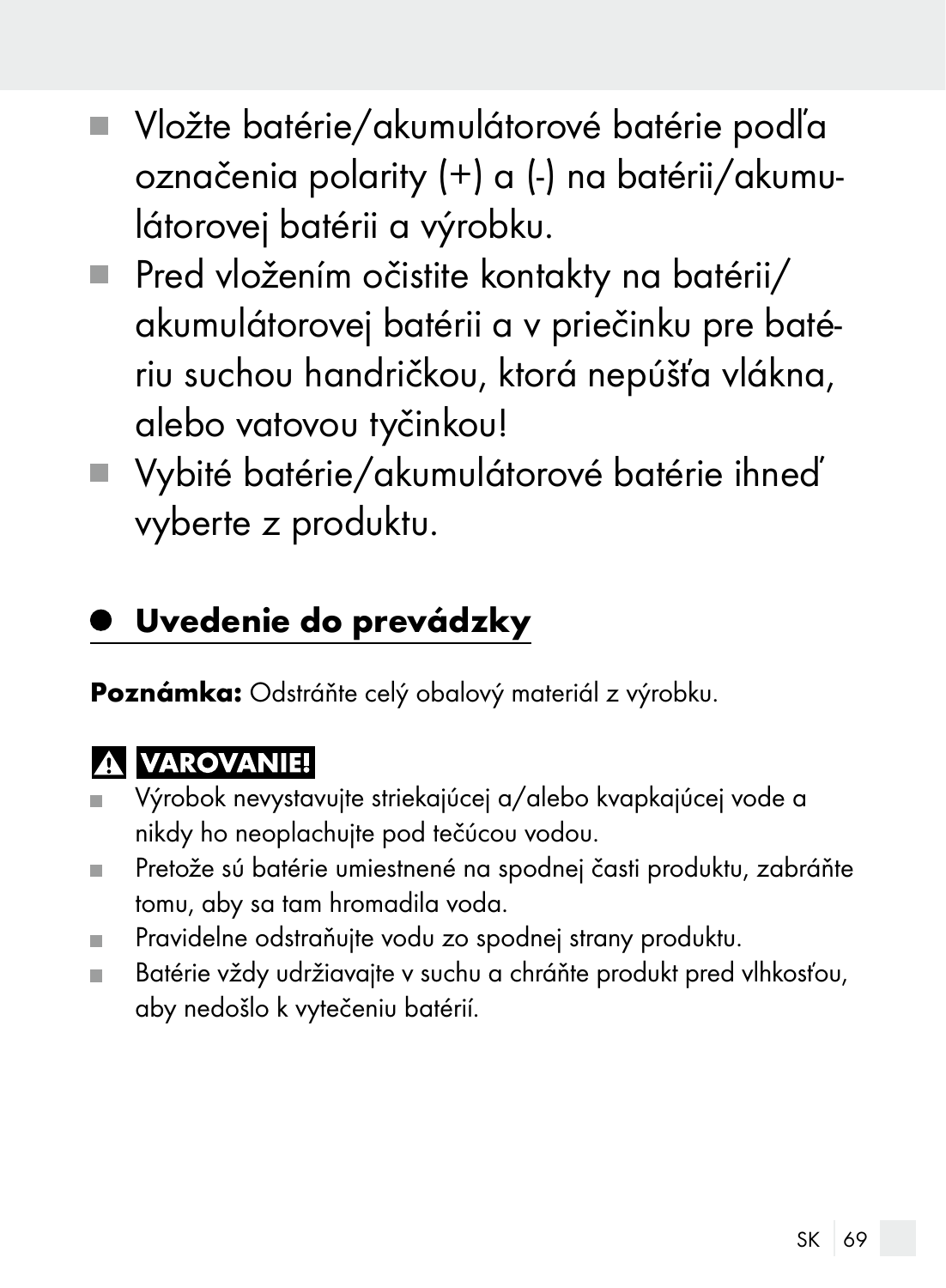### Obsluha

- Vloženie/výmena batérií
- POZOR! NEBEZPEČENSTVO POŠKODENIA PRODUKTU! Poznámka: Pri vkladaní batérií vždy dbajte na správnu polaritu zobrazenú v priečinku pre batérie 7 Poznámka: Používajte vždy batérie typu Micro AAA, LR03.

Poznámka: Používajte vždy batérie rovnakého typu.

- Otočte výrobok a položte ho na mäkkú podložku, aby nedošlo k  $\Box$ poškrabaniu povrchu.
- ZA-/VYPÍNAČ 6 a kryt priečinka pre batérie 7 sa nachádzajú  $\Box$ pod krytom priečinka pre batérie 5 .
- $\Box$  Otvorte kryt priečinka pre batérie 5 (pozri obr. B).
- Uistite sa, že nádoba na mydlo/dezinfekčný gél 2 je prázdna a  $\Box$ ZA-/VYPÍNAČ  $\boxed{6}$  je v polohe " $\degree$  (OFF).
- Vložte štyri batérie 1,5V === (AAA/LR03)  $\Box$ (sú súčasťou dodávky) do priečinka pre batérie 7 (pozri obr. C). Poznámka: Dodržte správnu polaritu. Tá je znázornená v priečinku pre batérie 7
- Opäť zatvorte kryt priečinka pre batérie 5  $\Box$
- Naplnenie tekutého mydla, saponátu alebo dezinfekčného gélu
- Uistite sa, že nádoba na mydlo/dezinfekčný gél 2 je prázdna a  $\Box$ ZA-/VYPÍNAČ  $\boxed{6}$  je v polohe " $\boxed{0}$ " (OFF).
- Odstráňte kryt | 1 |  $\Box$
- □ Naplňte nádobu na mydlo/dezinfekčný gél 2 mydlom/dezinfekčným gélom až po značku "MAX.".
- $\Box$  Dbajte na to, aby sa mydlo nedostalo do priečinka pre batérie  $|7|$ alebo do vnútra výrobku. Mohlo by to poškodiť produkt.
- Opäť nasaďte kryt $|1|$ a pevne ho zatlačte.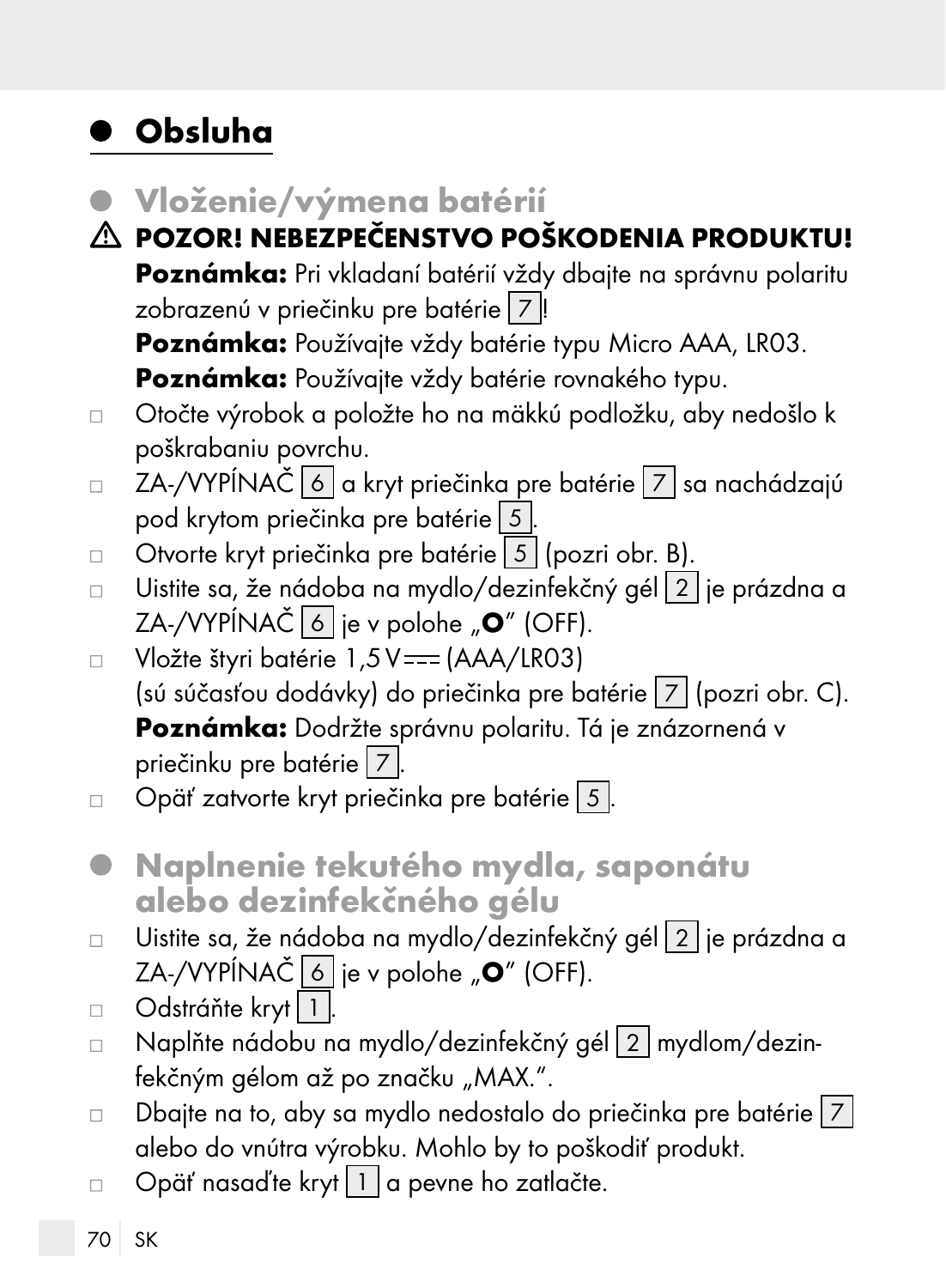- Ovládanie výrobku  $\bullet$
- Vyberte kryt priečinka pre batérie 5.  $\Box$
- Zapnite výrobok tak, že posuniete ZA-/VYPÍNAČ 6 do polohy  $\Box$  $\mathbb{I}$ " (ON).
- Zatvorte kryt priečinka pre batérie 5  $\Box$
- Postavte výrobok na pevný, rovný a nekĺzavý podklad.  $\Box$
- Držte Vašu ruku medzi dvoma senzormi 3 a otvorom pre mydlo/  $\Box$ dezinfekčný gél  $\boxed{4}$  a rukou zachyťte tekuté mydlo alebo dezinfekčný gél.

Počas dávkovania tekutého mydla, saponátu alebo dezinfekčného gélu sa v nádobe na mydlo/dezinfekčný gél 2 rozsvieti biely indikátor stavu. Akonáhle Vašu ruku odtiahnete, indikátor stavu sa automaticky znova vypne. Ak je výrobok znovu naplnený, opakujte postup, kým z otvoru pre mydlo/dezinfekčný gél 4 nevyjde mydlo/ saponát/dezinfekčný gél.

Poznámka: Zabráňte zaschnutiu mydla/dezinfekčného gélu na otvore pre mydlo/dezinfekčný gél 4. Pravidelne čistite otvor pre mydlo/dezinfekčný gél 4 .

Vypnite výrobok tak, že posuniete ZA-/VYPÍNAČ 6 na "O" (OFF) a vyčistite otvor pre mydlo/dezinfekčný gél  $4$  suchou handričkou, ktorá nepúšťa vlákna. Následne výrobok znova zapnite tak, že ZA-/VYPÍNAČ 6 posuniete do pozície "I" (ON).

# Čistenie a údržba

#### A VAROVANIEI NEBEZPEČENSTVO EXPLÓZIE! Výrobok

neponárajte do vody.

Poznámka: V prípade nepoužívania vyčistite prázdnu nádobu  $\Box$ na mydlo/dezinfekčný gél 2 tak, že ju prepláchnete čistou vodou. Viackrát naplňte nádobu na mydlo/dezinfekčný gél 2 čistou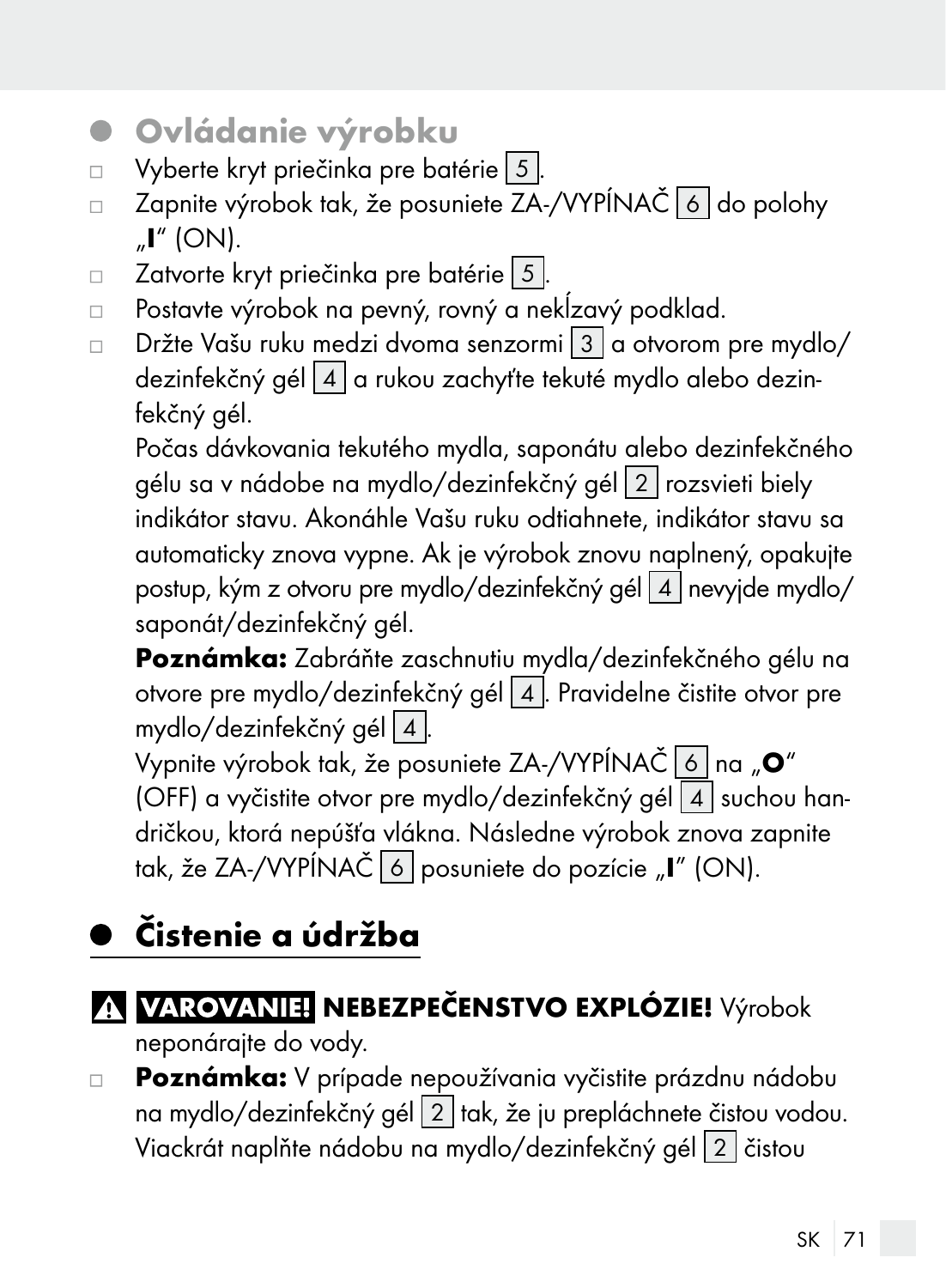vodou, aby ste úplne odstránili zvyšky mydla. Ak z výrobku nebudú úplne odstránené všetky zvyšky mydla, môže dôjsť k jeho poškodeniu.

- Odstráňte batérie z priečinka pre batérie 7 a vyčistite vonkajšiu  $\Box$ plochu a priečinok pre batérie 7 suchou handričkou, ktorá nepúšťa vlákna.
- Pri hrubších nečistotách použite jemne navlhčenú handričku, ktorá  $\Box$ nepúšťa vlákna, a jemný prostriedok na umývanie.
- V žiadnom prípade nepoužívajte žieravé čistiace prostriedky.  $\Box$ Materiál produktu sa môže v opačnom prípade poškodiť.

# Odstránenie problémov

#### $\bullet$ =Problém

 $\bullet$ =Príčina

- $O =$ Odstránenie
- Mydlo/saponát/dezinfekčný gél vychádza z otvoru pre mydlo/dezinfekčný gél $\boxed{4}$  pomalšie ako zvyčajne alebo výrobok nefunguje.
- Batérie sú príliš slabé.
- O Vymeňte batérie (pozri "Vloženie/výmena batérií").
- Do priečinku pre batérie 7 vnikla voda.
- Priečinok pre batérie 7 nechajte úplne vyschnúť. Potom vložte nové batérie (pozri "Vloženie/výmena batérií").

## Likvidácia

Obal pozostáva z ekologických materiálov, ktoré môžete odovzdať na miestnych recyklačných zberných miestach.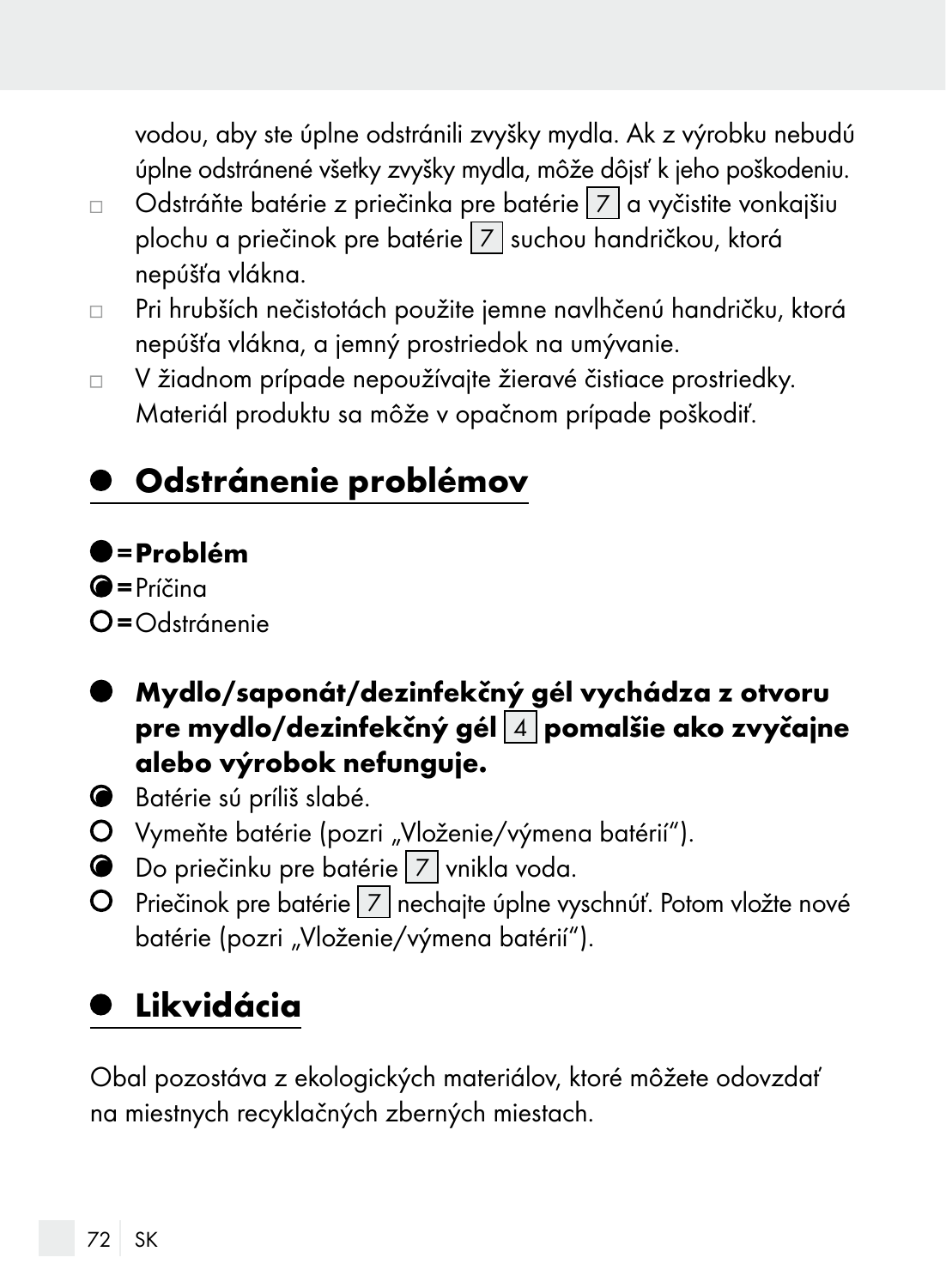

Všímajte si prosím označenie obalových materiálov pre triedenie odpadu, sú označené skratkami (a) a číslami (b) s nasledujúcim významom: 1–7: Plasty/20–22: Papier a kartón/80–98: Spojené látky.



Výrobok a obalové materiály sú recyklovateľné, zlikvidujte ich oddelene pre lepšie spracovanie odpadu. Triman-Logo platí iba pre Francúzsko.



O možnostiach likvidácie opotrebovaného výrobku sa môžete informovať na Vašej obecnej alebo mestskej správe.



Ak výrobok doslúžil, v záujme ochrany životného prostredia ho neodhoďte do domového odpadu, ale odovzdajte na odbornú likvidáciu. Informácie o zberných miestach a ich otváracích hodinách získate na Vašej príslušnej správe.

Defektné alebo použité batérie/akumulátorové batérie musia byť odovzdané na recykláciu podľa smernice 2006/66/ES a jej zmien. Batérie/ akumulátorové batérie a/alebo výrobok odovzdajte prostredníctvom dostupných zberných stredísk.



#### Nesprávna likvidácia batérií/akumulátorových batérií ničí životné prostredie!

Batérie/akumulátorové batérie sa nesmú likvidovať spolu s domovým odpadom. Môžu obsahovať jedovaté ťažké kovy a je potrebné zaobchádzať s nimi ako s nebezpečným odpadom. Chemické značky ťažkých kovov sú nasledovné: Cd = kadmium, Hg = ortuť, Pb = olovo.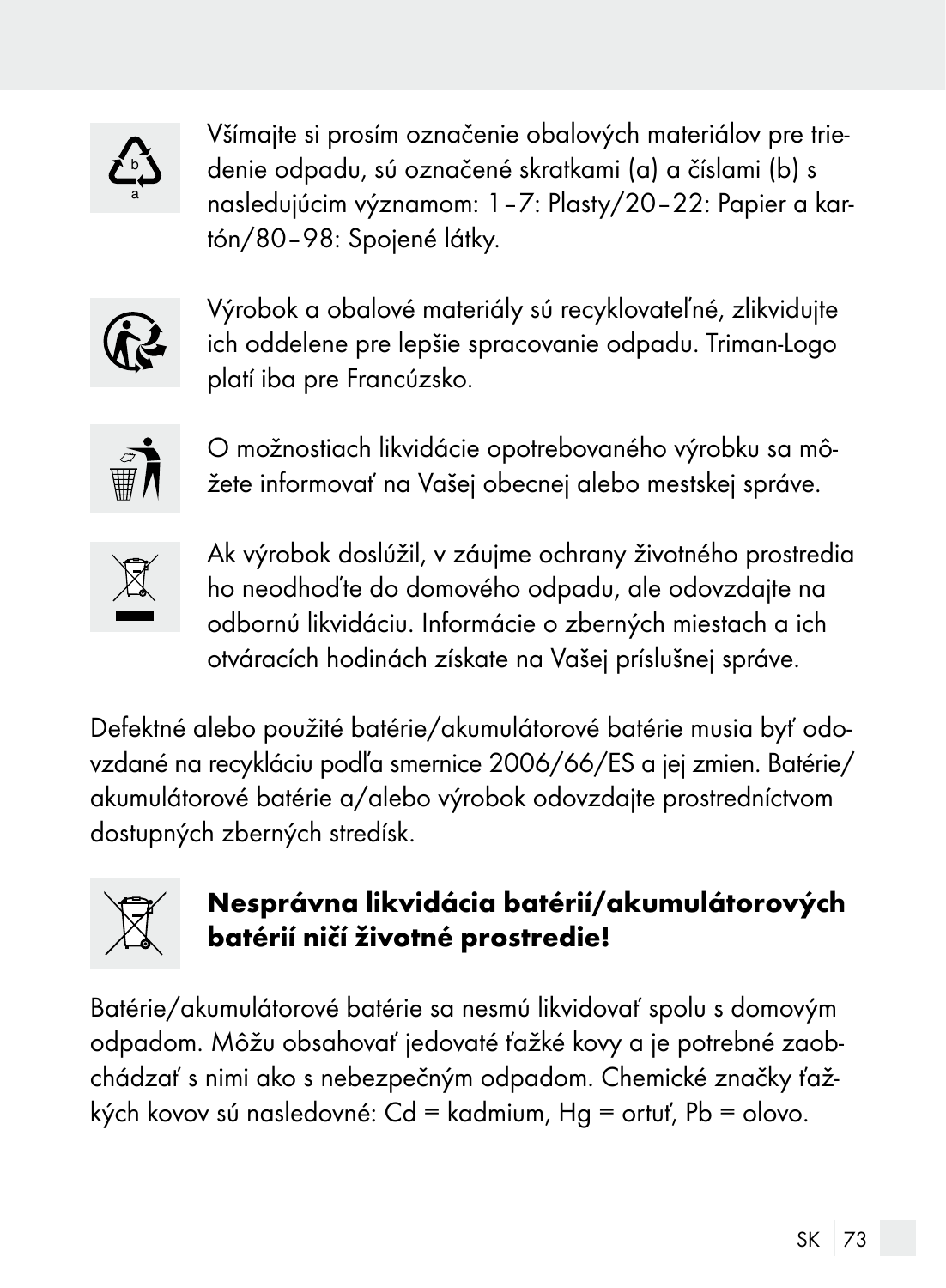Opotrebované batérie/akumulátorové batérie preto odovzdajte v komunálnej zberni.

## Záruka

Tento výrobok bol dôkladne vyrobený podľa prísnych akostných smerníc a pred dodaním svedomito testovaný. V prípade nedostatkov tohto výrobku Vám prináležia zákonné práva voči predajcovi produktu. Tieto zákonné práva nie sú našou nižšie uvedenou zárukou obmedzené.

Na tento produkt poskytujeme 3-ročnú záruku od dátumu nákupu. Záručná doba začína plynúť dátumom kúpy. Starostlivo si prosím uschovajte originálny pokladničný lístok. Tento doklad je potrebný ako dôkaz o kúpe.

Ak sa v rámci 3 rokov od dátumu nákupu tohto výrobku vyskytne chyba materiálu alebo výrobná chyba, výrobok Vám bezplatne opravíme alebo vymeníme – podľa nášho výberu. Táto záruka zaniká, ak bol produkt poškodený, neodborne používaný alebo neodborne udržiavaný.

Poskytnutie záruky sa vzťahuje na chyby materiálu a výrobné chyby. Táto záruka sa nevzťahuje na časti produktu, ktoré sú vystavené normálnemu opotrebovaniu, a preto ich je možné považovať za opotrebovateľné diely (napr. batérie) alebo na poškodenia na rozbitných dieloch, napr. na spínači, akumulátorových batériach alebo častiach, ktoré sú zhotovené zo skla.

 Postup v prípade poškodenia v záruke Pre zaručenie rýchleho spracovania Vašej požiadavky dodržte prosím nasledujúce pokyny: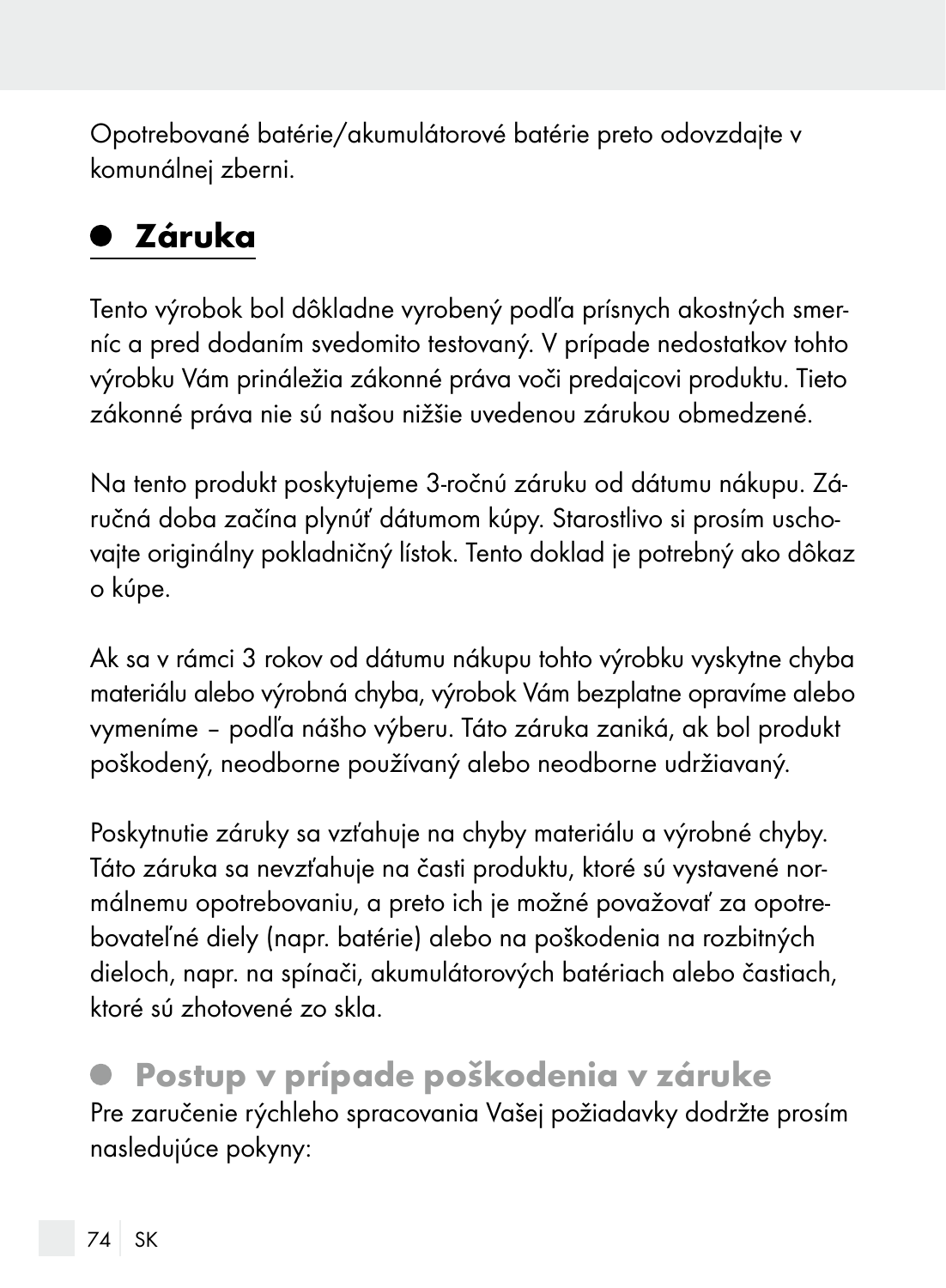Pre všetky otázky majte pripravený pokladničný doklad a číslo výrobku (napr. IAN 123456\_7890) ako dôkaz o kúpe.

Číslo výrobku nájdete na typovom štítku, gravúre, na prednej strane Vášho návodu (dole vľavo) alebo ako nálepku na zadnej alebo spodnej strane.

Ak sa vyskytnú funkčné poruchy alebo iné nedostatky, najskôr telefonicky alebo e-mailom kontaktujte následne uvedené servisné oddelenie. Produkt označený ako defektný potom môžete s priloženým dokladom o kúpe (pokladničný lístok) a uvedením, v čom spočíva nedostatok a kedy sa vyskytol, bezplatne odoslať na Vám oznámenú adresu servisného pracoviska.

### Servis

#### **SK** Servis Slovensko

Tel.: 0800 008158 E-pošta: owim@lidl.sk

( F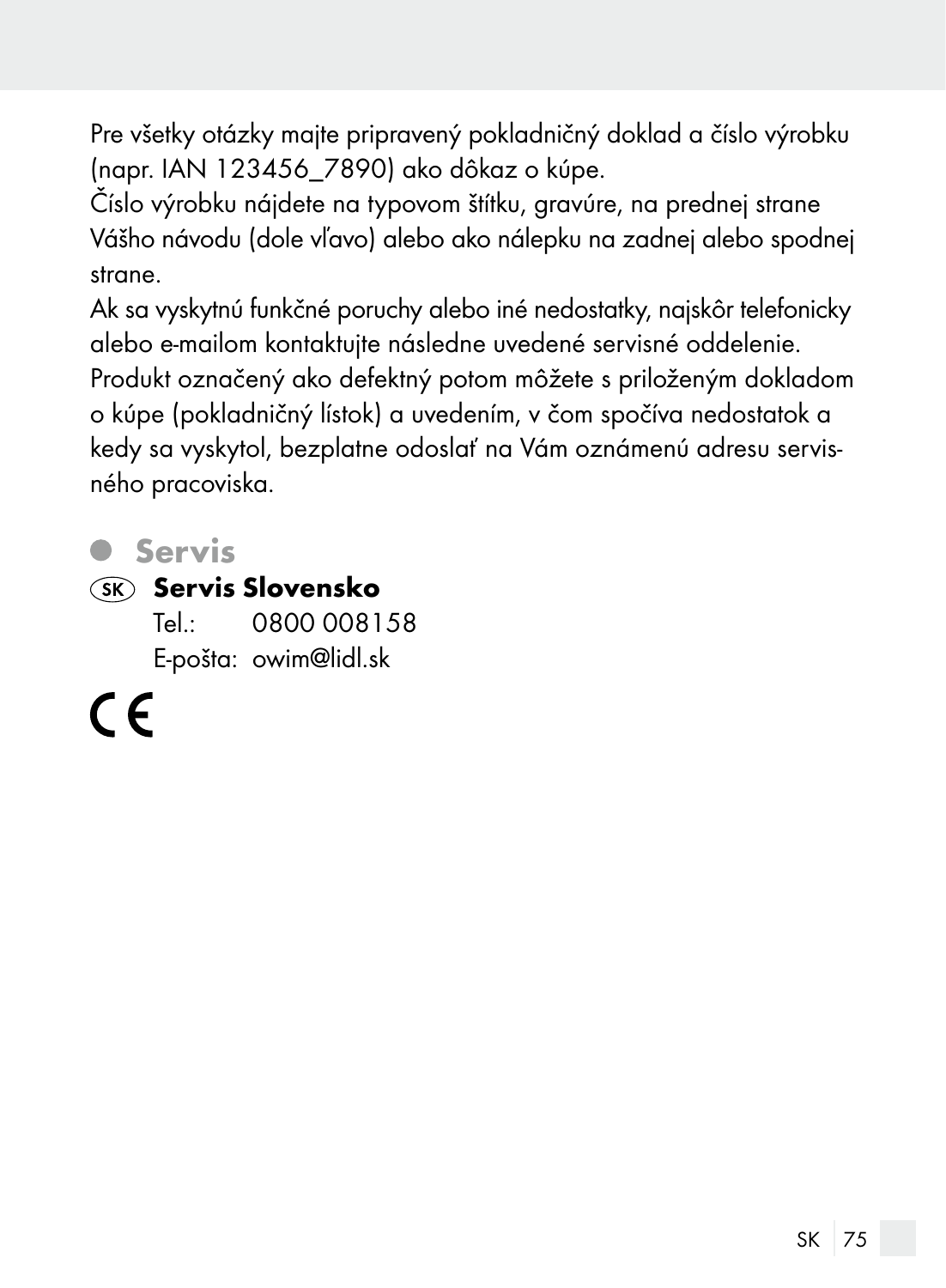| Legende der verwendeten                                        |    |
|----------------------------------------------------------------|----|
|                                                                |    |
|                                                                |    |
|                                                                |    |
|                                                                |    |
|                                                                |    |
|                                                                |    |
|                                                                |    |
| Sicherheitshinweise für Batterien/Akkus Seite                  | 81 |
|                                                                |    |
|                                                                |    |
|                                                                | 84 |
| Flüssigseife, Spülmittel oder Desinfektionsgel einfüllen Seite | 85 |
|                                                                | 85 |
|                                                                |    |
|                                                                |    |
|                                                                |    |
|                                                                | 88 |
|                                                                | 89 |
|                                                                |    |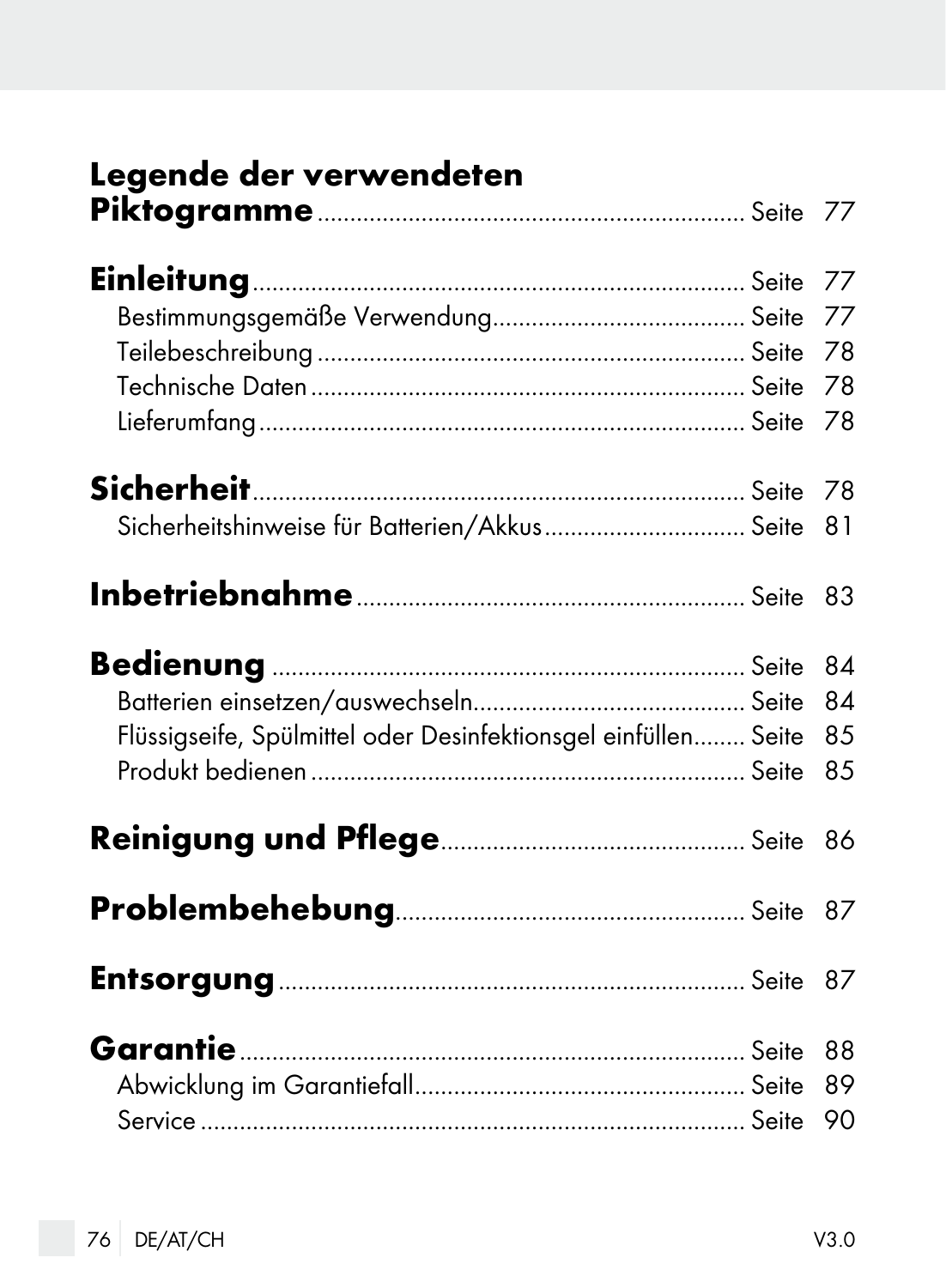| Legende der verwendeten Piktogramme |                                                                                                  |
|-------------------------------------|--------------------------------------------------------------------------------------------------|
| . — -                               | Gleichstrom/-spannung                                                                            |
|                                     | Gebrauch in geschlossenen Räumen                                                                 |
| <b>CE</b>                           | Das CE-Zeichen bestätigt die Konformität mit den für<br>das Produkt zutreffenden EU-Richtlinien. |

#### Elektrischer Seifen-/ Desinfektionsmittelspender

## Einleitung

Wir beglückwünschen Sie zum Kauf Ihres neuen Produkts. Sie haben sich damit für ein hochwertiges Produkt entschieden. Die Bedienungsanleitung ist Teil dieses Produkts. Sie enthält wichtige Hinweise für Sicherheit, Gebrauch und Entsorgung. Machen Sie sich vor der Benutzung des Produkts mit allen Bedien- und Sicherheitshinweisen vertraut. Benutzen Sie das Produkt nur wie beschrieben und für die angegebenen Einsatzbereiche. Händigen Sie alle Unterlagen bei Weitergabe des Produkts an Dritte mit aus.

### Bestimmungsgemäße Verwendung

Das Produkt ist zum Spenden von Flüssigseife, Spülmittel oder Desinfektionsgel in Waschräumen geeignet. Das Produkt ist nicht für den gewerblichen Einsatz bestimmt.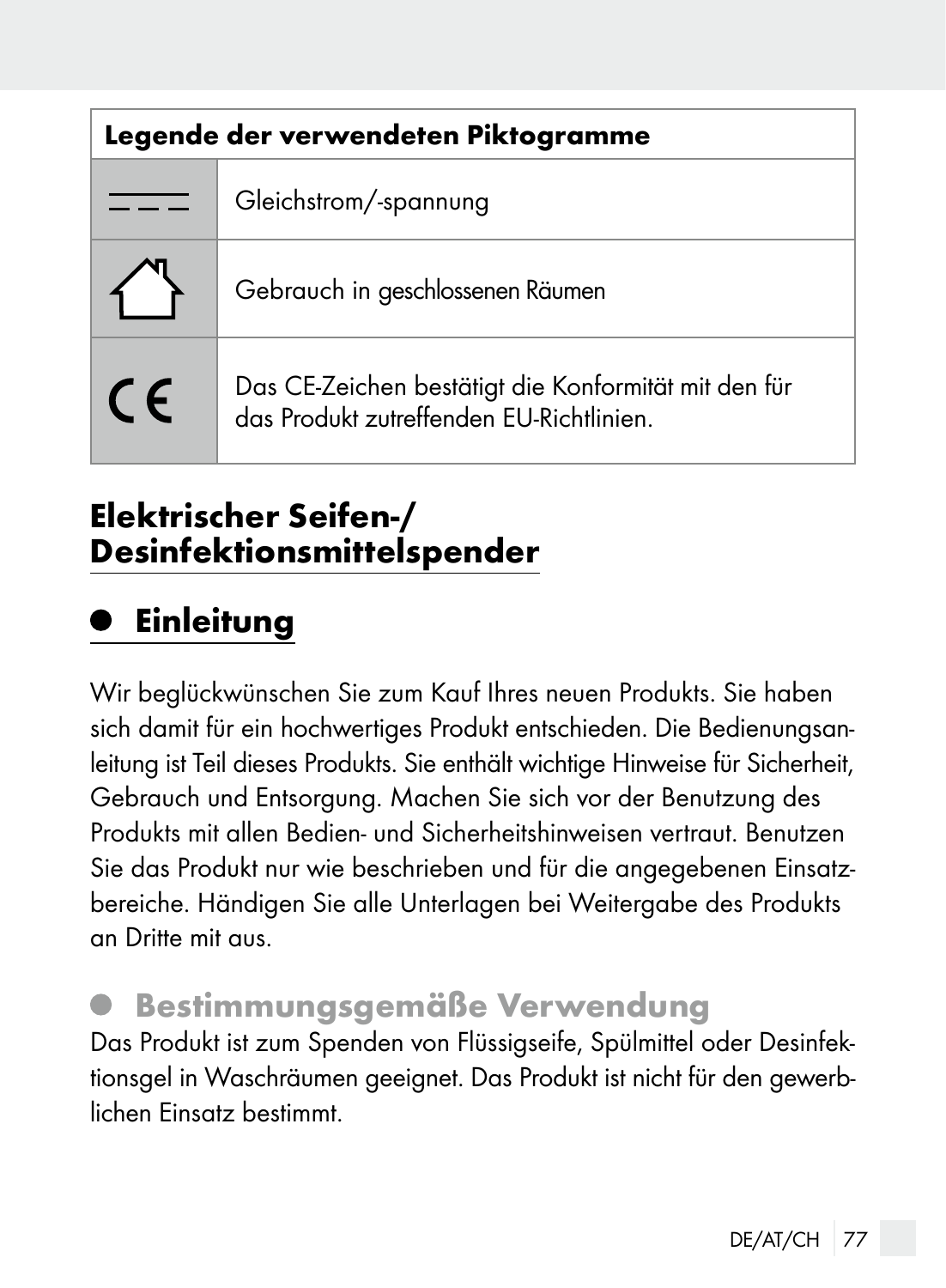

- 1 Deckel
	- 2 Seifen-/Desinfektionsgel
		- behälter
- 3 Sensor
- 4 | Seifen-/Desinfektionsgel-Öffnung
- 5 Batteriefachdeckel
- EIN-/AUS-Schalter
- **Batteriefach**

### Technische Daten

Batterien:  $4 \times 1.5V = -AAA/LR03$ (im Lieferumfang enthalten) Füllmenge: ca. 330 ml (ca. 315 ml bis zur "MAX"-Markierung)

## $\bullet$  Lieferumfang

1 Sensor-Seifenspender

4 Batterien

1 Bedienungsanleitung



BEWAHREN SIE ALLE SICHERHEITSHINWEISE UND ANWEISUNGEN FÜR DIE ZUKUNFT AUF!

#### **WARNUNG! LEBENS- UND** П UNFALLGEFAHR FÜR KLEINKIN-

DER UND KINDER! Lassen Sie Kinder niemals unbeaufsichtigt mit dem Verpackungsmaterial.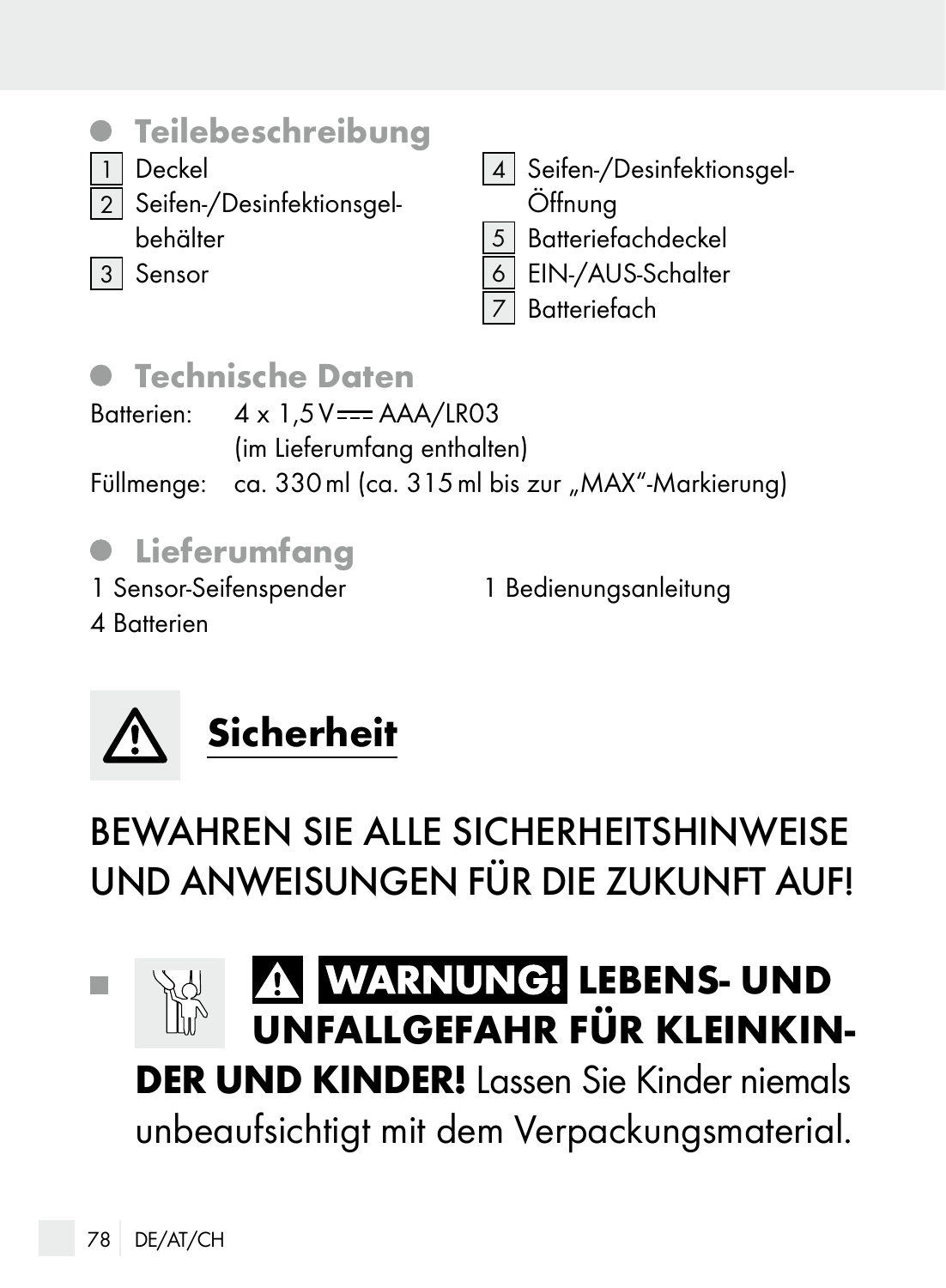Es besteht Erstickungsgefahr durch Verpackungsmaterial. Kinder unterschätzen häufig die Gefahren. Halten Sie Kinder stets vom Verpackungsmaterial fern. Dieses Produkt ist kein Spielzeug.

Setzen Sie das Produkt

- keinen extremen Temperaturen,
- keinen starken mechanischen Beanspruchungen aus.

Andernfalls droht Beschädigung des Produktes.

- Öffnen Sie niemals das Produkt! Lassen Sie Reparaturen ausschließlich von Fachkräften durchführen. Andernfalls droht Beschädigung des Produktes.
- Dieses Produkt kann von Kindern ab 8 Jahren und darüber sowie von Personen mit verringerten physischen, sensorischen oder mentalen Fähigkeiten oder Mangel an Erfahrung und Wissen benutzt werden, wenn sie beaufsichtigt oder bezüglich des sicheren Gebrauchs des Produkts unterwiesen wurden und die daraus resultierenden Gefahren verstehen. Kinder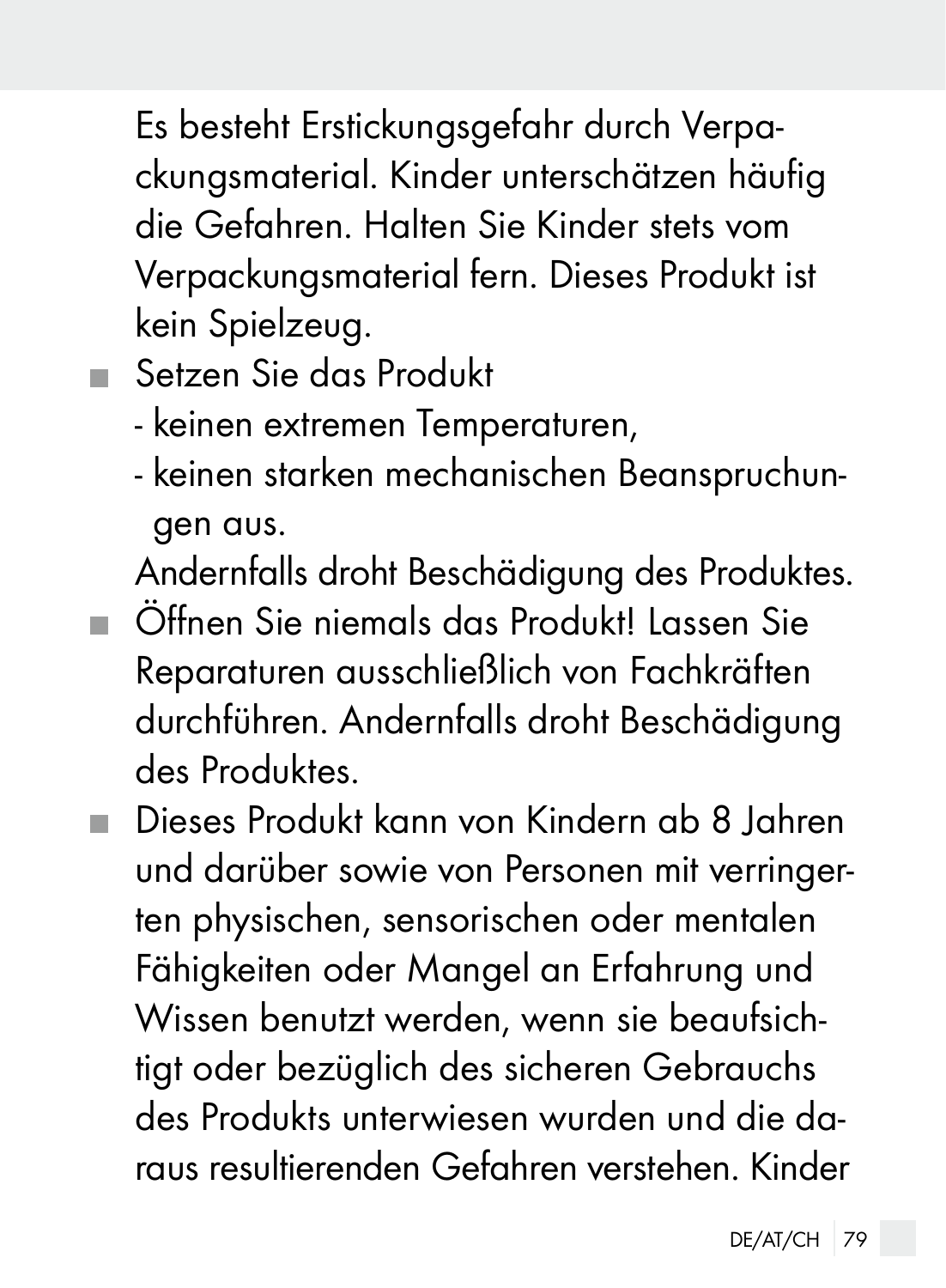dürfen nicht mit dem Produkt spielen. Reinigung und Benutzerwartung dürfen nicht von Kindern ohne Beaufsichtigung durchgeführt werden.

- Nehmen Sie das Produkt nicht in Betrieb, wenn es beschädigt ist. Überprüfen Sie das Produkt regelmäßig auf Beschädigungen an Gehäuse und Batteriefach. Beachten Sie, dass Beschädigungen durch unsachgemäße Handhabung, Nichtbeachtung der Bedienungsanleitung oder Eingriff durch nicht autorisierte Personen von der Garantie ausgeschlossen sind.
- Halten Sie das Produkt sauber.
- Befüllen Sie das Produkt nur mit Flüssigseife, Spülmittel oder Desinfektionsgel.

A WARNUNG! Tauchen Sie das Produkt nicht in Wasser ein. Andernfalls droht Beschädigung des Produkts.

Ausschließlich für den Innenbereich geeignet.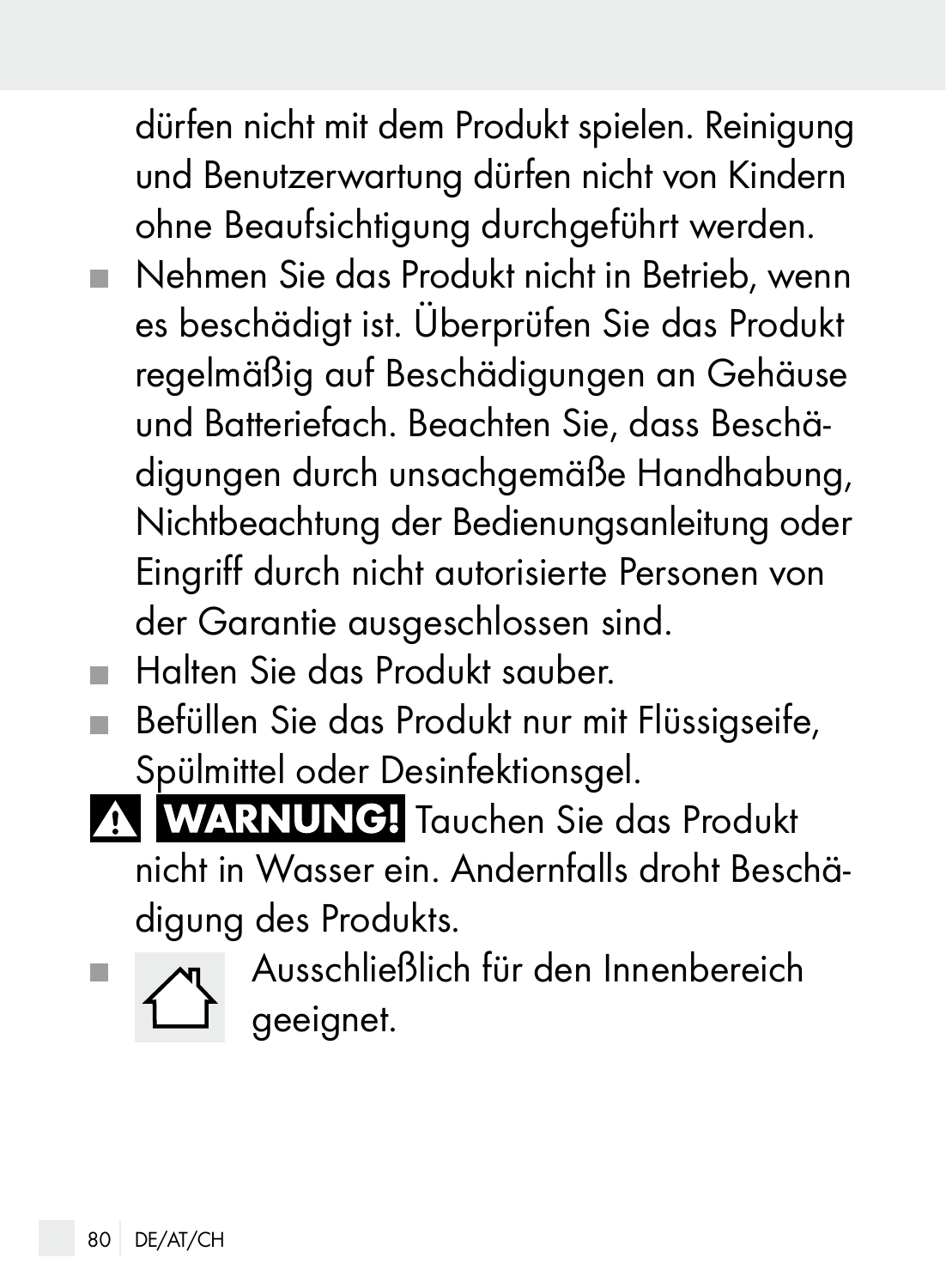

Sicherheitshinweise für Batterien/Akkus

- LEBENSGEFAHR! Halten Sie Batterien/ Akkus außer Reichweite von Kindern. Suchen Sie im Falle eines Verschluckens sofort einen Arzt auf!
- Verschlucken kann zu Verbrennungen, Perforation von Weichgewebe und Tod führen. Schwere Verbrennungen können innerhalb von 2 Stunden nach dem Verschlucken auftreten.



**EXPLOSIONSGEFAHR!** Laden Sie nicht aufladbare Batterien niemals wieder auf. Schließen Sie Batterien/Akkus nicht kurz und/oder öffnen Sie diese nicht. Überhitzung, Brandgefahr oder Platzen können die Folge sein.

- Werfen Sie Batterien/Akkus niemals in Feuer oder Wasser.
- Setzen Sie Batterien/Akkus keiner mechanischen Belastung aus.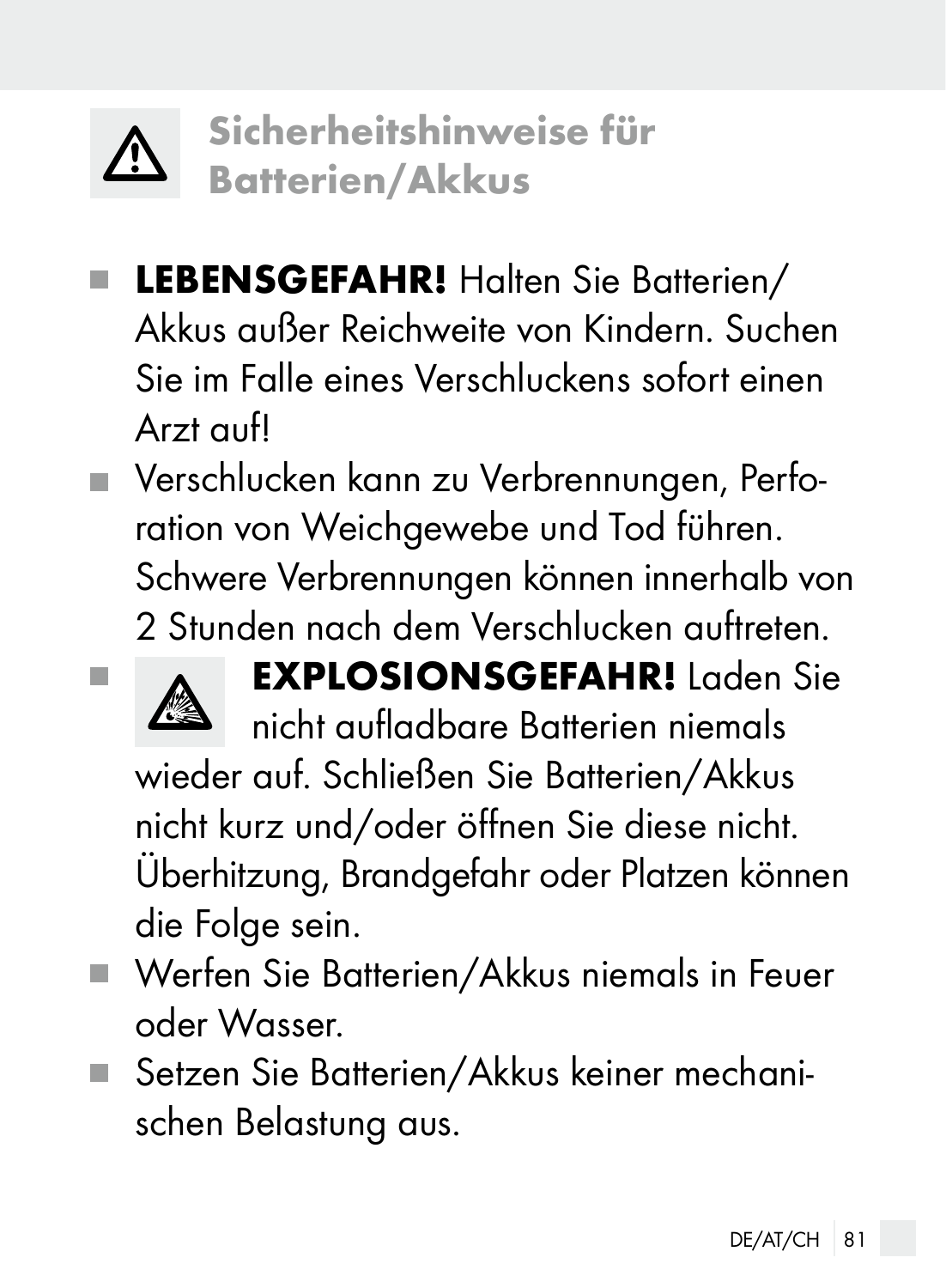## Risiko des Auslaufens von Batterien/ Akkus

- Vermeiden Sie extreme Bedingungen und Temperaturen, die auf Batterien/Akkus einwirken können, z. B. auf Heizkörpern/ direkte Sonneneinstrahlung.
- Wenn Batterien/Akkus ausgelaufen sind, vermeiden Sie den Kontakt von Haut, Augen und Schleimhäuten mit den Chemikalien! Spülen Sie die betroffenen Stellen sofort mit klarem Wasser und suchen Sie einen Arzt aufl



## **EXAMPLE TRAGEN!**

Ausgelaufene oder beschädigte Batterien/Akkus können bei Berührung mit der Haut Verätzungen verursachen. Tragen Sie deshalb in diesem Fall geeignete Schutzhandschuhe.

 Im Falle eines Auslaufens der Batterien/Akkus entfernen Sie diese sofort aus dem Produkt, um Beschädigungen zu vermeiden.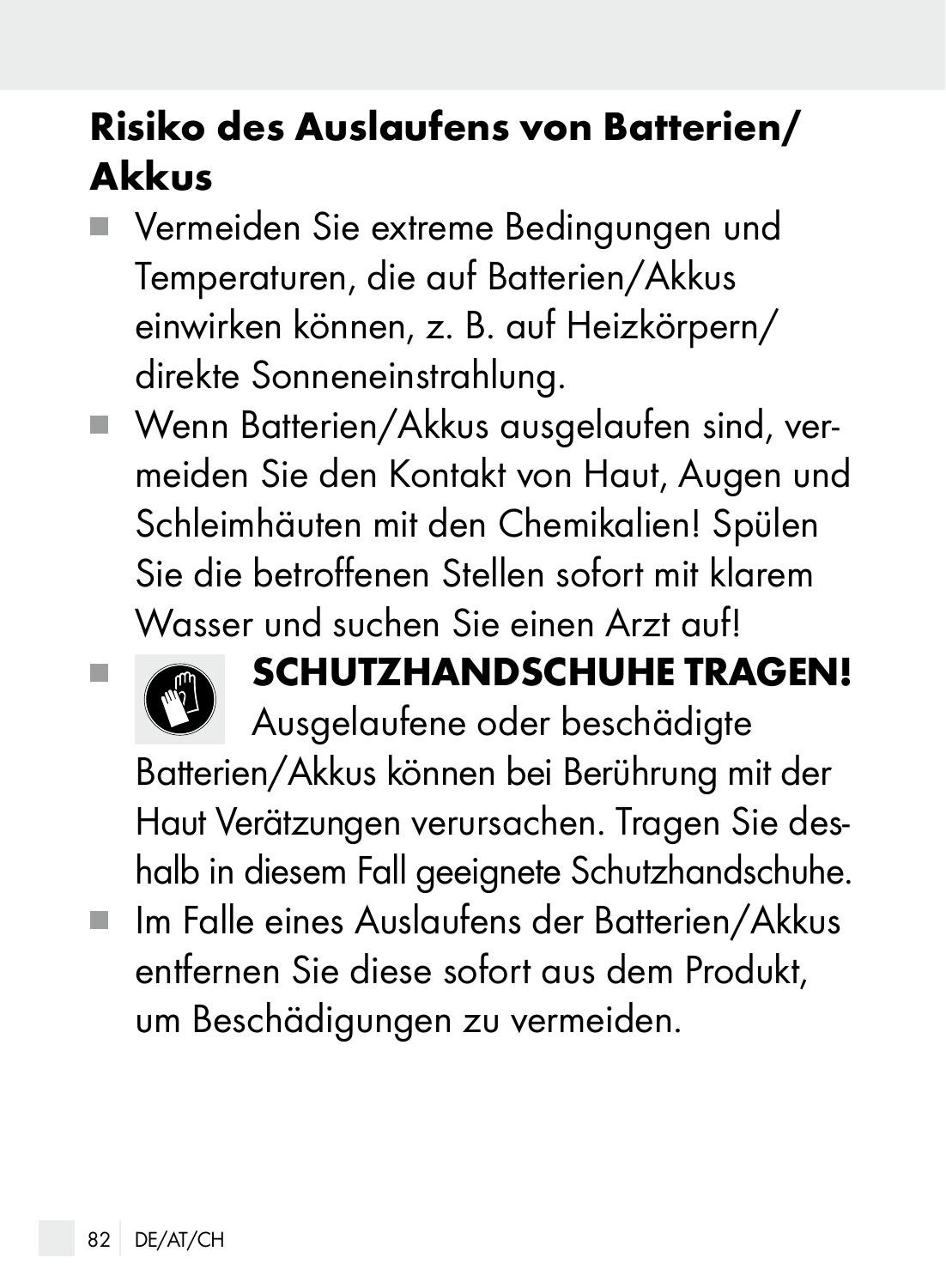- Verwenden Sie nur Batterien/Akkus des aleichen Typs. Mischen Sie nicht alte Batterien/ Akkus mit neuen!
- Entfernen Sie die Batterien/Akkus, wenn das Produkt längere Zeit nicht verwendet wird.

# Risiko der Beschädigung des Produkts

- Verwenden Sie ausschließlich den angegebenen Batterietyp/Akkutyp!
- Setzen Sie Batterien/Akkus gemäß der Polaritätskennzeichnung (+) und (-) an Batterie/ Akku und des Produkts ein.
- Reinigen Sie Kontakte an Batterie/Akku und im Batteriefach vor dem Einlegen mit einem trockenen, fusselfreien Tuch oder Wattestäbchen!
- Entfernen Sie erschöpfte Batterien/Akkus umgehend aus dem Produkt.

### Inbetriebnahme

Hinweis: Entfernen Sie sämtliches Verpackungsmaterial vom Produkt.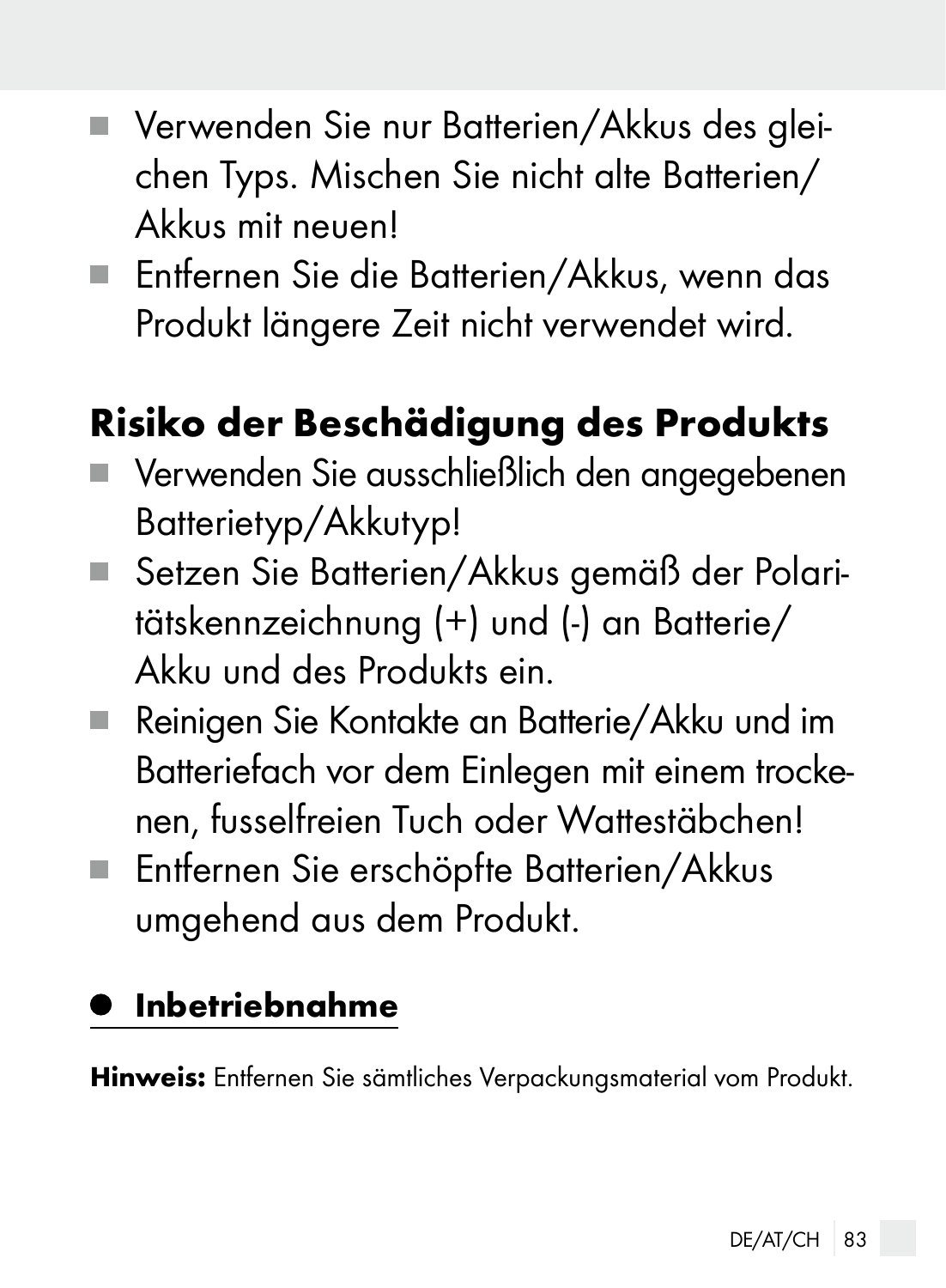### **A WARNUNG!**

- Setzen Sie das Produkt keinem Spritz- und/oder Tropfwasser aus und spülen Sie es niemals unter fließendem Wasser ab.
- Da sich die Batterien an der Unterseite des Produkts befinden, ш vermeiden Sie, dass sich dort Wasser ansammelt.
- Entfernen Sie regelmäßig Wasser im Bereich der Unterseite des  $\blacksquare$ Produkts.
- Halten Sie die Batterien immer trocken und schützen Sie das Produkt vor Feuchtigkeit, um ein Auslaufen der Batterien zu vermeiden.

## Bedienung

Batterien einsetzen/auswechseln

VORSICHT! GEFAHR DER PRODUKTBESCHÄDIGUNG! Hinweis: Achten Sie beim Einlegen der Batterien immer auf die im Batteriefach 7 angegebene Polarität! Hinweis: Verwenden Sie immer Batterien vom Typ Micro AAA, LR03. Hinweis: Verwenden Sie immer Batterien gleichen Typs.

- Drehen Sie das Produkt um und legen Sie es auf eine weiche  $\Box$ Unterlage, um ein Verkratzen der Oberfläche zu vermeiden.
- Der EIN-/AUS-Schalter 6 und das Batteriefach 7 befinden sich  $\Box$ unter dem Batteriefachdeckel 5
- Öffnen Sie den Batteriefachdeckel 5 (siehe Abb. B).  $\Box$
- Vergewissern Sie sich, dass der Seifen-/Desinfektionsgelbehälter 2  $\Box$ leer ist und der EIN-/AUS-Schalter 6 auf "O" (OFF) steht.
- Setzen Sie vier 1,5V === Batterien (AAA/LR03) (im Lieferumfang  $\Box$ enthalten) in das Batteriefach [7] ein (siehe Abb. C). Hinweis: Achten Sie auf die korrekte Polarität. Diese wird im Batteriefach 7 angezeigt.
- Schließen Sie den Batteriefachdeckel 5 wieder. $\Box$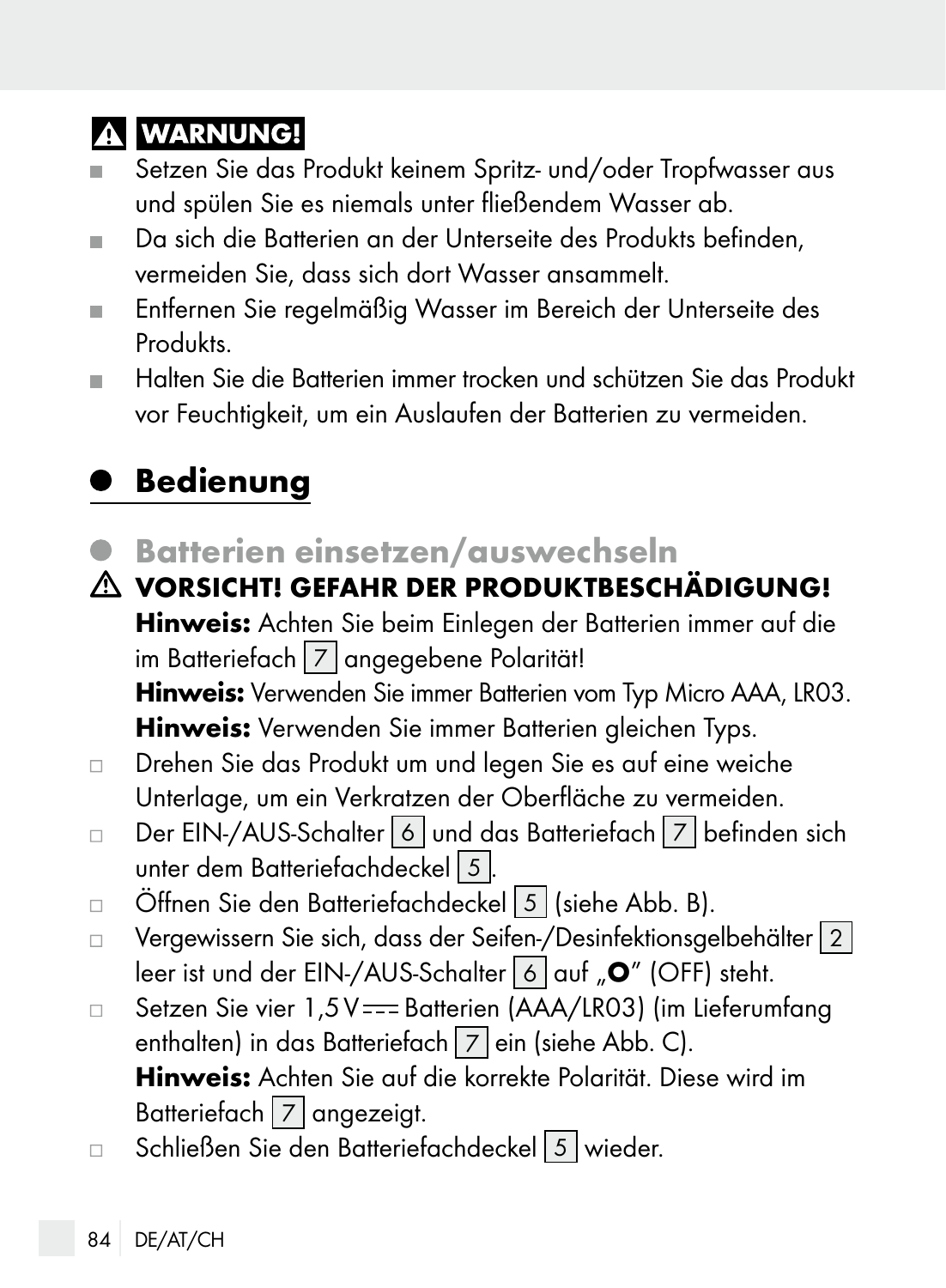- Flüssigseife, Spülmittel oder Desinfektionsgel einfüllen
- Vergewissern Sie sich, dass der Seifen-/Desinfektionsgelbehälter 2  $\Box$ leer ist und der EIN-/AUS-Schalter 6 auf "<sup>O</sup>" (OFF) steht.
- Entfernen Sie den Deckel 1.  $\Box$
- Befüllen Sie den Seifen-/Desinfektionsgelbehälter 2 mit Seife/ Desinfektionsgel bis zur "MAX."-Markierung.
- $\Box$  Achten Sie darauf, dass keine Seife in das Batteriefach  $|7|$  oder das Innere des Produkts gelangt. Dies könnte das Produkt beschädigen.
- Setzen Sie den Deckel 1 wieder auf und drücken Sie ihn fest.  $\Box$
- <sup>Q</sup> Produkt bedienen
- Nehmen Sie den Batteriefachdeckel 5 ab.  $\Box$
- Schalten Sie das Produkt ein, indem Sie den EIN-/AUS-Schalter 6  $\Box$ in Position "I" (ON) bringen.
- Schließen Sie den Batteriefachdeckel 5 .  $\Box$
- Stellen Sie das Produkt auf einen festen, ebenen und rutschfesten  $\Box$ Untergrund.
- Halten Sie Ihre Hand zwischen die zwei Sensoren 3 und die  $\Box$ Seifen-/Desinfektionsgel-Öffnung 4 und fangen Sie die Flüssigseife oder das Desinfektionsgel mit der Hand auf. Während der Ausgabe der Flüssigseife, des Spülmittels oder Desinfektionsgels leuchtet im Seifen-/Desinfektionsgelbehälter 2 eine weiße Statusanzeige auf. Sobald Sie Ihre Hand weg bewegen, schaltet sich die Statusanzeige automatisch wieder aus. Ist das Produkt neu befüllt, wiederholen Sie den Vorgang so oft, bis Seife/ Spülmittel/Desinfektionsgel aus der Seifen-/Desinfektionsgel-Öffnung  $\boxed{4}$  tritt.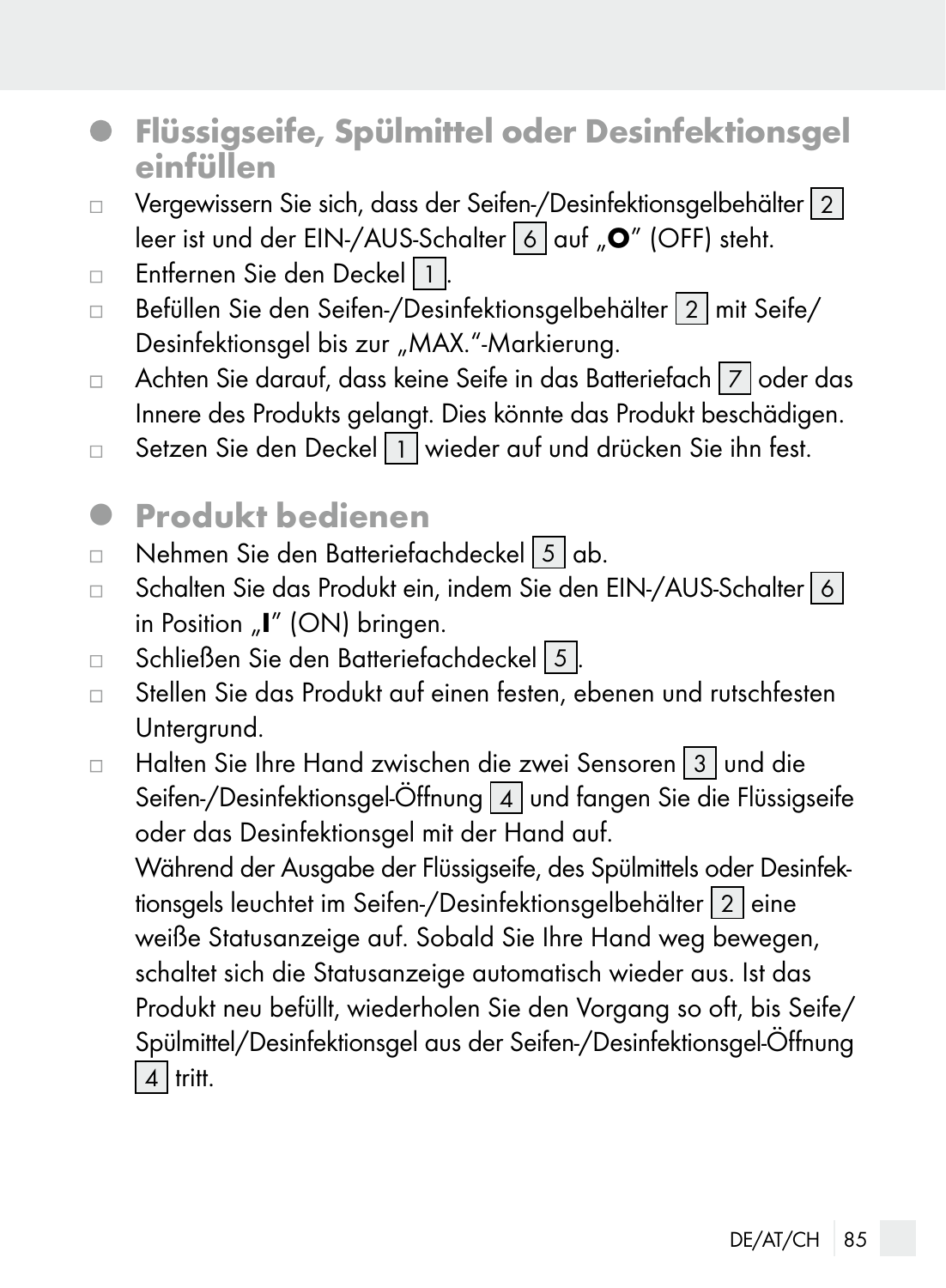Hinweis: Vermeiden Sie ausgetrocknete/s Seife-/Desinfektionsgel an der Seifen-/Desinfektionsgel-Öffnung 4. Reinigen Sie dazu regelmäßig die Seifen-/Desinfektionsgel-Öffnung 4. Schalten Sie das Produkt aus, indem Sie den EIN-/AUS-Schalter 6 auf "<sup>O</sup>" (OFF) schieben und reinigen Sie die Seifen-/Desinfektionsgel-Öffnung 4 mit einem trockenen, fusselfreien Tuch. Schalten Sie das Produkt anschließend wieder ein, indem Sie den EIN-/AUS-Schalter 6 in die Position "I" (ON) schieben.

### Reinigung und Pflege

- A WARNUNG! EXPLOSIONSGEFAHR! Tauchen Sie das Produkt nicht in Wasser ein.
- Hinweis: Reinigen Sie den leeren Seifen-/Desinfektionsgel- $\Box$ behälter 2 bei Nichtgebrauch, indem Sie diesen mit klarem Wasser ausspülen. Füllen Sie hierzu den Seifen-/Desinfektionsgelbehälter 2 mehrfach mit klarem Wasser, um alle Seifenrückstände vollständig zu entfernen. Wird das Produkt nicht vollständig von allen Seifenrückständen befreit, könnte es beschädigt werden.
- Entfernen Sie die Batterien aus dem Batteriefach | 7 und reinigen  $\Box$ Sie die äußere Oberfläche und das Batteriefach 7 mit einem trockenen, fusselfreien Tuch.
- Verwenden Sie bei stärkeren Verschmutzungen ein leicht angefeuch- $\Box$ tetes, fusselfreies Tuch und ein mildes Spülmittel.
- Verwenden Sie keinesfalls ätzende Reinigungsmittel. Andernfalls  $\Box$ kann das Material des Produktes beschädigt werden.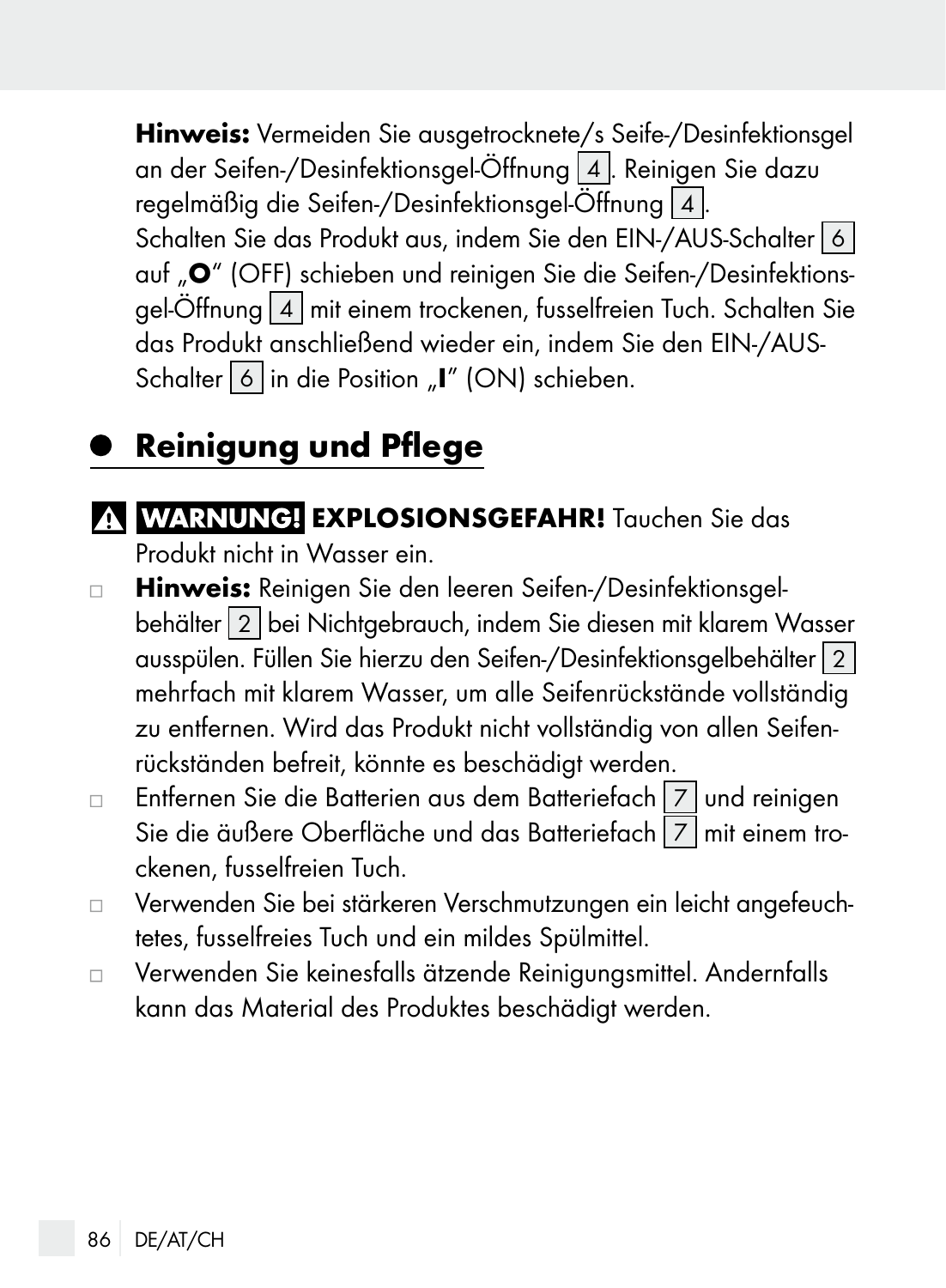### Problembehebung

#### $<sub>en</sub>$ </sub>

- $\bigcirc$ =Ursache
- $O$  = Behebung
- Die Seife/das Spülmittel/Desinfektionsgel tritt langsamer aus der Seifen-/Desinfektionsgel-Öffnung  $\boxed{4}$  als üblich oder das Produkt funktioniert nicht.
- Die Batterien sind zu schwach.
- O Wechseln Sie die Batterien aus (siehe "Batterien einsetzen/ auswechseln").
- **Es ist Wasser ins Batteriefach 7 eingetreten.**
- O Lassen Sie das Batteriefach 7 vollständig trocknen. Setzen Sie dann neue Batterien ein (siehe "Batterien einsetzen/auswechseln").

### Entsorgung

Die Verpackung besteht aus umweltfreundlichen Materialien, die Sie über die örtlichen Recyclingstellen entsorgen können.



Beachten Sie die Kennzeichnung der Verpackungsmaterialien bei der Abfalltrennung, diese sind gekennzeichnet mit Abkürzungen (a) und Nummern (b) mit folgender Bedeutung: 1–7: Kunststoffe/20–22: Papier und Pappe/80–98: Verbundstoffe.



Das Produkt und die Verpackungsmaterialien sind recycelbar, entsorgen Sie diese getrennt für eine bessere Abfallbehandlung. Das Triman-Logo gilt nur für Frankreich.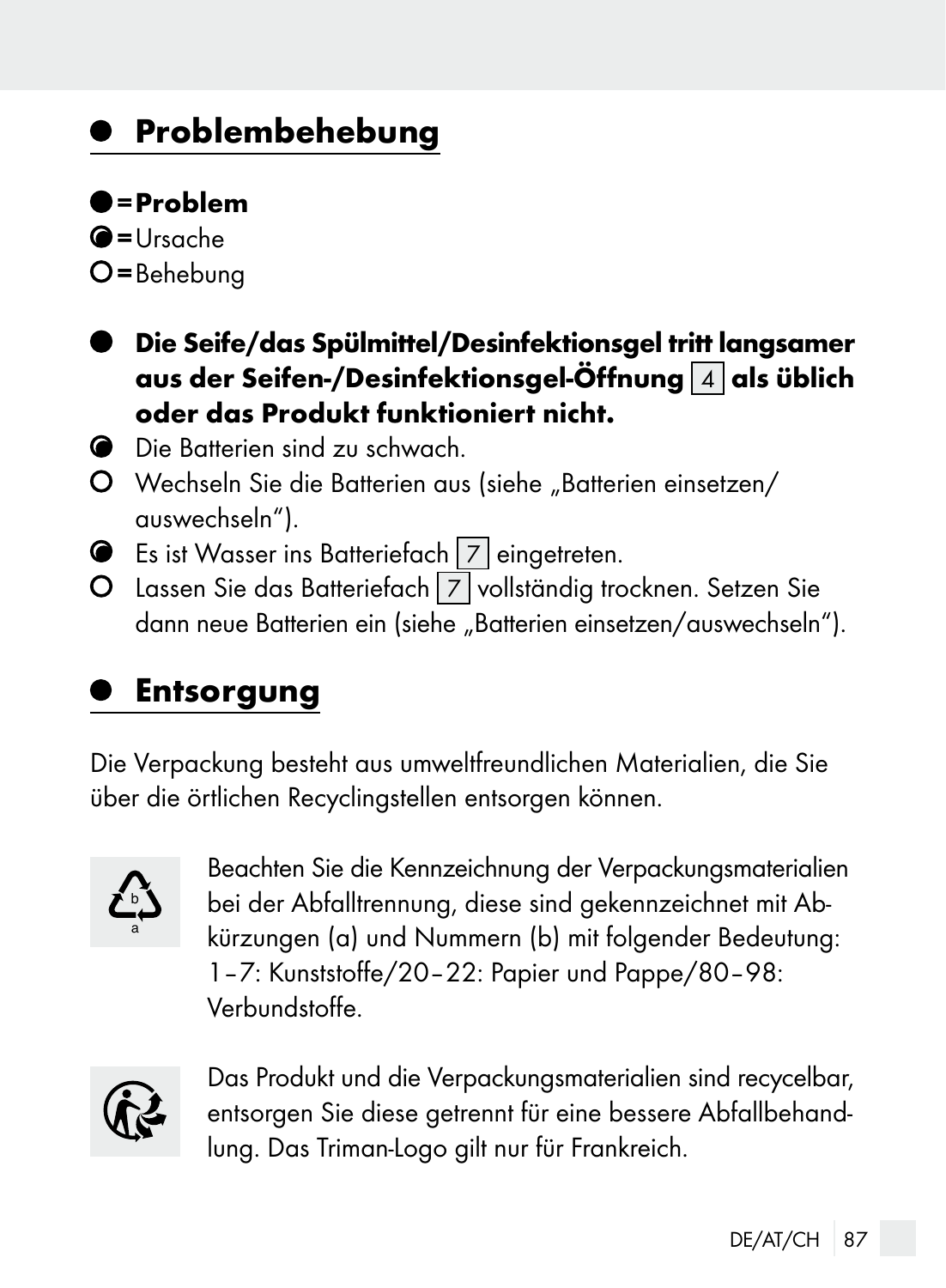

Möglichkeiten zur Entsorgung des ausgedienten Produkts erfahren Sie bei Ihrer Gemeinde- oder Stadtverwaltung.



Werfen Sie Ihr Produkt, wenn es ausgedient hat, im Interesse des Umweltschutzes nicht in den Hausmüll, sondern führen Sie es einer fachgerechten Entsorgung zu. Über Sammelstellen und deren Öffnungszeiten können Sie sich bei Ihrer zuständigen Verwaltung informieren.

Defekte oder verbrauchte Batterien/Akkus müssen gemäß Richtlinie 2006/66/EG und deren Änderungen recycelt werden. Geben Sie Batterien/Akkus und/oder das Produkt über die angebotenen Sammeleinrichtungen zurück.



#### Umweltschäden durch falsche Entsorgung der Batterien/Akkus!

Batterien/Akkus dürfen nicht über den Hausmüll entsorgt werden. Sie können giftige Schwermetalle enthalten und unterliegen der Sondermüllbehandlung. Die chemischen Symbole der Schwermetalle sind wie folgt: Cd = Cadmium, Hg = Quecksilber, Pb = Blei. Geben Sie deshalb verbrauchte Batterien/Akkus bei einer kommunalen Sammelstelle ab.

## Garantie

Das Produkt wurde nach strengen Qualitätsrichtlinien sorgfältig produziert und vor Anlieferung gewissenhaft geprüft. Im Falle von Mängeln dieses Produkts stehen Ihnen gegen den Verkäufer des Produkts gesetzliche Rechte zu. Diese gesetzlichen Rechte werden durch unsere im Folgenden dargestellte Garantie nicht eingeschränkt.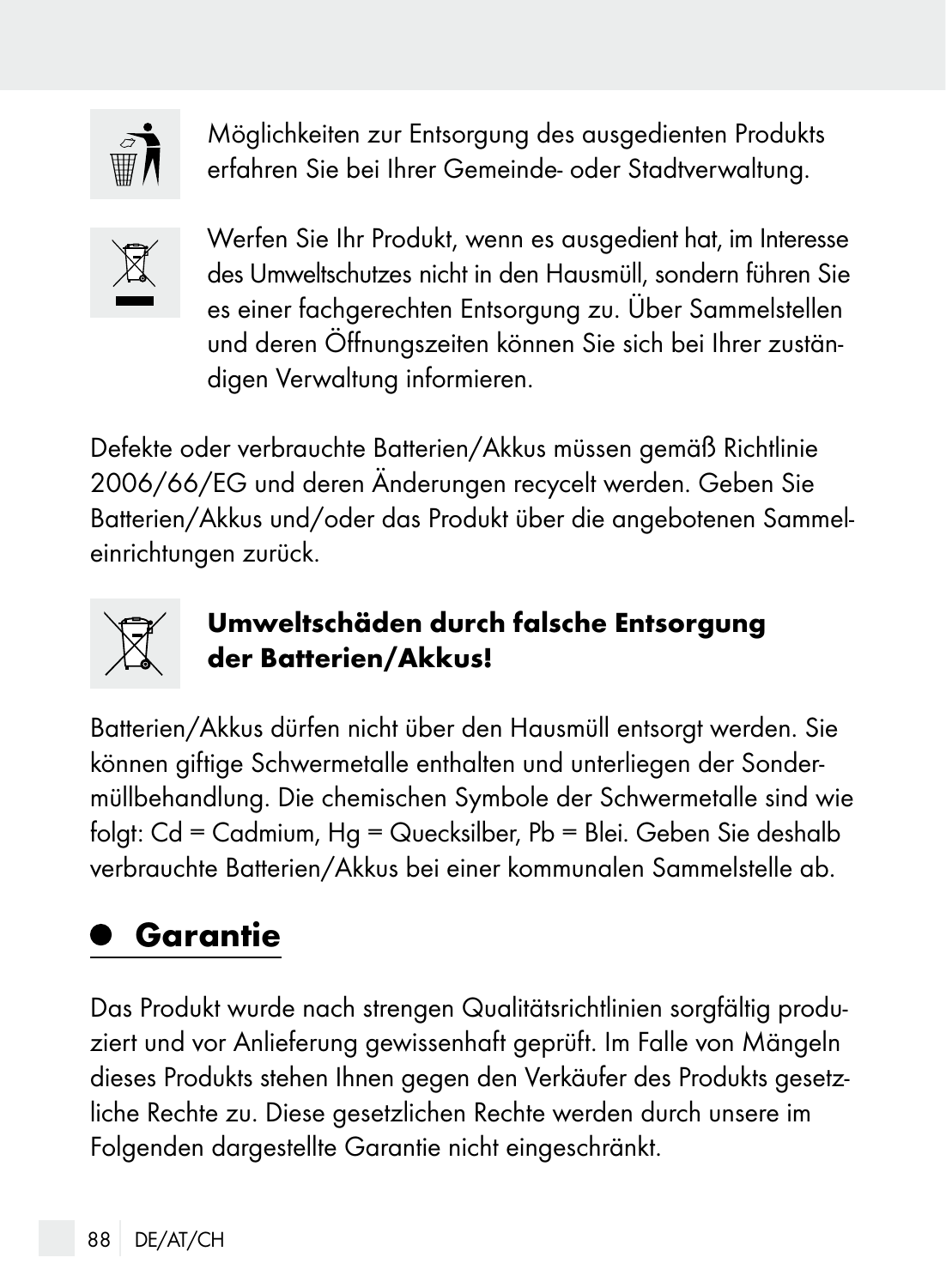Sie erhalten auf dieses Produkt 3 Jahre Garantie ab Kaufdatum. Die Garantiefrist beginnt mit dem Kaufdatum. Bitte bewahren Sie den Original-Kassenbon gut auf. Diese Unterlage wird als Nachweis für den Kauf benötigt.

Tritt innerhalb von 3 Jahren ab dem Kaufdatum dieses Produkts ein Material- oder Fabrikationsfehler auf, wird das Produkt von uns – nach unserer Wahl – für Sie kostenlos repariert oder ersetzt. Diese Garantie verfällt, wenn das Produkt beschädigt, nicht sachgemäß benutzt oder gewartet wurde.

Die Garantieleistung gilt für Material- oder Fabrikationsfehler. Diese Garantie erstreckt sich nicht auf Produktteile, die normaler Abnutzung ausgesetzt sind (z. B. Batterien) und daher als Verschleißteile angesehen werden können oder Beschädigungen an zerbrechlichen Teilen, z. B. Schalter, Akkus oder die aus Glas gefertigt sind.

### Abwicklung im Garantiefall

Um eine schnelle Bearbeitung Ihres Anliegens zu gewährleisten, folgen Sie bitte den folgenden Hinweisen:

Bitte halten Sie für alle Anfragen den Kassenbon und die Artikelnummer (z. B. IAN 123456\_7890) als Nachweis für den Kauf bereit.

Die Artikelnummer entnehmen Sie bitte dem Typenschild, einer Gravur, auf dem Titelblatt Ihrer Bedienungsanleitung (unten links) oder als Aufkleber auf der Rück- oder Unterseite des Produkts.

Sollten Funktionsfehler oder sonstige Mängel auftreten, kontaktieren Sie zunächst die nachfolgend benannte Serviceabteilung telefonisch oder per E-Mail.

Ein als defekt erfasstes Produkt können Sie dann unter Beifügung des Kaufbelegs (Kassenbon) und der Angabe, worin der Mangel besteht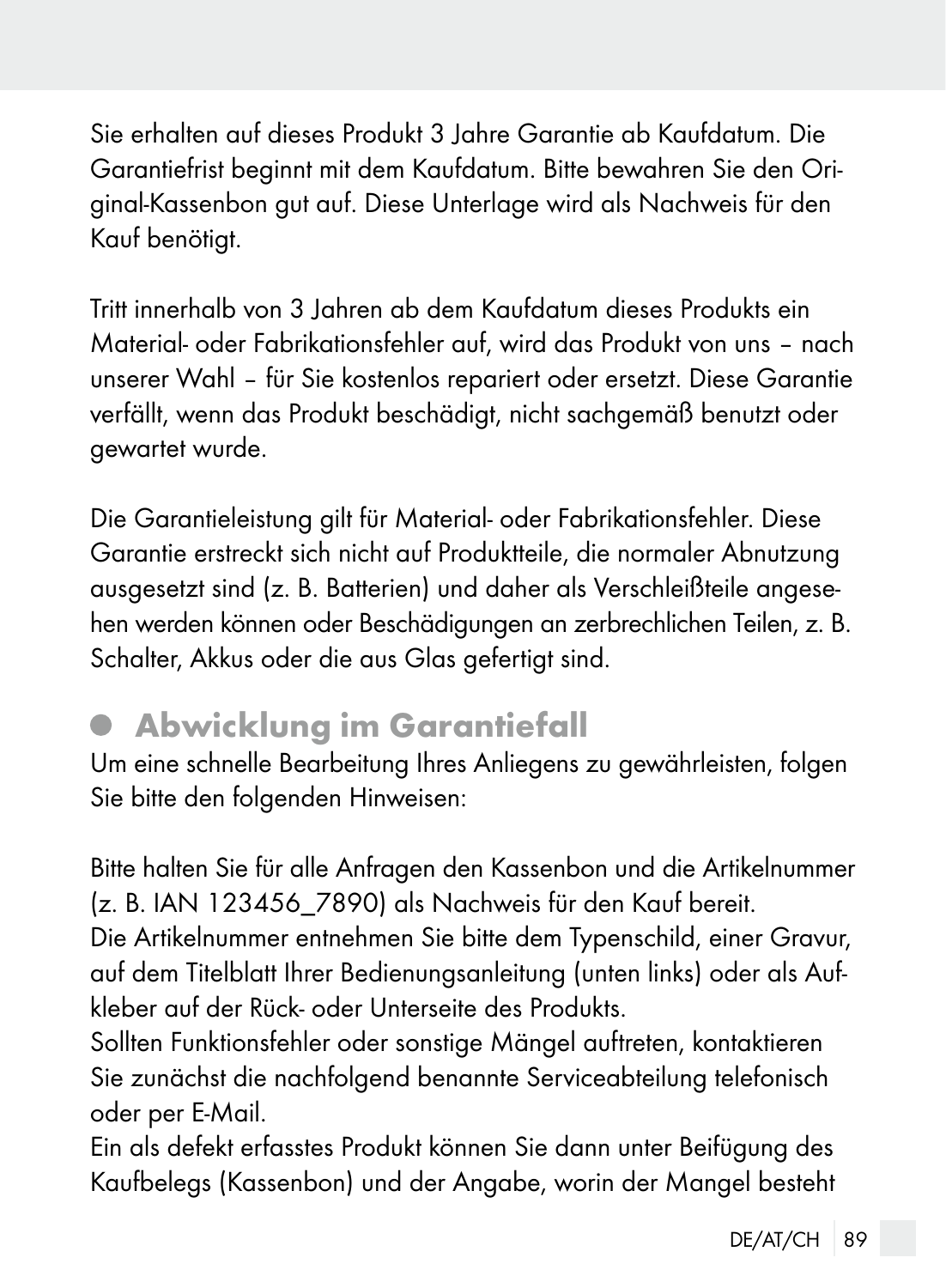und wann er aufgetreten ist, für Sie portofrei an die Ihnen mitgeteilte Service-Anschrift übersenden.

#### **Service**

#### Service Deutschland

Tel.: 0800 5435 111 E-Mail: owim@lidl.de

#### **AT** Service Österreich

Tel.: 0800 292726 E-Mail: owim@lidl.at

#### Service Schweiz

Tel.: 0800562153 E-Mail: owim@lidl.ch

 $\epsilon$